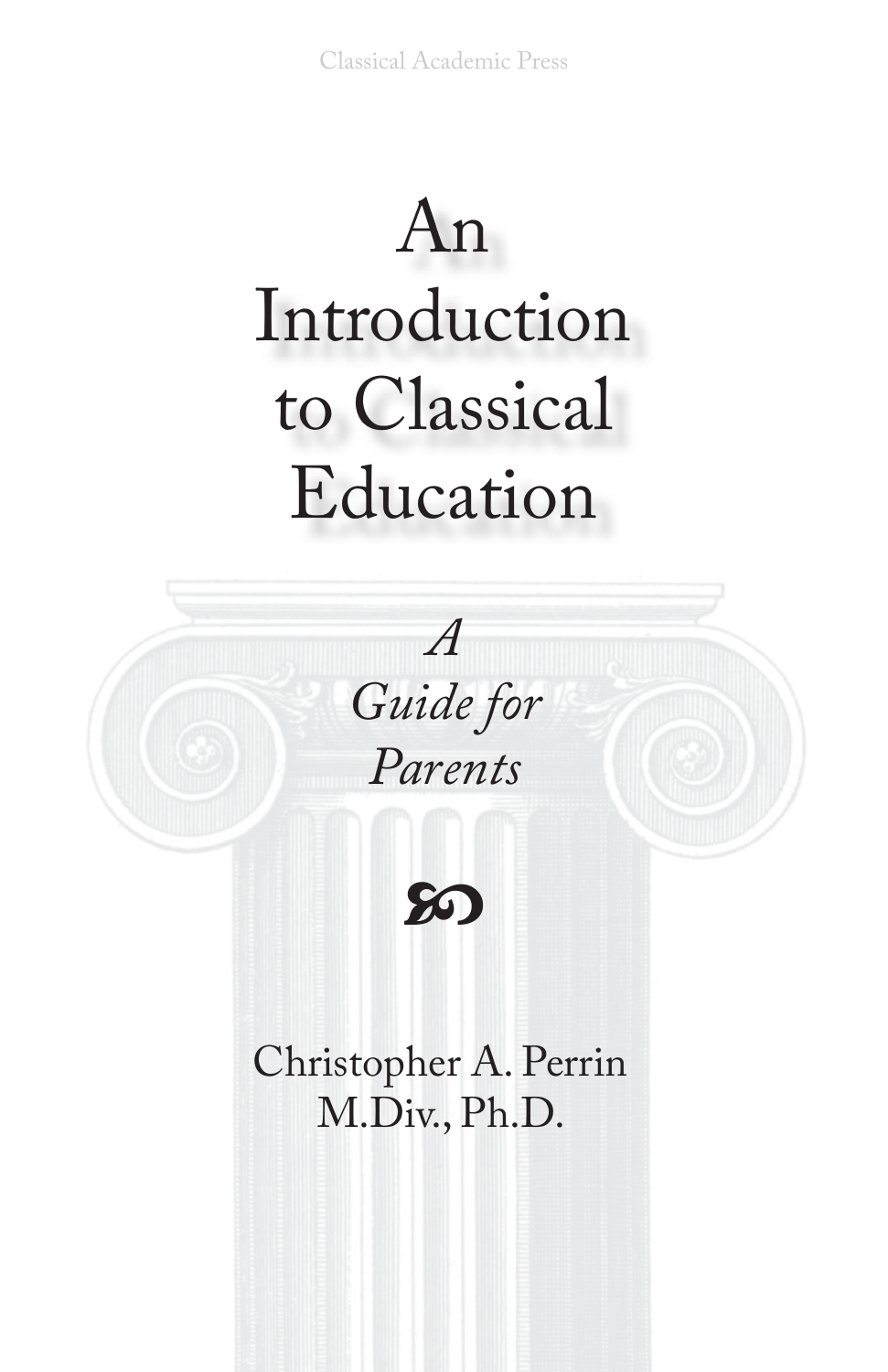

#### *An Introduction to Classical Education: A Guide for Parents*

© Classical Academic Press, 2004 Version 2.5

All rights reserved. This publication may not be reproduced, stored in a retrieval system or transmitted, in any form or by any means, without the prior permission in writing of Classical Academic Press.

> Classical Academic Press 3920 Market Street Camp Hill, PA 17011

**www.ClassicalAcademicPress.com**

#### **ISBN: 9781600510205**

Diagram on page 32 created by Nathan Gerard

Book design & cover by: Rob Baddorf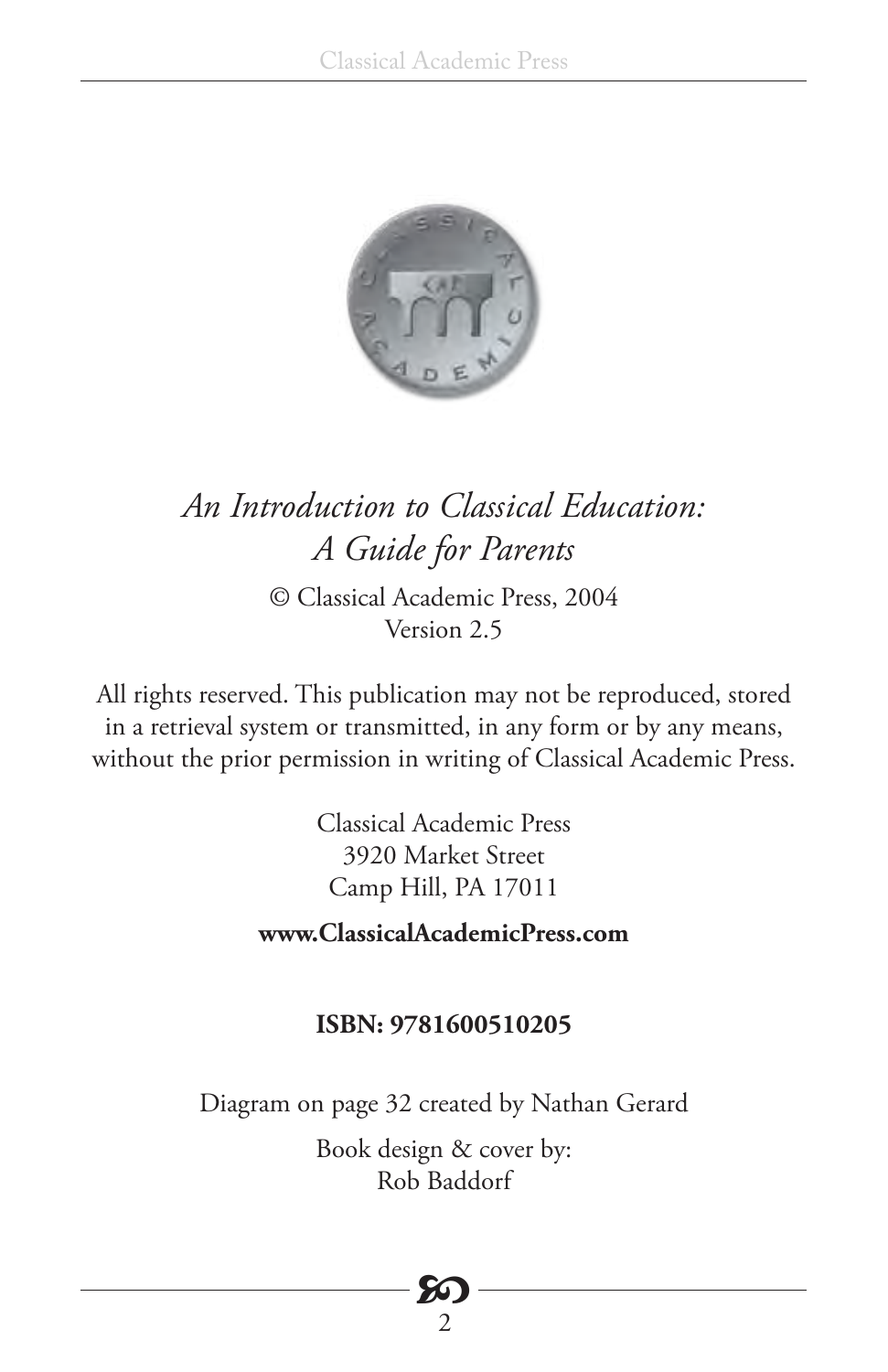s the headmaster of a classical school, I often<br>speak with parents who are examining our school,<br>who are both interested in and puzzled about<br>classical education. "How does the classical approach differ from speak with parents who are examining our school, who are both interested in and puzzled about what is offered in public schools?" "Are there any other schools doing what you are doing?" "How do your students perform on standardized tests?" After seven years, the questions are predictable, but wholly justified. Unfortunately for me, even my answers are now predictable, which is one reason I am writing you. If you will read this before you talk to me (or someone like me) you can spare both of us my stock replies. Secondly, if I put my answers down in writing, I am bound to say something new.

If you are like most, you have probably heard about classical education by means of a friend who either has a child enrolled in a classical school, or who is home-schooling classically. You are doing your research, and are interested enough to do some reading about classical education. If you have visited a classical school or co-op, you may have seen a few classes in operation which have raised eyebrows, interest and many more questions. In any case, you have questions—and a good many of you will have put those questions down in writing.

I wish to commend you for your questions, for your thinking. To come with hard-boiled questions is something, as you shall see, that is quite classical. Classical education is a long tradition of asking questions and digging up answers, consulting others, then asking, seeking and finding once more. It is joining, as one writer puts it, the "Great Conversation." That means reading great books (the *classics*), studying them, mining them, talking to others about the influential ideas they contain. Whatever else classical education is, it is an ongoing series of questions and answers. So you see why I am glad you come asking all manner of things besides the yearly tuition.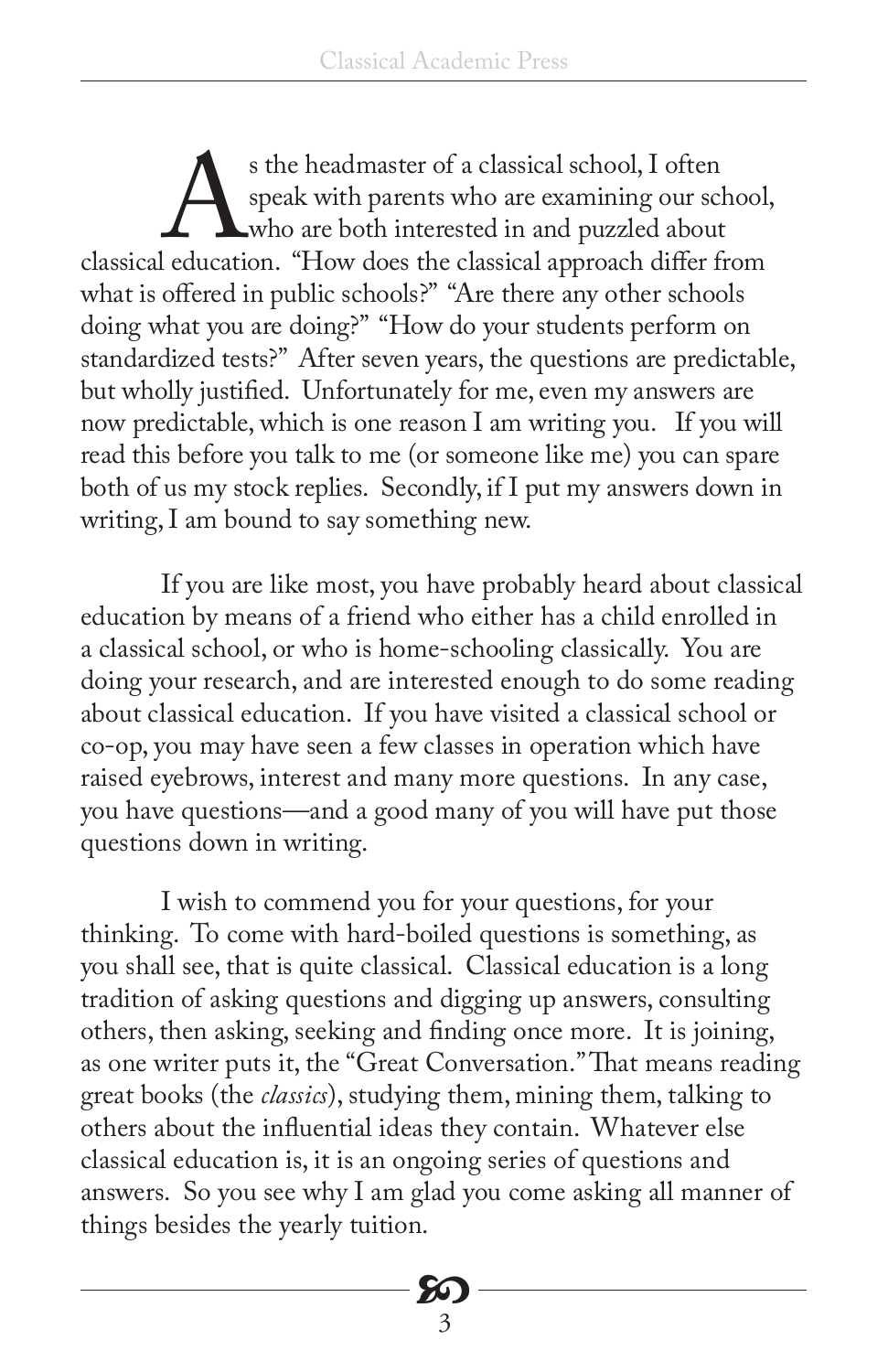#### *Modern Confusion, Ancient Clarity*

It is a tumultuous time to be living. Institutions, information, customs, mores and standards are changing rapidly. Choices and options have multiplied; our culture is becoming increasingly kaleidoscopic. Such colorful and rapid change does have its dramatic element and some find it quite entertaining. However, constant change and novelty can themselves grow old, becoming what Thomas Oden calls "the cheap promise of radical newness" which is "the most boring and repetitious of all modern ideas."1 Many of us are ready to leave the party, go home and have a cup of tea in a quiet chair. As we contemplate raising and educating our children, many of us have been forced to ask ourselves what we wish to pass on to our children. How do we nurture them in the midst of all the confusion, doubt and conflict of this modern world? Is there any place of rest and refuge—any place of tranquility and strength?

Education is that vast undertaking of passing on the wisdom and knowledge of one generation to another. It involves discovery, but also instruction; it is cultural transmission. With our present culture undergoing so much flux, it is no surprise to find that education is in a state of tumult too. For the parent looking for a school to aid in this task of cultural transmission, it is often a bewildering affair.

Those of us in classical education are taking our cues from a time before the party began. Our experiences are all similar: we have not found the wholesome food we need in the present; we have been entertained but not fed, amused but not instructed.

We have gone, therefore, to another place, not too far off, but still forgotten by most. We have gone back to the well-walked

<sup>1</sup>Thomas Oden, *After Modernity…What? An Agenda for Theology* (Grand Rapids, Zondervan: 1990), 21.

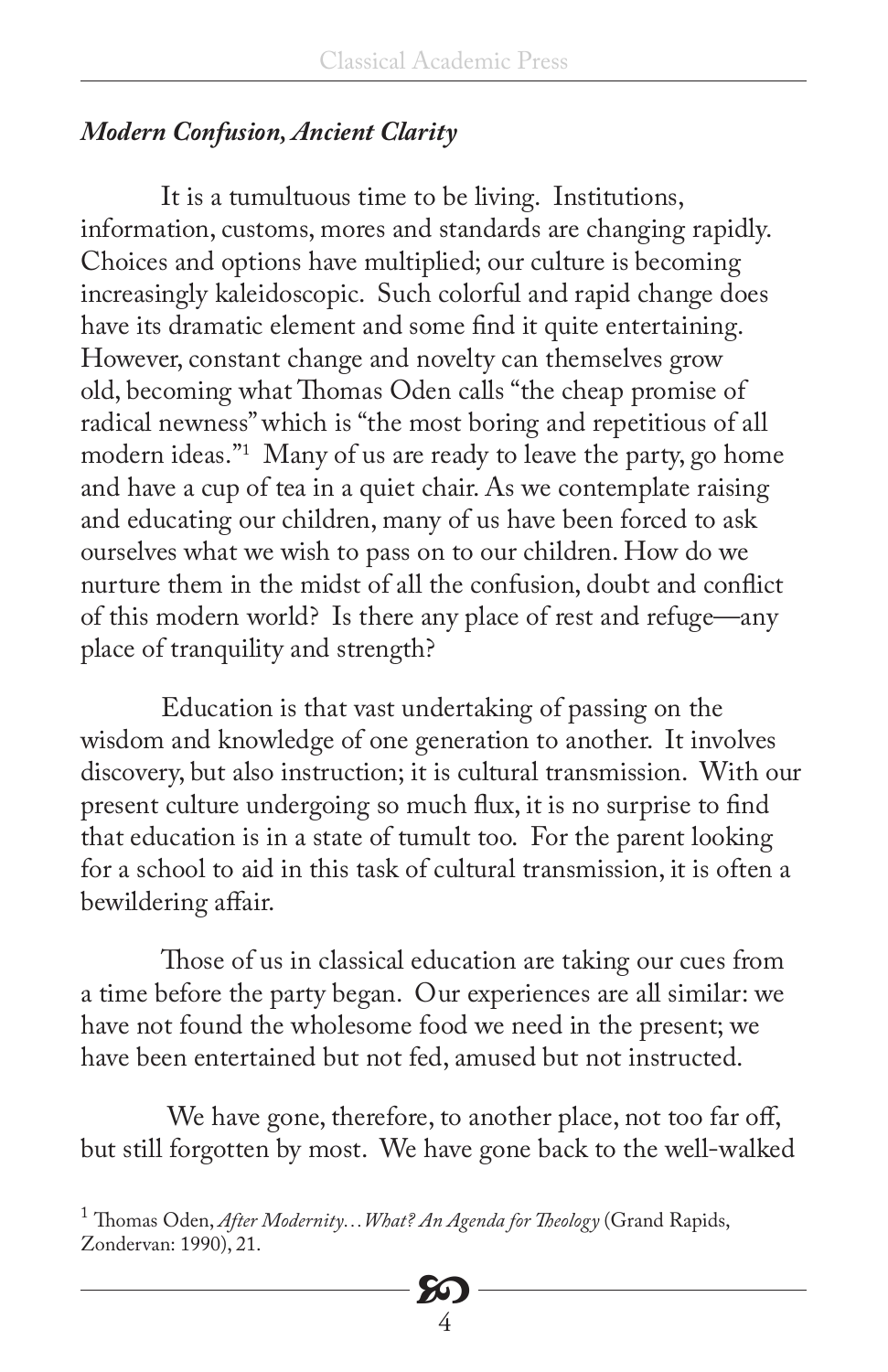path of the tried and proven—the classical method of education. It has never really disappeared, it just became quite fragmented and diffused, with parts like ruins in modern schools and colleges. It was eclipsed as the reigning model only about a hundred years ago after reigning for over a thousand. Your grandparents are likely to have received something of a classical education.

G. K. Chesterton said that every revolution is a restoration—the recapturing and re-introduction of something that once guided and inspired people in the past. The word revolution is from the Latin word *re-volvere*—to re-roll or re-turn. A revolution is that thing which going around, comes around—again. In a similar vein, C.S. Lewis says that when we have lost our way, the quickest way forward is usually to go home. So we are returning, we are revolving. To put it strongly, we are revolting, and we are doing it by going home.

#### *A Brief History of Classical Education*

#### **Sketch and Overview**

I hope you will find it refreshing to discover that the method of classical education is simple yet profound, like so many great ideas from the wheel to the umbrella. Its basic philosophy is to teach children in the ways they naturally want to be taught, despite not always knowing it. Put another way, classical educators teach children what they want to know when they want to know it. When children are astonished with the human tongue, we teach them language and grammar. When children are ready to challenge every assumption, we teach them logic. When students are yearning to express themselves with passion, we teach them rhetoric. To be sure, children did not discover this means of education on their own; rather it appears that it was parents who discovered it and the children merely ratified it.

86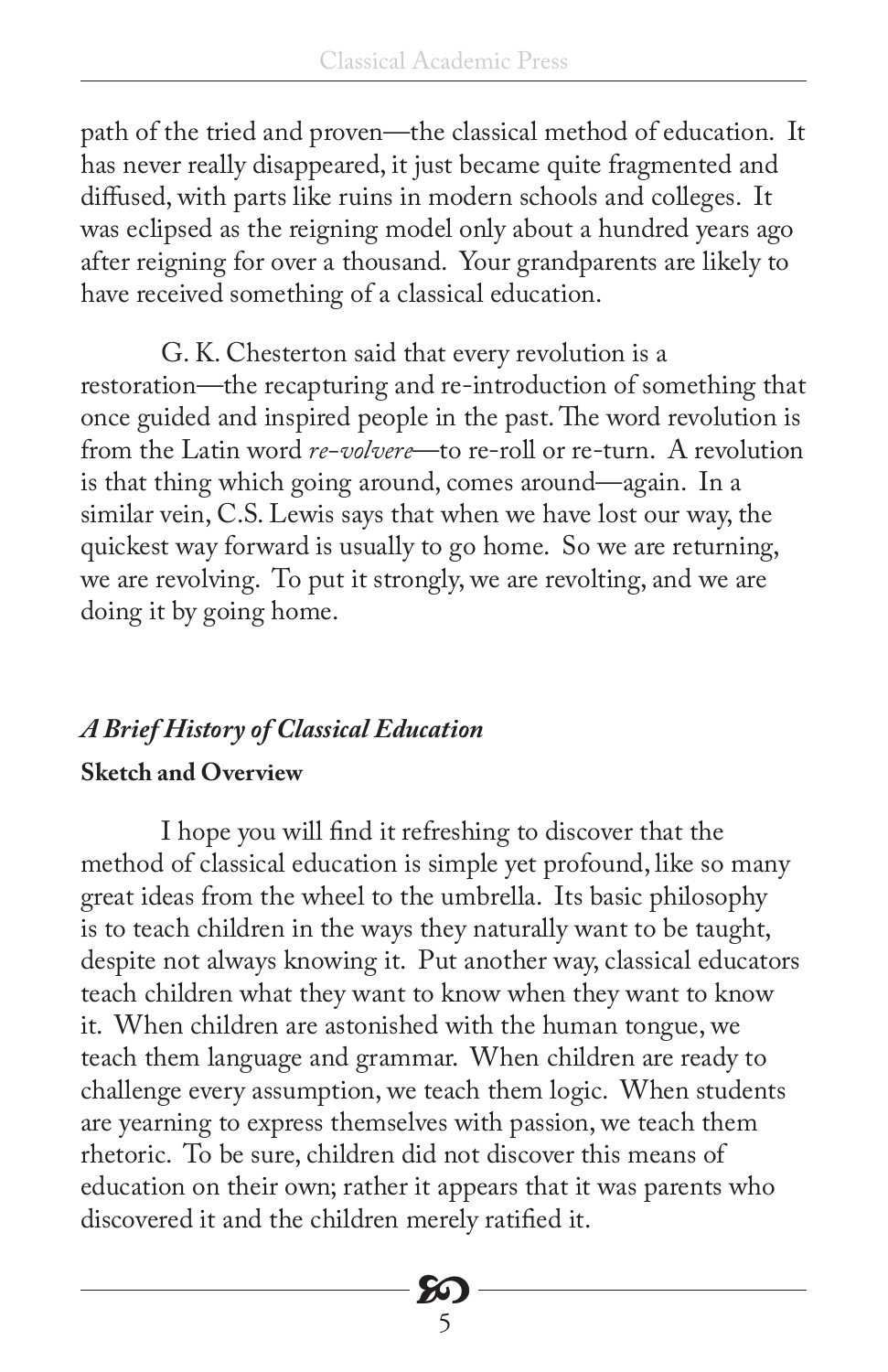The phrase "classical" or "classical education" begs for some definition. In history, the *classical period* refers to the civilizations of the Greeks and the Romans (c. 600 B.C. to 476 A.D.), who have bequeathed to us classical myths, art and architecture and the classical languages of Greek and Latin. Certainly the education practiced by the Greeks and Romans can be called *classical* education. *Classical education*, therefore, can mean the educational methods of the Greeks and Romans. However, the word *classical* or *classic* cannot be restricted to the classical period, per se. We also use the term to describe things that are authoritative, traditional and enduring. Classic literature, for example, can be any work (not just Greek or Roman literature) of enduring excellence. Therefore, we can use the phrase *classical education* to refer not just to the educational practices of the Greeks and Romans, but also to authoritative, traditional, enduring and excellent education. I use the phrase with both of these connotations in mind: *Classical education is the authoritative, traditional and enduring form of education, begun by the Greeks and Romans, developed through history and now being renewed and recovered in the 21st century*.

With this general definition in mind, we can now sketch an outline of the history of classical education. After this initial brief sketch, we will come back again and paint in some additional detail.

Classical education is old, which is why it now appears so new. It was new with the Greeks and Romans over 2000 years ago; they are credited with constructing the rudiments of the classical approach to education. We would be misled to think that the Greeks and the Romans educated in simple and consistent ways, for there is a good deal of variety in the curriculum and approach of both the Greeks and the Romans. After all, nearly 1,000 years encompass the period of these two civilizations! Still, there are common themes that run through the educational practices of both groups, including a generally sustained emphasis on the study of grammar, literature, logic and rhetoric. It was later during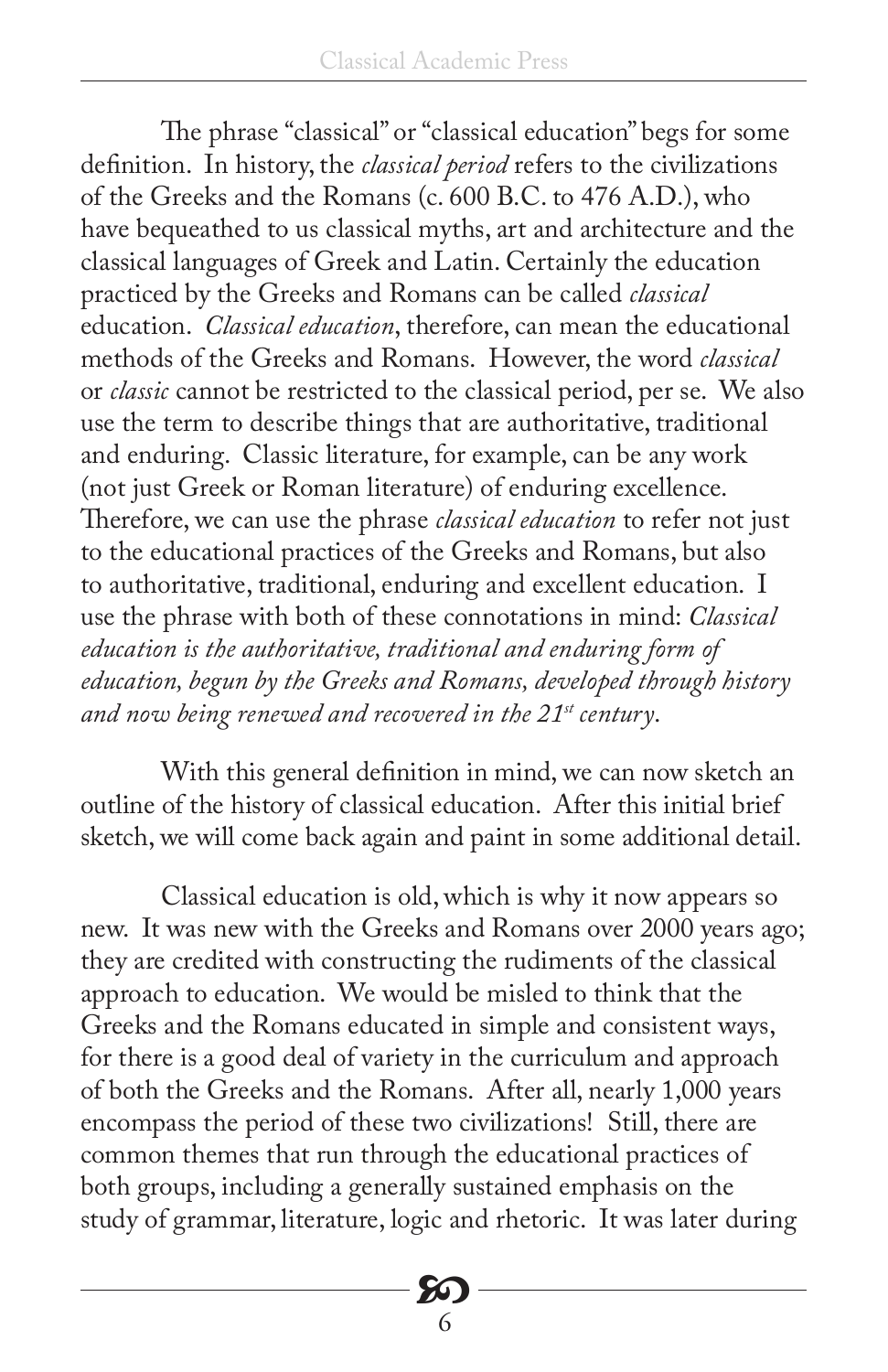the Middle Ages (c. 500-1460 A.D.) that the great variety of subjects and approaches present in the Greeks and Romans was analyzed and put into a systematic and more consistent form and curriculum. The curriculum of the *trivium* (meaning "three ways")*,* featuring the subjects of grammar, logic and rhetoric was formally established during this time, as well as its counterpart the *quadrivium* ("the four ways") containing the subjects of astronomy, arithmetic, music and geometry. The words, *trivium*  and *quadrivium* were coined in the middle ages, *not* during the period of the Greeks and Romans. I find it helpful to refer to one form of classical education as *trivium-based education,* the kind of classical education being recovered in many K-12 schools and home-schools in North America.

It is important to emphasize that classical education has *evolved.* It has evolved with some sustained themes and patterns, but not without significant variation. The Middle Ages cannot be reduced to a simple educational cliché—it too was varied, despite its penchant for classification and order. In the late middle ages, learning began to ebb (the so called *dark ages*), setting up the need for the Renaissance (c. 1350-1600 A.D.), which was among other things a cry to return to the learning of the past—to go *ad fontes*, back to the fountain. The Reformation (c. 1517-1700) was a complex movement of spiritual re-awakening, but it also contained this element of returning to the ancient fountains of wisdom, with the special emphasis of returning to the authority and teaching of Scripture. The reformers retained the interest in studying classical languages and literature revived by the Renaissance; the great reformers were themselves learned, classically-educated men.

The next major movement was the Enlightenment (c.1700-1789), which marked a departure from the authority of Scripture and the church to an allegiance instead to the power of man's native intellect. Science with its varied subjects came into its own, and while most scientists were also Christians or theists, there

**20**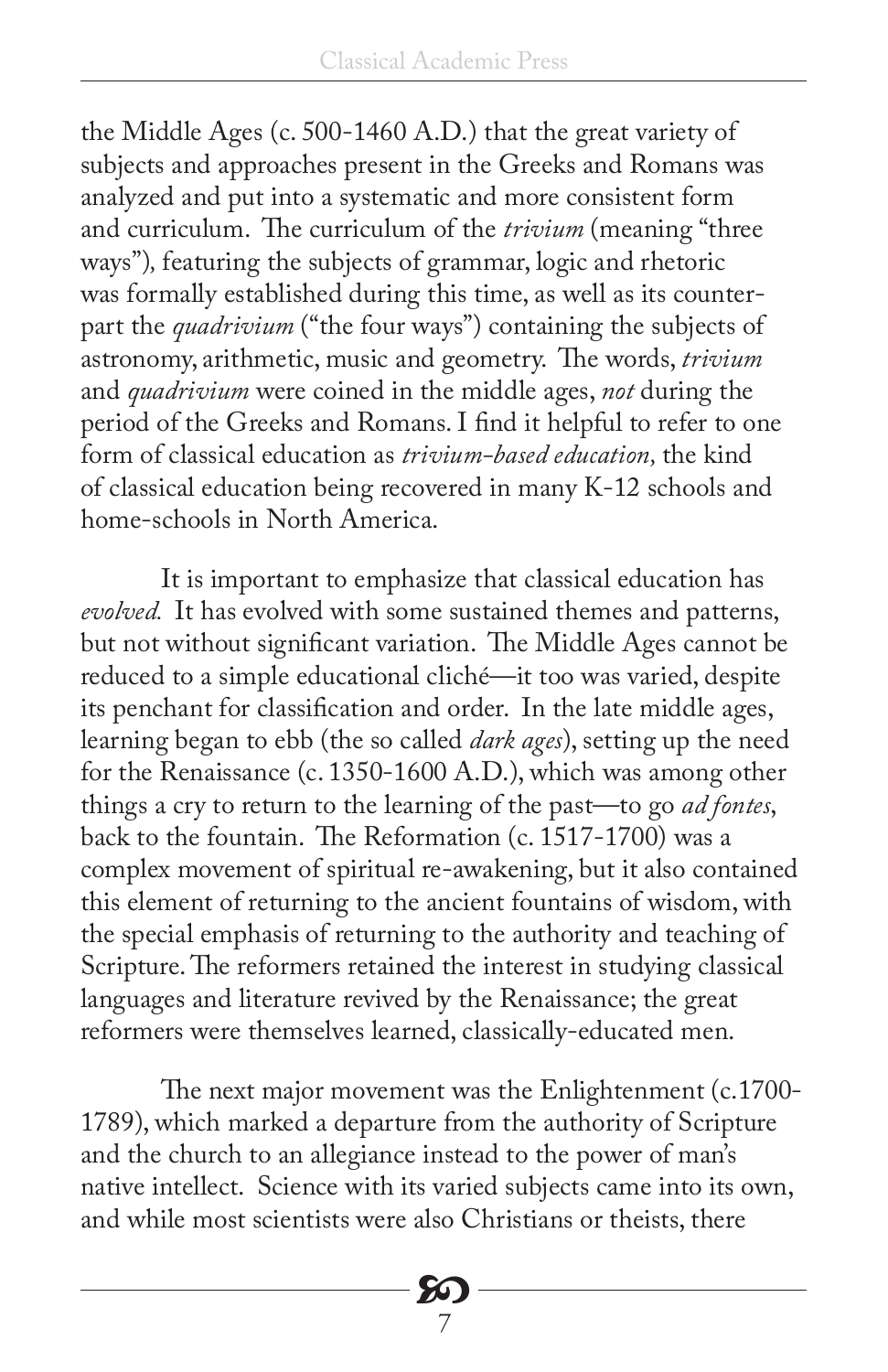was an increasing tendency to study and understand the world without reference to biblical teaching or authority. Still, however, most forms of education retained the rudiments of the *trivium* and *quadrivium.* Our founding fathers, for example, were all reared in the Enlightenment period, but bear the marks of classical training in literature, classical languages (especially Latin), history and rhetoric.

It really is not until the modern period, beginning in early 1800s, that we begin to see the first signs of the erosion of classical education, but even then we note that this erosion was a slow, gradual process, and throughout the 1800s classical education was still the dominant approach in the United States and Europe. Through the early 1900s however, this erosion quickened and by 1950 the educational landscape of the United States had clearly shifted from a classical to a "progressive" model. It is this progressive form of education that we have all received making our knowledge and awareness of classical education limited. It is our progressive educations that make us think of the classical approach as foreign and novel—even though the classical model has reigned for centuries and the progressive model is the novelty.

So there has been variation and change, and in the 1900s notable atrophy. The subjects of grammar, logic and rhetoric do continue as themes throughout the history of classical education, even though they have ebbed and flowed and been taught in different ways and sequences. Classical methods of education have also continued, which we will consider later in this article. Even after the ascendancy of progressive education, the fragments of classical education persist, even in progressive schools. The scattered stones of classical education are present in contemporary schools and can still be seen by a trained eye. Recovering classical education is a matter of gathering those stones and repairing the ruins.

86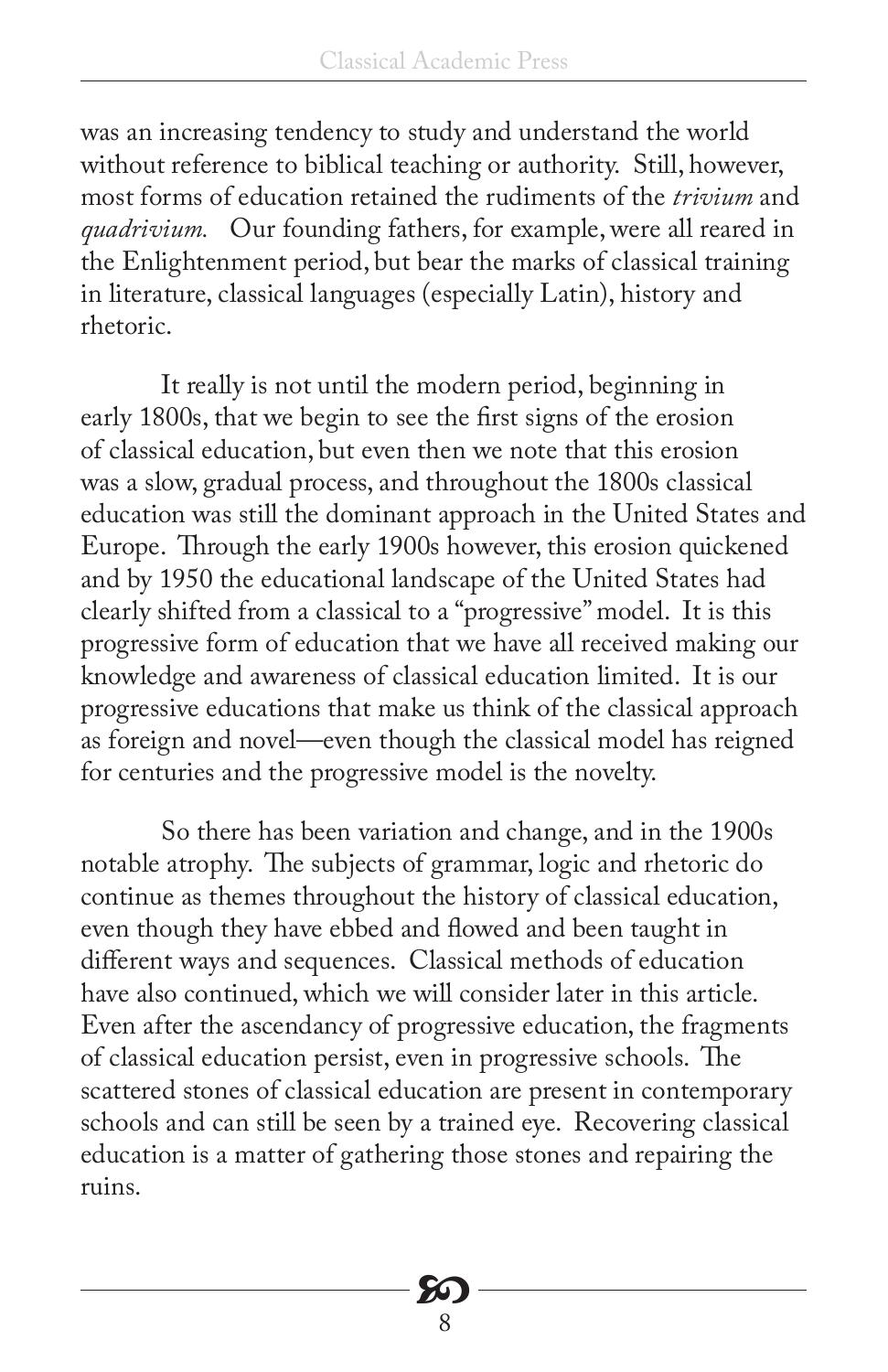#### **Painting in the Sketch**

Now that we have sketched the outline of classical education, let's retrace this outline and paint in some important details. The Greeks did come first. Precisely because they did come first, they are immortalized as important founders of western culture and civilization. How it is that they emerged as a potent culture and civilization is its own mysterious and fascinating story, which we cannot explore here. The Greeks have given to us the first enduring forms of democracy (embodied in the Greek city-state or *polis*) and great treasuries of art and literature. Their educational system did evolve and change, but did consistently emphasize the importance of *arête* or individual excellence and achievement. Physical excellence and ability was just as important (if not more) than intellectual excellence. Greek children from age 7-14 attended both a *palaestra* where they learned to wrestle and a "music school" where they learned reading, recitation, writing, arithmetic as well as learning how to play the lyre and to sing ("music" to the Greeks had a much wider meaning than "music" as it is used today). From age 10-14 students would continue with their physical training at a *gymnasium* where they studied wrestling, boxing, running, the long jump, and throwing the discus and javelin. These skills had an obvious connection to military training and soldiery. From age 15-18 some privileged male students would continue their education by observing and participating in Greek cultural and civic life, being trained and mentored by adult Greek citizens. Finally, some young men from age 18-20 would undergo two years of military training that would prepare them to serve as capable military officers and soldiers.

This general sequence and very basic curriculum was enhanced and changed as the Greek civilization grew. Important Greek educators (sophists and philosophers) emerged who argued for various ways of educating Greek youth. Some advocated training for political success and viewed man as the measure or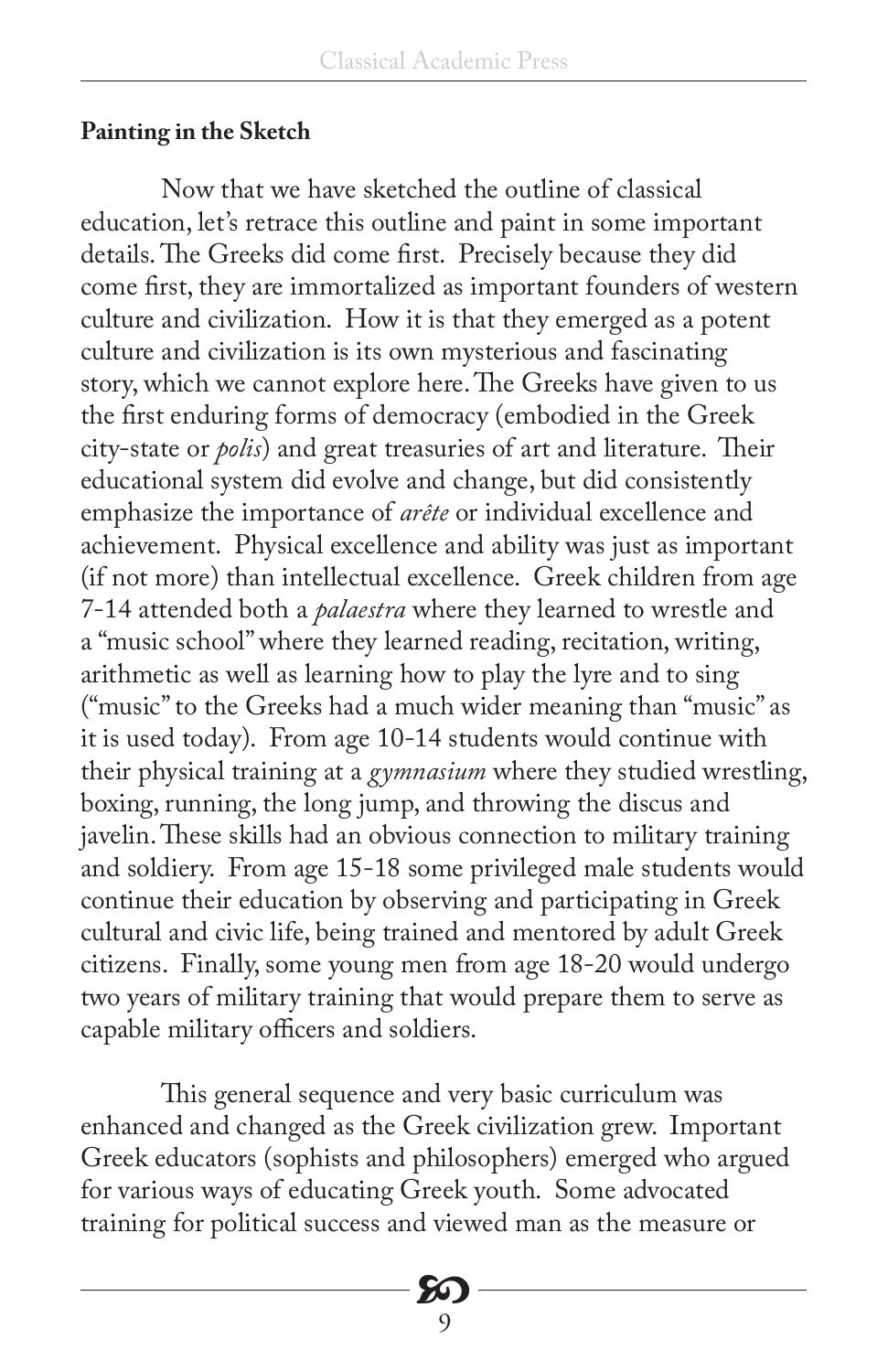standard of all things (Protagoras); some advocated a dedicated study of rhetoric that would enable practical political success not just for personal ambition but for the good of the Greek city-state (Isocrates). Still others like Plato (following his mentor Socrates) argued for the dedicated study of philosophy (instead of rhetoric) which he believed would lead men to discover truth, goodness and justice. Most of these educators valued the study of dialectic (or logic) which enabled students to learn how to reason correctly and detect and refute false reasoning. Aristotle (who succeeded Plato) argued for the study of both dialectic and rhetoric. Ultimately the Greeks passed down their concept of *paideia,* their view that man is to be crafted like a work of art by a standard of excellence (*arête*). As such, education is the making of a man, not the training of a man to do things (vocational training). This conception persists today in our idea of the "well-rounded, liberally-educated man."

The Romans conquered the Greeks (in 143 B.C.) yet found themselves conquered culturally by their Greek captives. The Romans greatly admired and emulated Greek art, architecture, literature and education. While the Romans did have some of their own educational emphases (such as a commitment to agricultural and military training) they imported the educational subjects, goals and methods of the Greeks. Thus, while the subjects of grammar, logic and rhetoric got their start with the Greeks, they continued to thrive under the Romans. Like the Greeks, the Romans started formal education at the age of 7. Students began their studies with a *litterator* who taught them "letters" or how to read. After learning how to read (in Greek, Latin or both), the students moved up to a *grammaticus*, who in a school setting taught them not just grammar (the structure, form and syntax) of language but also literature, particularly poetry. Through the study of literature students also learned history, ethics and politics; they also did a number of writing exercises that prepared them for rhetoric. Greek students studied Homer (*The Iliad* and *The Odyssey*) who was the model for excellent language, virtue and wisdom. The

> 8Q 10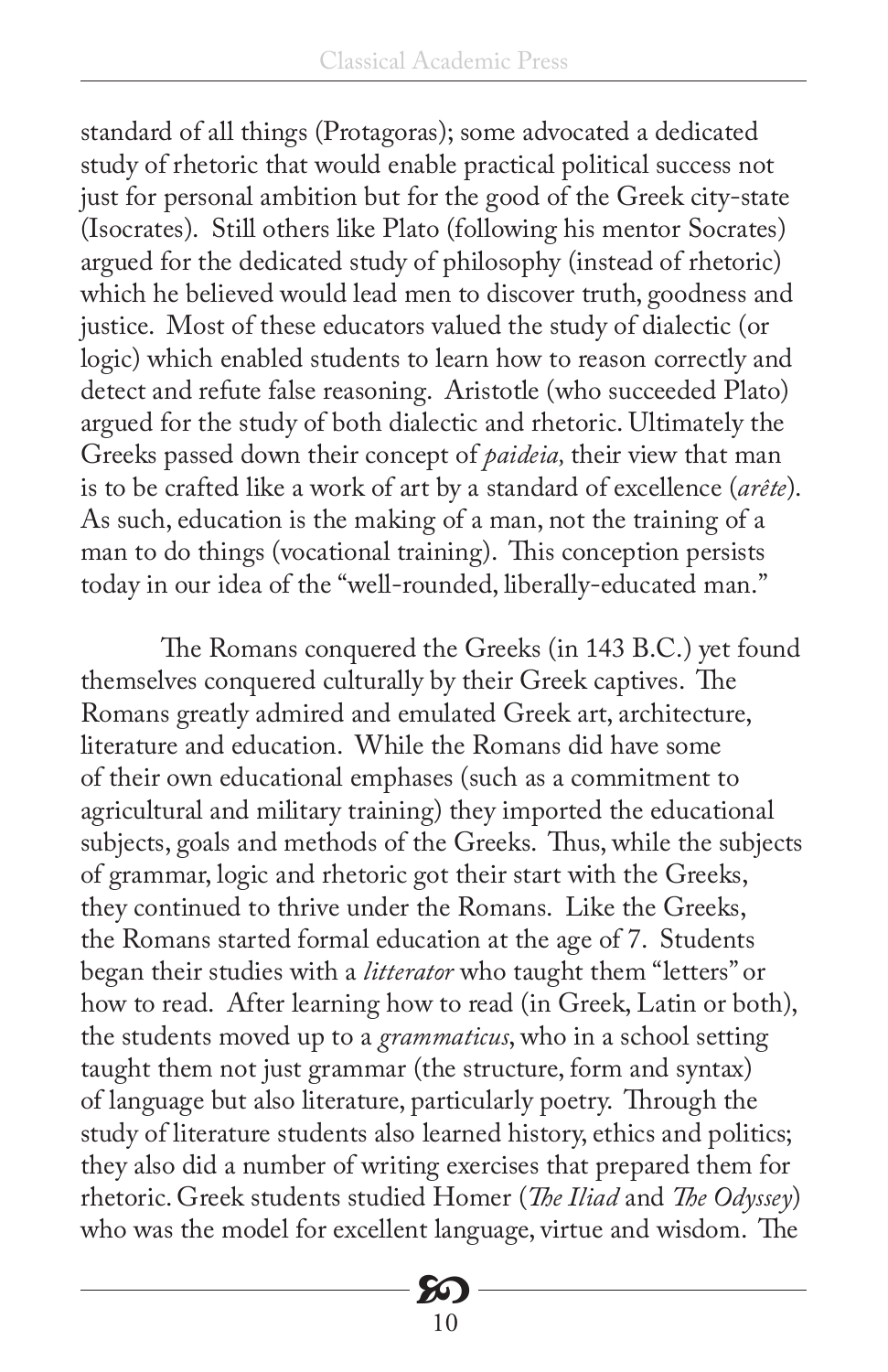Romans eventually studied the Latin writer Vergil (*The Aeneid*) who was the Latin equivalent of Homer. Sometimes students did not study with a dialectic teacher per se, and some students did not study dialectic (or logic) at all. Often the *grammaticus* would teach students some rhetoric near the end of their secondary study, and usually this would end a student's formal course of study. Dialectic (logic) emerged as a field of study by the Greeks, who thought it complemented a student's rhetorical abilities. If a student wished to pursue a political or legal career, he would certainly go on for training in rhetoric, since rhetoric aimed to train students to speak eloquently and persuasively—skills needed both in the assembly and in the courts.

The trivium subjects of grammar, logic and rhetoric did persist through both the Greek and Roman periods, but in various sequences and patterns. These three subjects were very useful for increasing skill in the use of language, and so are often called *verbal arts*. With the advent of the Middle Ages, four *quantitative arts* were ratified and added to the curriculum: geometry, astronomy, music and arithmetic. Geometry includes some rudiments of geography, astronomy included some physics, grammar included literature, and rhetoric included history. These four quantitative arts were known as the quadrivium (*the four ways)*, and the seven arts together became known as the *artes liberales*, or the seven liberal arts. A "liberal arts" college, one might think, would emphasize these seven subjects (don't be so sure). These liberal arts were thought to be the arts (or skills) of the free man or the arts which would provide "freedom" to those who studied them. After the formalization of these seven liberal arts in the Middle Ages, a new sequence (though with some variety!) of study evolved. The first three arts (the trivium) were studied first (though rhetoric was often studied later and long) and generally followed by the quadrivium. I hope the diagram on the next page is helpful: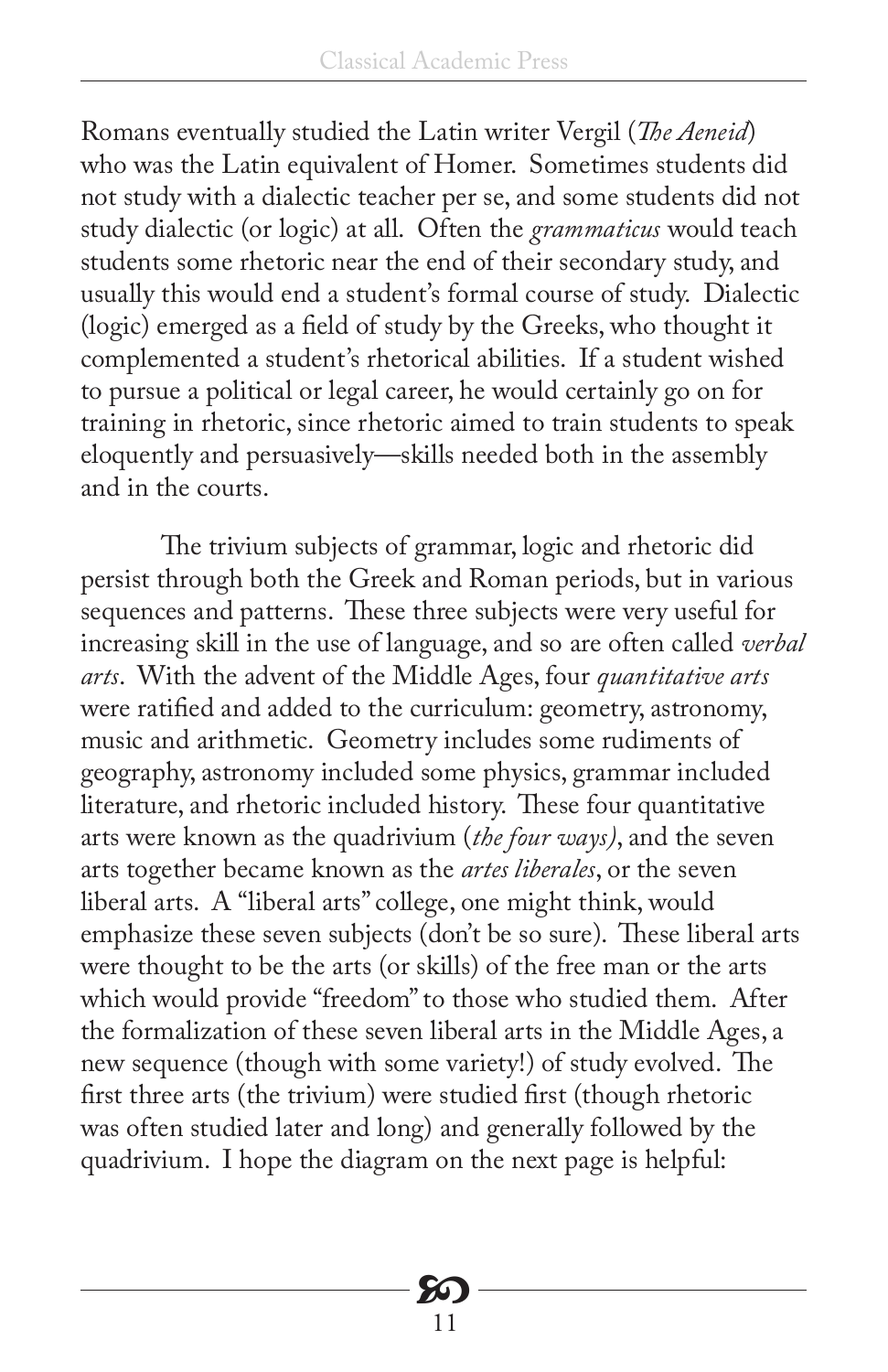|                                                  | Geometry                          | Astronomy | Music | Arithmetic |  |
|--------------------------------------------------|-----------------------------------|-----------|-------|------------|--|
|                                                  | The Quadrivium: Quantitative Arts |           |       |            |  |
|                                                  |                                   |           |       |            |  |
|                                                  | Grammar                           |           | Logic |            |  |
| <b>The Trivium:</b> Arts of Language/Verbal Arts |                                   |           |       |            |  |

Greek and Roman elements of education, therefore, were collected, categorized and formalized during the Middle Ages. Put another way, the classical educational model inherited from the Greeks and the Romans was modified and updated. It was during this time that the terminology of the *trivium* and *quadrivium*<sup>2</sup> was coined, as well as the *artes liberales*. Almost universally, Christians adopted the classical model and invested it with theological assumptions and guidelines that were intended to serve the church. The study of theology was added to the seven liberal arts as the crowning discipline or "queen of the sciences." Christians even continued to study the non-Christian classical authors of the past with reverence and respect even using authors like Aristotle to help create systems of Christian theology (e.g., Thomas Aquinas). It was also during the Middle Ages that a more straightforward and discrete sequence of subjects evolved. Thus it is from the *medieval* trivium (inherited and modified from the Romans) that we derive much of our structure, inspiration and guidance in our present

<sup>&</sup>lt;sup>2</sup> It was the early medieval writer Martianus Capella who gave us the canon of the seven liberal arts (composing the trivium and quadrivium) in his book, *The Marriage of Mercury and Philology.* Capella lived from approximately 410-449, but his book peaked in influence in the 9<sup>th</sup> and 10<sup>th</sup> centuries.

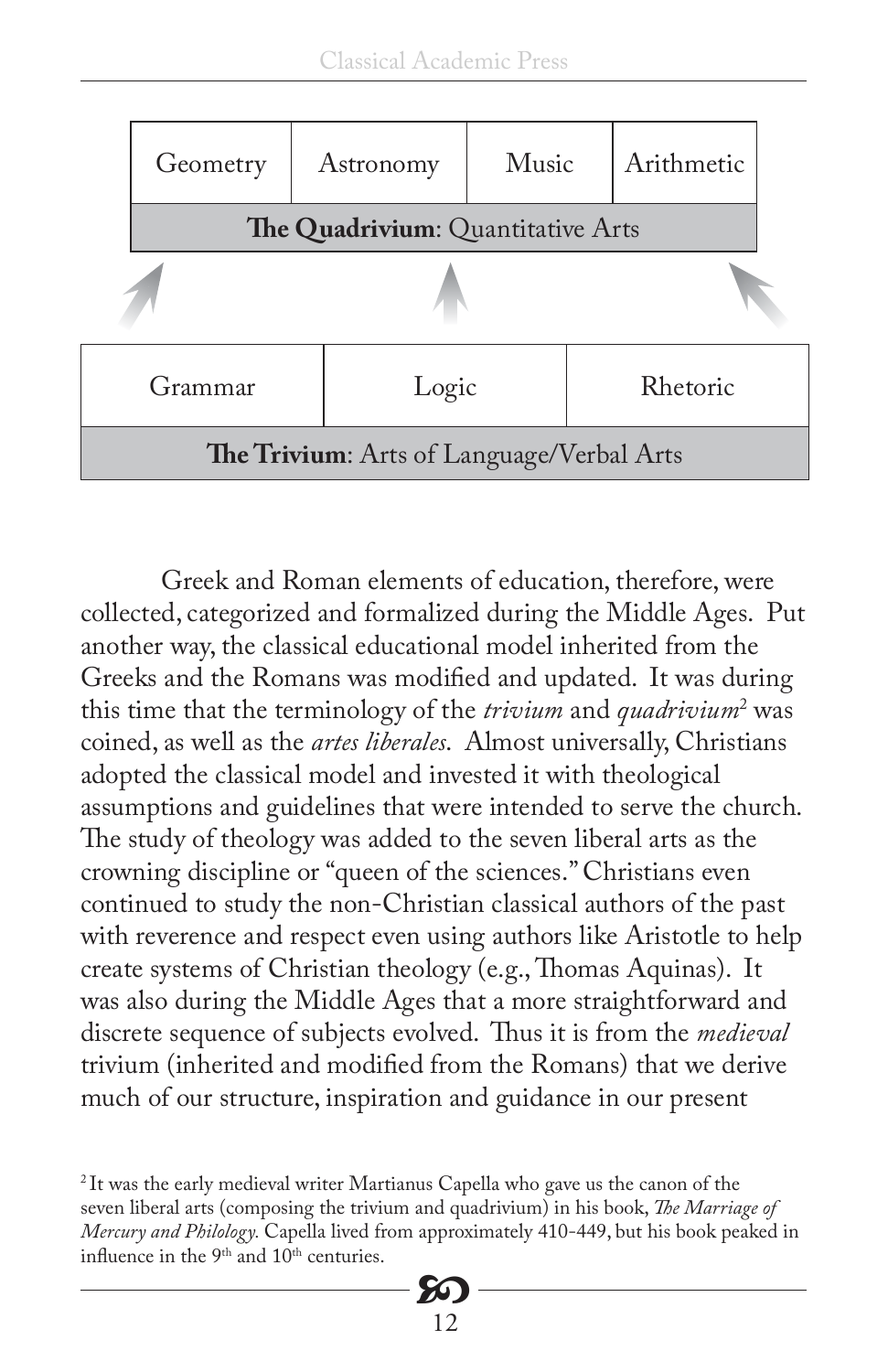efforts at recovery (and why I like the phrase *trivium-based education*). It was during the Middle Ages that we witness the rise of the university, where the quadrivium subjects really came into their own in an institutional atmosphere, and where law and medicine first became courses of study. The trivium subjects, especially grammar, continued to be taught by private teachers (tutors) and in cathedral schools and monasteries. Logic and rhetoric were often taught at the university level along with the quadrivium subjects. Cathedral schools were church schools that were attached to cathedrals where students were often sent to receive their education, usually for a fee. Monastic schools offered education to boys who committed themselves to become monks, but also to the poor of a community as the monastery was able. Many of the great minds of the Middle Ages were monks who were educated in monasteries (Dominic, Albert Magnus, Thomas Aquinas).

As we saw in our initial sketch, classical education continued to develop through the Renaissance and Reformation. Both movements represented a return to the learning of the past, particularly the study of the Greek and Roman authors in their original languages of Greek and Latin. During these periods scholars searched for and found many ancient manuscripts of Greek and Roman authors. The study of Greek was revived (very pertinent to the study of the New Testament) after having abated during the Middle Ages. Latin study, which had never ceased, increased. Not surprisingly, in their enthusiasm for these ancient authors, many writers began to imitate the masters they had rediscovered.

Reformers like Martin Luther and John Calvin started schools that emphasized classical subjects and learning. Luther, for example, doubted the value of certain pagan authors like Aristotle (especially his works on ethics) but still urged students to study Aristotle's books on rhetoric and poetics. While stating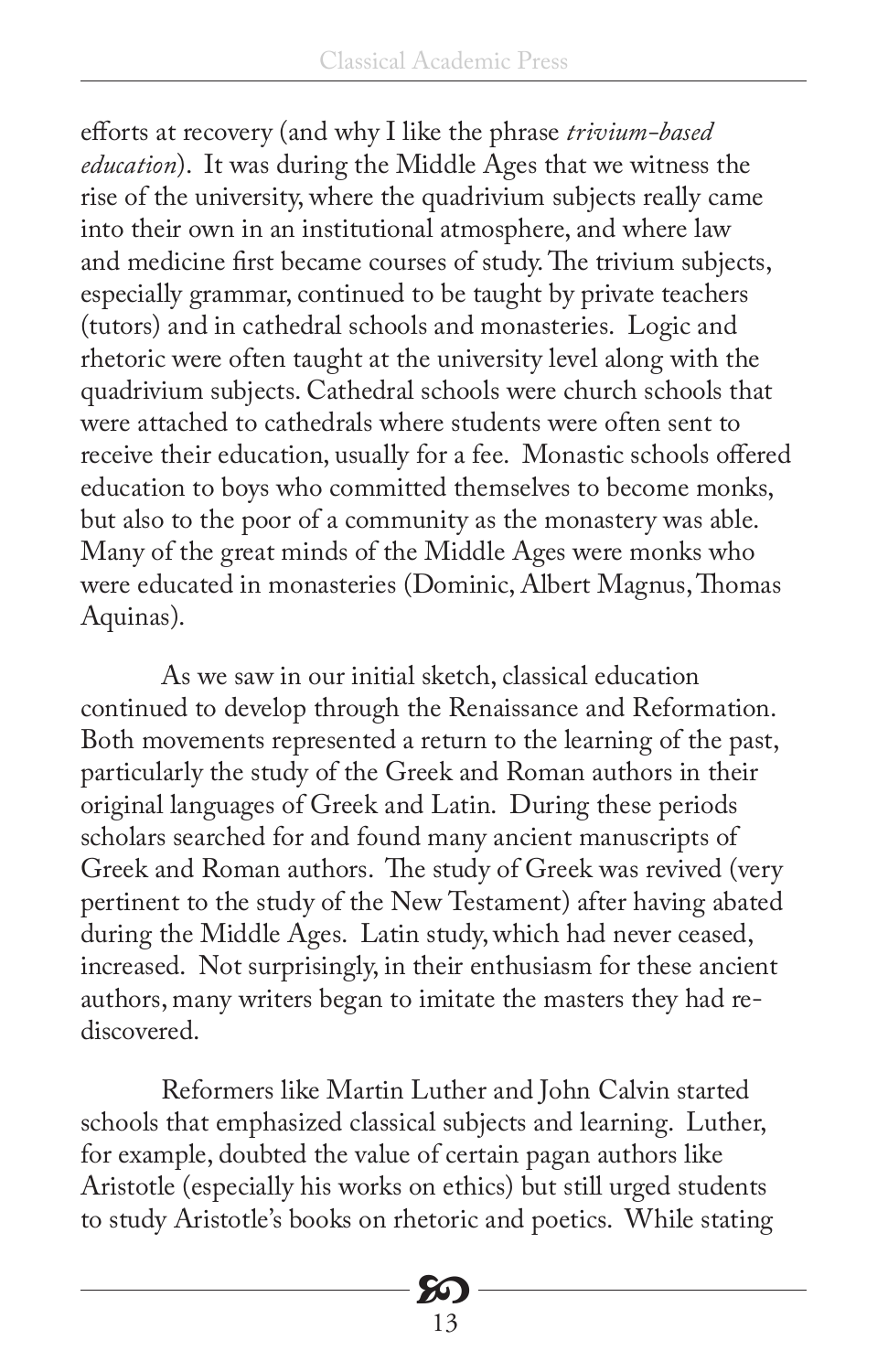his preference for school curriculum Luther says this about the study of classical languages in 1520, "In addition…there are of course the Latin, Greek and Hebrew languages, as well as the mathematical disciplines and history."3 Luther assumes as a matter of course that students will be studying not only Latin and Greek, but also Hebrew (the original language of the Old Testament). The reformers emphasized the importance of creating a literate, educated church which could read and study the Scriptures—in the original languages. As inheritors of the classical tradition of education they took it for granted that students should study an ample amount of history and literature—even of the pagan variety. We see as well the commitment to the quantitative arts (Luther mentioned mathematics) that compose the liberally-educated man or woman.

As we touch once more upon the Enlightenment period, it will be sufficient to note that while the religious motive and orientation of education did begin to shift to a naturalistic viewpoint, it is still true that 1) a Christian orientation and motive still continued and in some places increased 2) the classical subjects and methodology continued and were adopted by non-Christian theorists and educators. During the Enlightenment, for example, universities came into their own and began to flourish and multiply throughout Europe and then North America. The curricula of these universities were clearly "classical" and linked to the classical tradition which they inherited. Experiment, change and modification to the classical tradition did begin (especially with the advent of the scientific experimentation), but it was in no way abandoned.

Up until the early 1900s, various forms of classical education were the norm for the United States and Europe. The curriculum at Harvard, for example, was non-elective (there were no majors), required for all students until 1884. A record of Harvard's

3 Martin Luther, *Three Treatises* (Philadelphia: Fortress Press, 1978), 94.

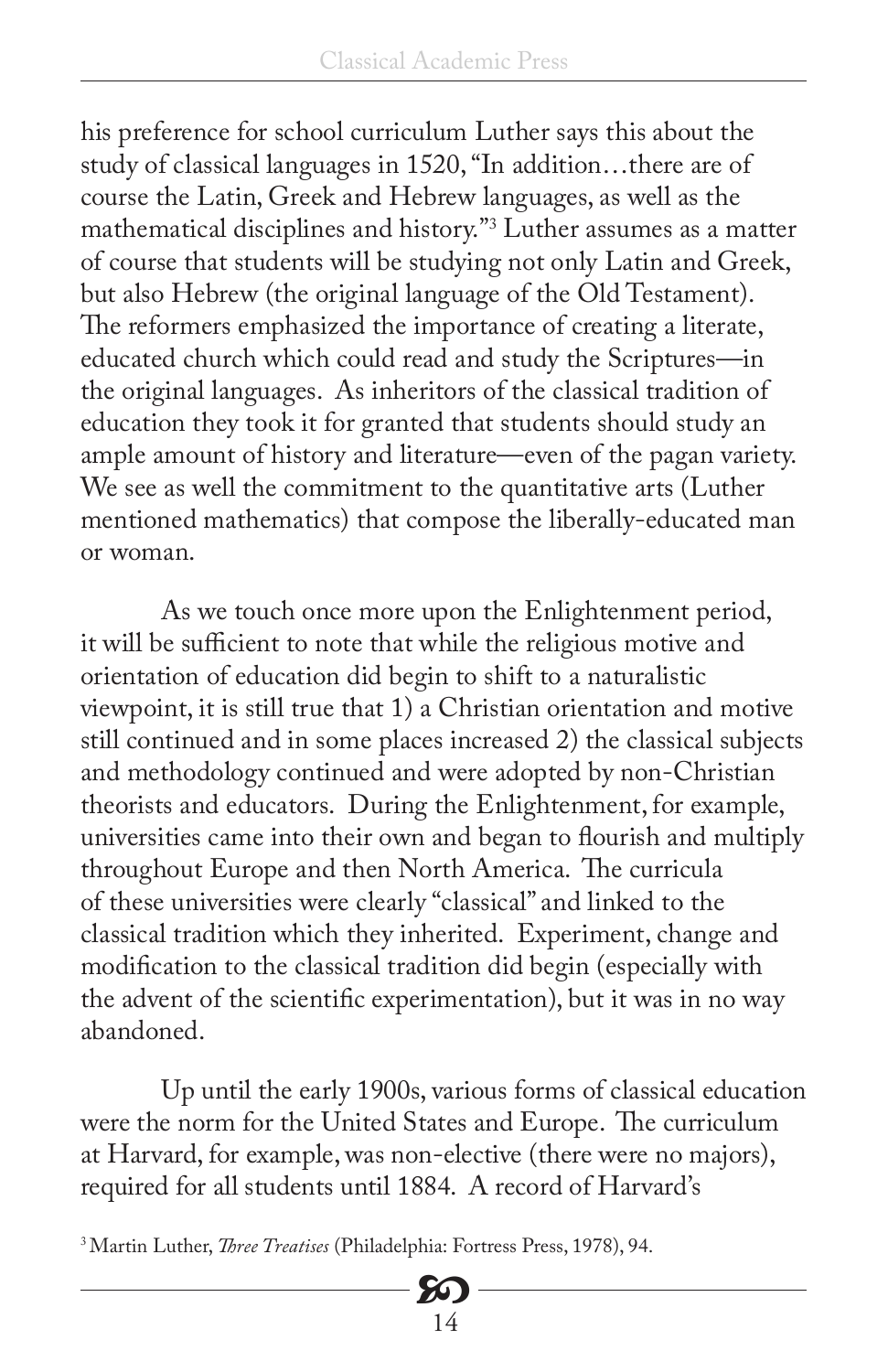curriculum in 1830 reveals it to be nothing but a classical curriculum in clear connection with the trivium and quadrivium.4 Great minds and writers up to this time were all educated classically, people like Abraham Lincoln, Oliver Wendell Holmes; even early 20<sup>th</sup> century writers like William Jennings Bryant and G. K. Chesterton were classically educated. People in the generation of C. S. Lewis and J. R. R. Tolkien were some of the last to have been educated classically among the British. Certainly the earlier generations of the American Founders were classically educated: their knowledge of classical language, literature and history is widely acknowledged by historians and played a fundamental part in shaping the American Constitution and political philosophy. A cursory reading of the *Federalist Papers* proves this point; writers like James Madison, John Jay, Alexander Hamilton and Thomas Jefferson quote Latin phrases, refer to political precedents and lessons from Greek, Roman and European history, and write with an elegance and style that astonishes us today.

How, therefore, can such a long tradition of education seem so novel today, at the beginning of the 21<sup>st</sup> century? Well, it only takes one generation to stop the transmission of the past.

<sup>4</sup>The late Harvard Latin scholar E. K. Rand sketches the former Harvard curriculum for us: "I would here call the reader's attention to a page of the Harvard Catalogue for 1830-1831. My copy is unbound, but even when bound, this volume of thirty-one small pages would still be portable. It sets forth the course of instruction for Freshmen, Sophomores, Junior Sophisters, and Senior Sophisters. The programme is founded on the literatures of Greece and Rome, and many of the authors are listed. But there are also mathematics through calculus, general history and ancient history, with "Greek antiquities," Grotius, *De Veritate Religionis Christianae,* English grammar, rhetoric and composition, with themes, forensics, and oratory, modern languages, logic, philosophy and theology, natural philosophy, including mechanics, chemistry, electricity and magnetism, with "experimental" lectures—all this by the end of the Junior year. The great feature of the Senior year is that no classical literature is prescribed; the ancient authors have been transcended for the higher learning—natural philosophy, including astronomy, optics, mineralogy and the philosophy of natural history, also intellectual and moral philosophy and theology both natural and revealed. Modern languages are still pursued, themes and forensics are still required. Finally, we note political economy, anatomy, and Rawle "On the Constitution of the United States." Rand E.K., *Founders of the Middle Ages* (New York: Dover Publications, 1957), 231.

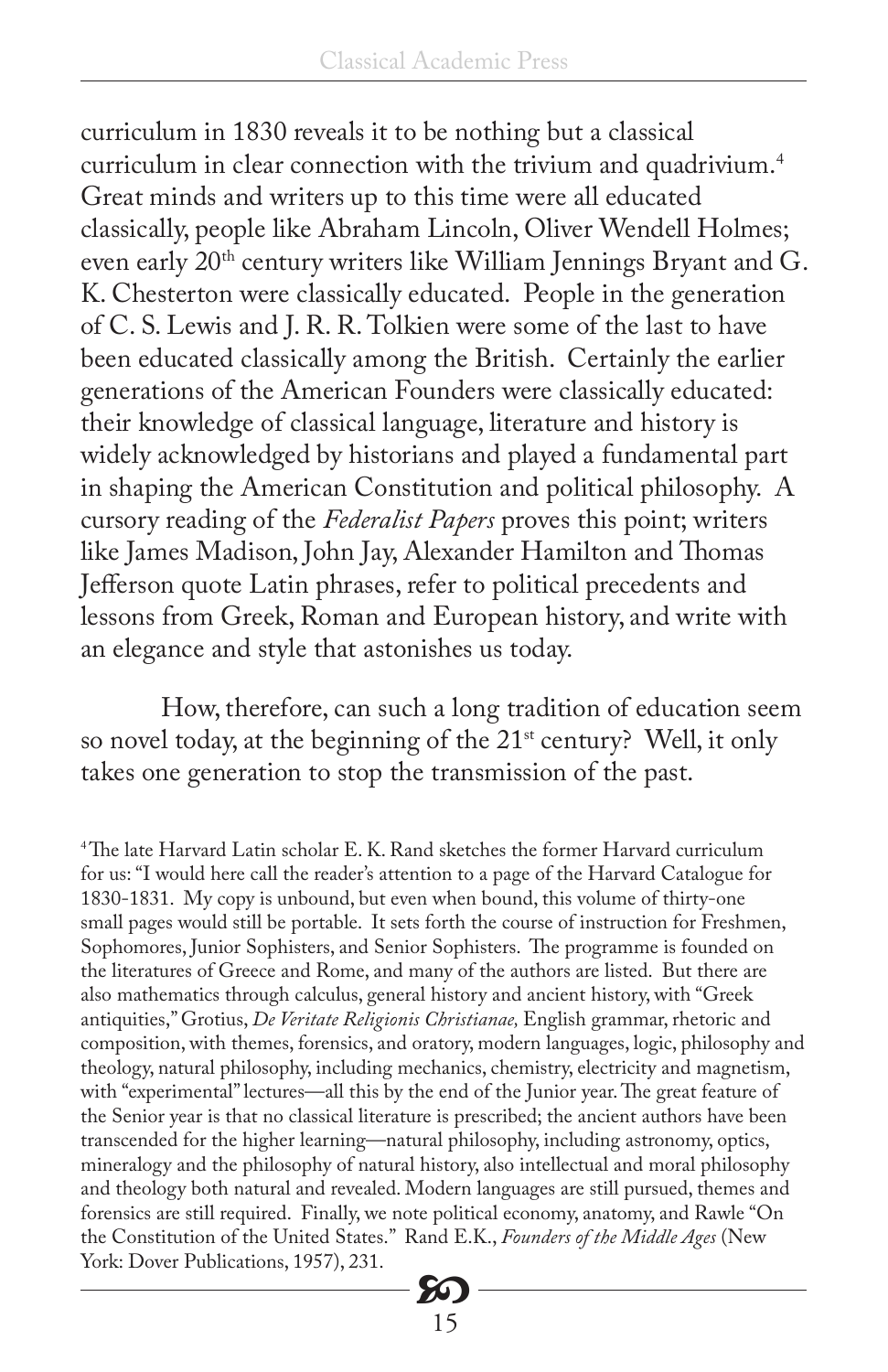And education is precisely a matter of passing along what was given to us, or as Chesterton put it, "Education is simply the soul of a society as it passes from one generation to another."5 The move away from classical education began in the mid 1800s with thinking of men like Horace Mann (1796-1859) a Massachusetts educator who worked tirelessly for modernized public education, and was consolidated by later thinkers like John Dewey (1859- 1952) who advocated a kind of "progressive" education that emphasized "learning by doing" and rejected many traditional methods like memorization and classical language study. Dewey and the progressive educators emphasized the need to train citizens for the growing, industrialized American democracy. Throughout the 1920s and 1930s, various forms of progressive education began to take shape and gradually supplanted the classical model. It is true that the classical model never completely disappeared, and its remnants remain in many places (e.g., in the name "grammar" school), but by the 1950s these progressive forms of education became dominant. Most of us, therefore, grew up under the teaching of progressive educators who believed they were ushering in a superior method of teaching and preparing students for life in the modern, quickly-changing post war world.  $\overline{A}$  few examples of the progressive approach should ring familiar: classical languages were dropped altogether and relegated to shrinking classics departments in colleges; basic instruction in phonics and decoding was replaced with a "whole language" approach of reading instruction; training in logic and dialectic was replaced with selfexpression without fault-finding; writing instruction guided by imitating the masters and frequent practice was replaced with more individualistic, creative approaches and less practice; math instruction steeped in drill, practice and repetition was replaced with curricula containing less drill and practice and more activities and stories related to the subject; history instruction grounded in

5 G. K. Chesterton, *What's Wrong With the World* (San Francisco: Ignatius Press, 1987), 112. In another place Chesterton writes, "Education is a word like 'transmission' or 'inheritance:' it is not an object but a method. It means the conveying of certain facts or qualities, to the last baby born." *Ibid.,* 161.

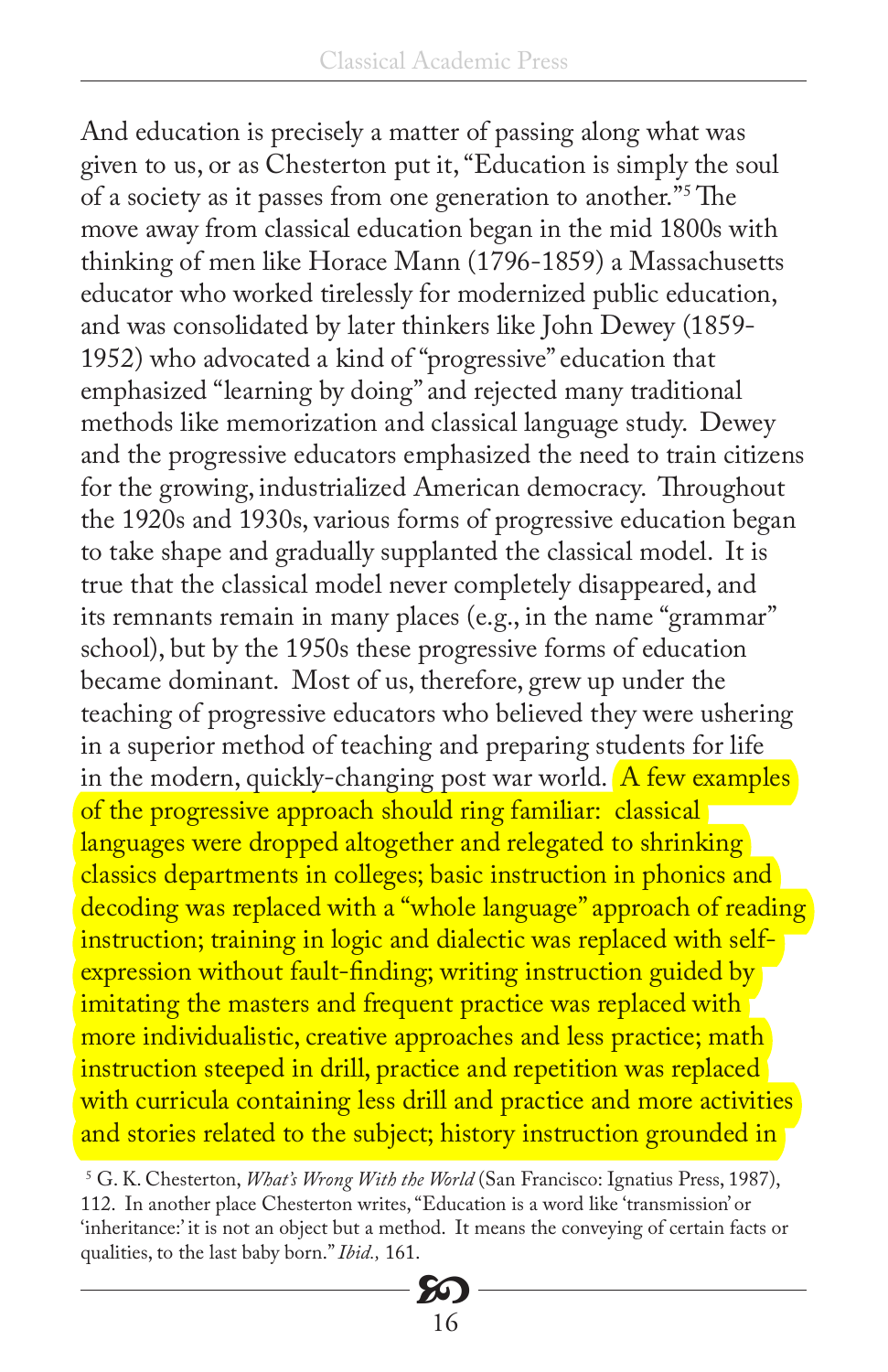and celebrating the western tradition from which the U.S. emerged was gradually replaced with a multi-cultural approach that downplayed European and even American history and presented instead a smattering of world history (your old social studies classes). Furthermore, progressive educators often looked back on the classical model as harsh, cold and unpleasant for students. As a result progressive educators strove to be entertaining and fun, and gradually began to expect less of students in terms of work and achievements. Standards of student behavior began to change too, and schools became more permissive and less willing to discipline for misbehavior. Grading too, became more lenient in an effort to boost student self-esteem.

In the last 20 years this progressive movement6 has continued to play out, with some new twists. Philosophical relativism (no universal truths or moral standards) now reigns without rival in the popular culture and in education. Its close cousin, philosophical skepticism (nothing can be known with certainty) also maintains a strong presence. As a result, we have seen increasing antagonism for any viewpoint that challenges this modern orthodoxy by daring to declare that any one fact or ethic is actually true or normative. Early programs like "Values Clarification" have continued and multiplied, programs which assume and teach moral relativism. The only real sin in many modern schools is to disagree with the notion that everyone determines his own "truth" and his own morality.7 As you can

6 C.S. Lewis questions the honesty of "progressive" and "neutral" education, pointing out that even the relativists pursue their own values and dogma: "The important point is not the precise nature of their end, but the fact that they have an end at all. They must have or their…book is written to no purpose. And this end must have real value in their eyes. To abstain from calling it "good" and to use, instead, such predicates as "necessary" or "progressive" or "efficient" would be a subterfuge. They could be forced by argument to answer the questions "necessary for what?", "progressing towards what?", "effecting what?"; in the last resort they would have to admit that some state of affairs was in their opinion good for its own sake." *The Abolition of Man: How Education Develops Man's Sense of Morality* (New York, Macmillan: 1947), 40.

 $\sigma$  Chesterton writes, by contrast: "That is the one eternal education; to be sure enough that something is true that you dare to tell it to a child." *Ibid.,* 167.

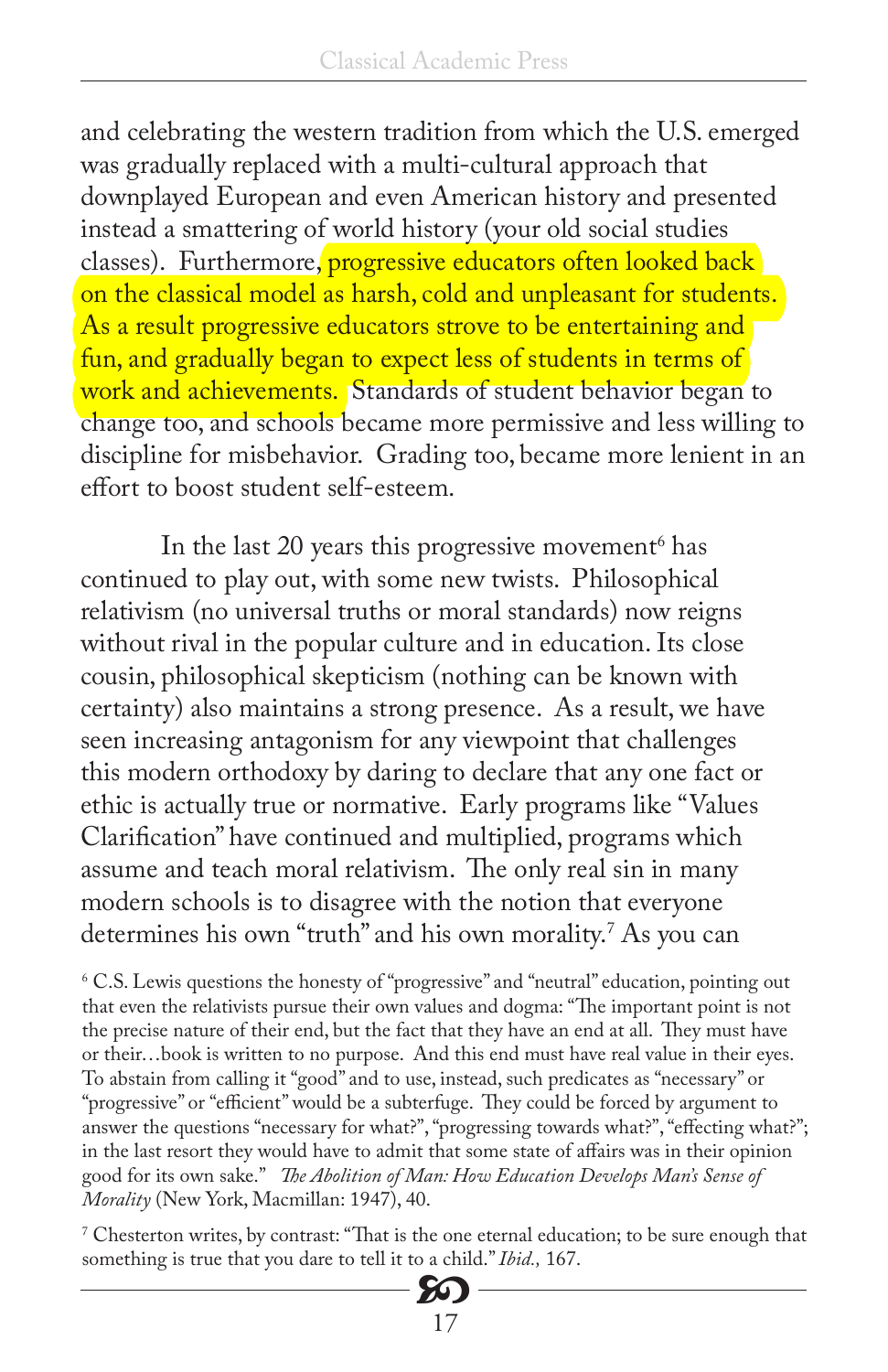imagine and probably know, Christians and their viewpoints (creation, fall, redemption) are not generally appreciated (unless of course, they keep silent and just follow along). This relativism has given rise to egalitarianism—that doctrine that no one can really be superior to anyone else (which makes sense when there are no universal standards). Egalitarianism in turn has resulted in grade inflation, the lowering of academic standards (so everyone can get an A) and a hesitancy to recognize outstanding achievement. Parental authority, too, has ebbed considerably. In many public schools, parents are not welcome to observe classes under any circumstances.

The effects of modern education will vary somewhat from region to region and school to school. Nonetheless it is still possible to generalize about the widespread effects that are observed around the nation. It is also true that modern educational research and methods sometimes make useful discoveries and contributions. It is true as well that some educators are returning to traditional methods after continued frustration with educational innovation. Direct Instruction, the Core Curriculum of E. D. Hirsch (author of *Cultural Literacy*); the traditional and virtual charter school model of William Bennett; the Paideia Project of Mortimer Adler, various independent learning centers, and the rise of independent phonics programs and even a renewed interest in Latin study are all evidence of a return to traditional models. Some modern educators, therefore, are surprisingly open to classical education, and some are stumbling upon it without really knowing it, recalling these lines of T.S. Eliot:

Х

18

We shall not cease from exploration And the end of all our exploring Will be to arrive where we started And know the place for the first time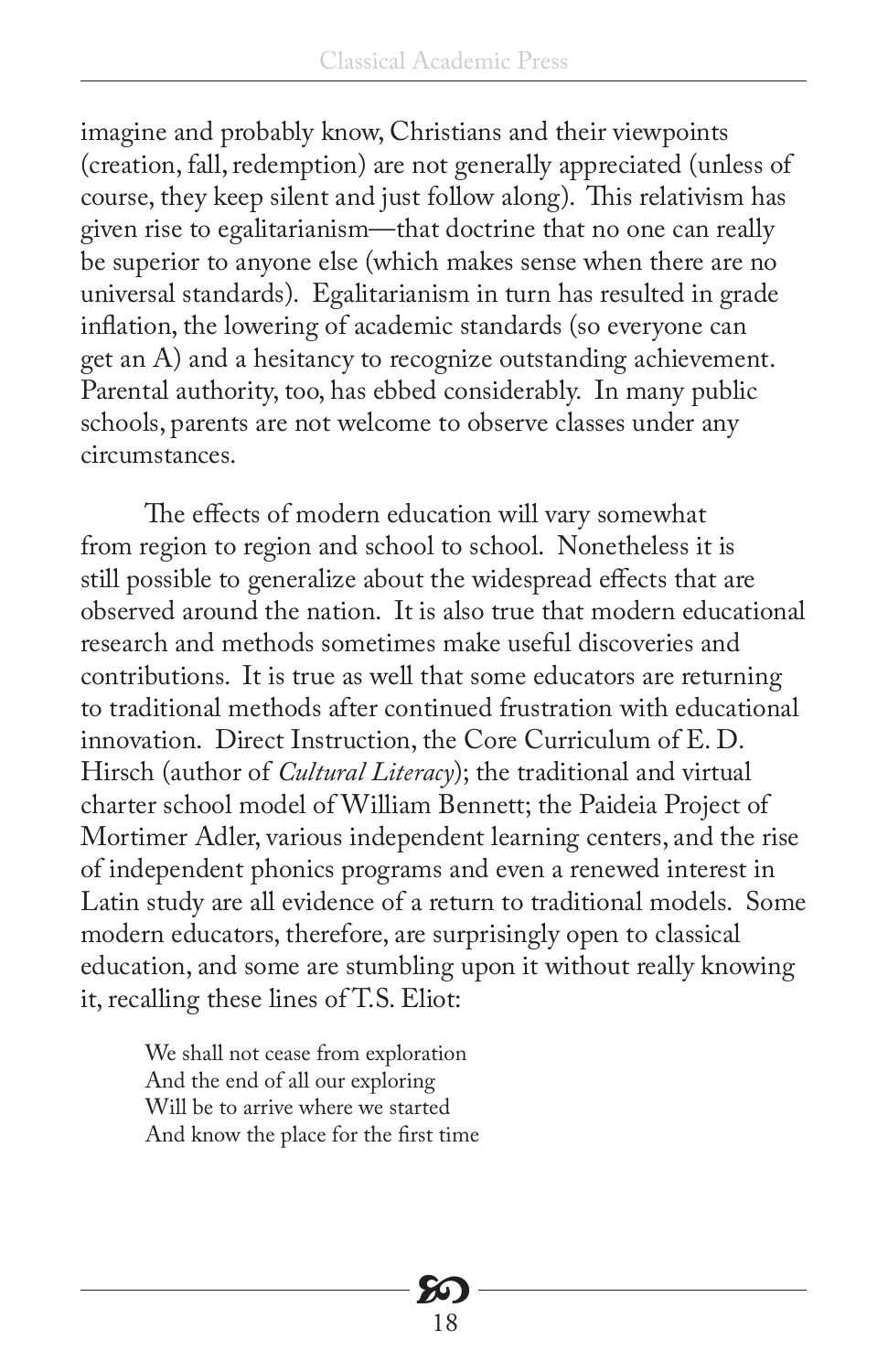The modern experiment in education, therefore, is about 100 years old, and flagging. The classical experiment is about 1000 years old and reviving.

#### *Classical Education…Again.*

Rather than merely citing the illustrious record of classical education, I wish to cite more modern evidence. I wish to cite the students in classical schools and home-schools. Their delight and joy in their learning are usually the first things prospective parents note. The grammar school students sing and clap out history timelines, science facts, Latin vocabulary, Bible verses and rules of grammar. They do this throughout the day, usually with great verve and delight. They remember this knowledge-set-tomusic with alarming accuracy and permanence. Dialectic (or logic) students, you will witness, spend much of their day arguing with their teachers and peers. Perhaps to the surprise of some, they are encouraged to do this by their teachers, who are charged with the formidable task of teaching them not just to argue, but to argue well. Most will observe that these adolescents seem to enjoy the process. Parents often discover with some frustration that such students grow increasingly better at pointing out the fallacies committed in dinnertime conversation by everyone present, including grandpa. Rhetoric students (high school students) have already studied a good bit of grammar and logic; what they wish to do is weave these disciplines into attractive speech and writing. Having learned how to win arguments, they now learn how to win people—for rhetoric is the art of *persuasive* speech and writing. You will find these older students writing a good bit in many genres; you will find them speaking before their peers as a regular course, whether making a political or forensic speech, or presenting a lab report.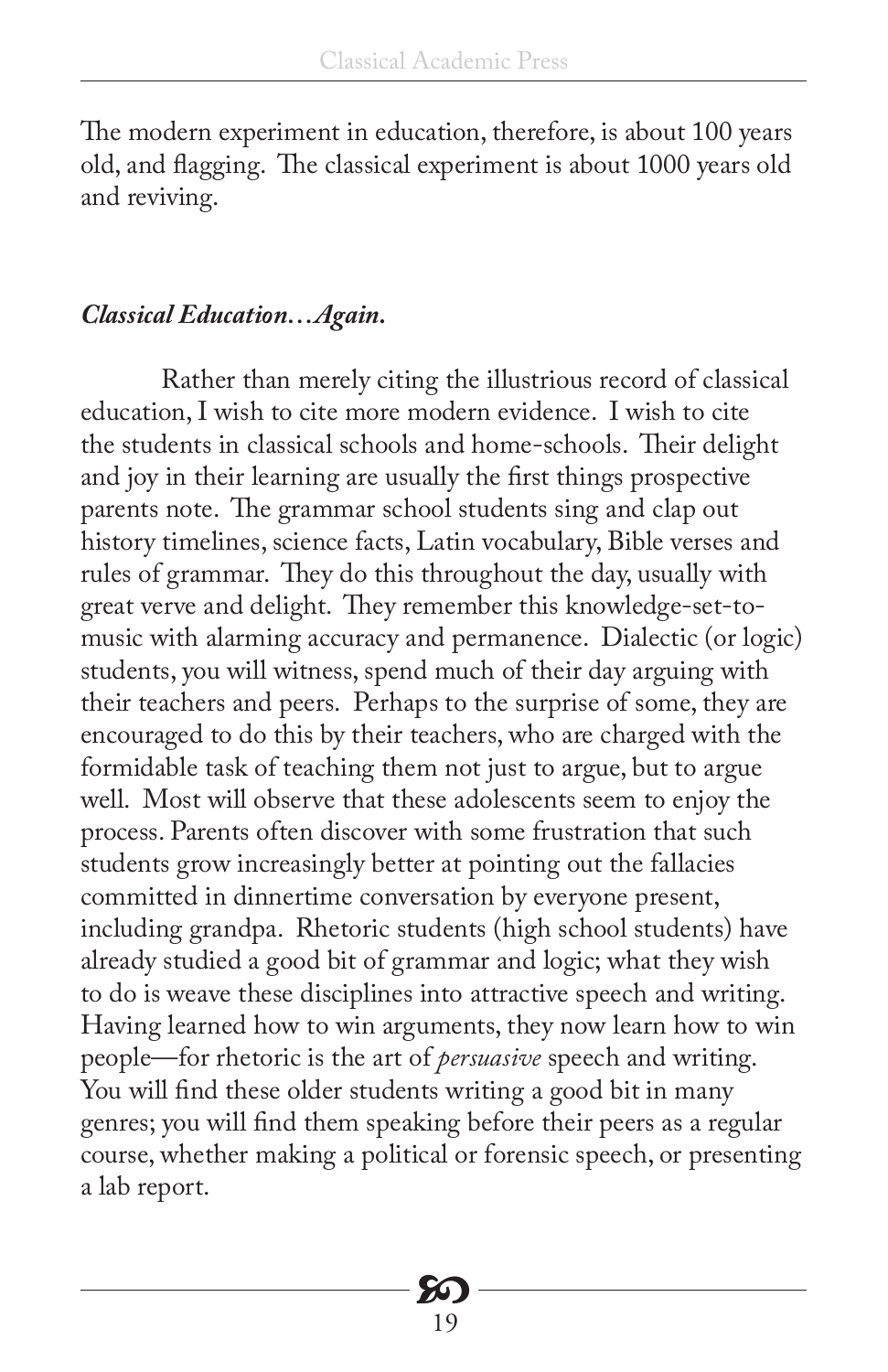Grammar, logic and rhetoric are central disciplines in classical schools. You might have noticed that these disciplines also receive emphasis at various stages or periods in the school. Grammar is emphasized during the elementary years (our *grammar*  school), logic during the junior high years and rhetoric during the high school years (see diagram below). Therefore, grammar will be taught in some form in all grades (K-12) but receives special emphasis and attention in grades K-6. The same is true of logic and rhetoric. The assumption here is that these subjects are always operating in some form, but that they are suited to be explicitly taught at certain stages in a child's development. As such, each trivium subject is seen as "paradigm" or master subject that colors and guides the way the other subjects in the curriculum are taught. For example, virtually every subject in the dialectic school will be taught "dialectically"—students will be arguing, debating and discussing in math, science, history and theology classes. In the rhetoric school (our high school), students will be writing persuasive essays and giving speeches in several classes outside of their rhetoric class. Dorothy Sayers argues that the trivium subjects are not really subjects at all but a means or method for handling and learning subjects—a kind of master art (a tool) that enables one to study any subject. She compares each trivium art to a tool, like a chisel or plane, that once mastered can be applied to fashion all varieties of wood (subjects). While we are used to thinking of "grammar" as a subject (and it has been reduced to a mere self-contained subject in modern schools), it has traditionally been viewed as an all-encompassing discipline or "art." The same is true of logic and rhetoric.

This point cannot be emphasized enough. Our teachers of the last generation have divided knowledge into relatively isolated "subjects" without emphasizing the interconnection of all knowledge. We have learned "subjects" without actually learning how to tackle these subjects—we have not learned how to learn. We might say that we have been set to work hammering, chiseling,

> 8Q 20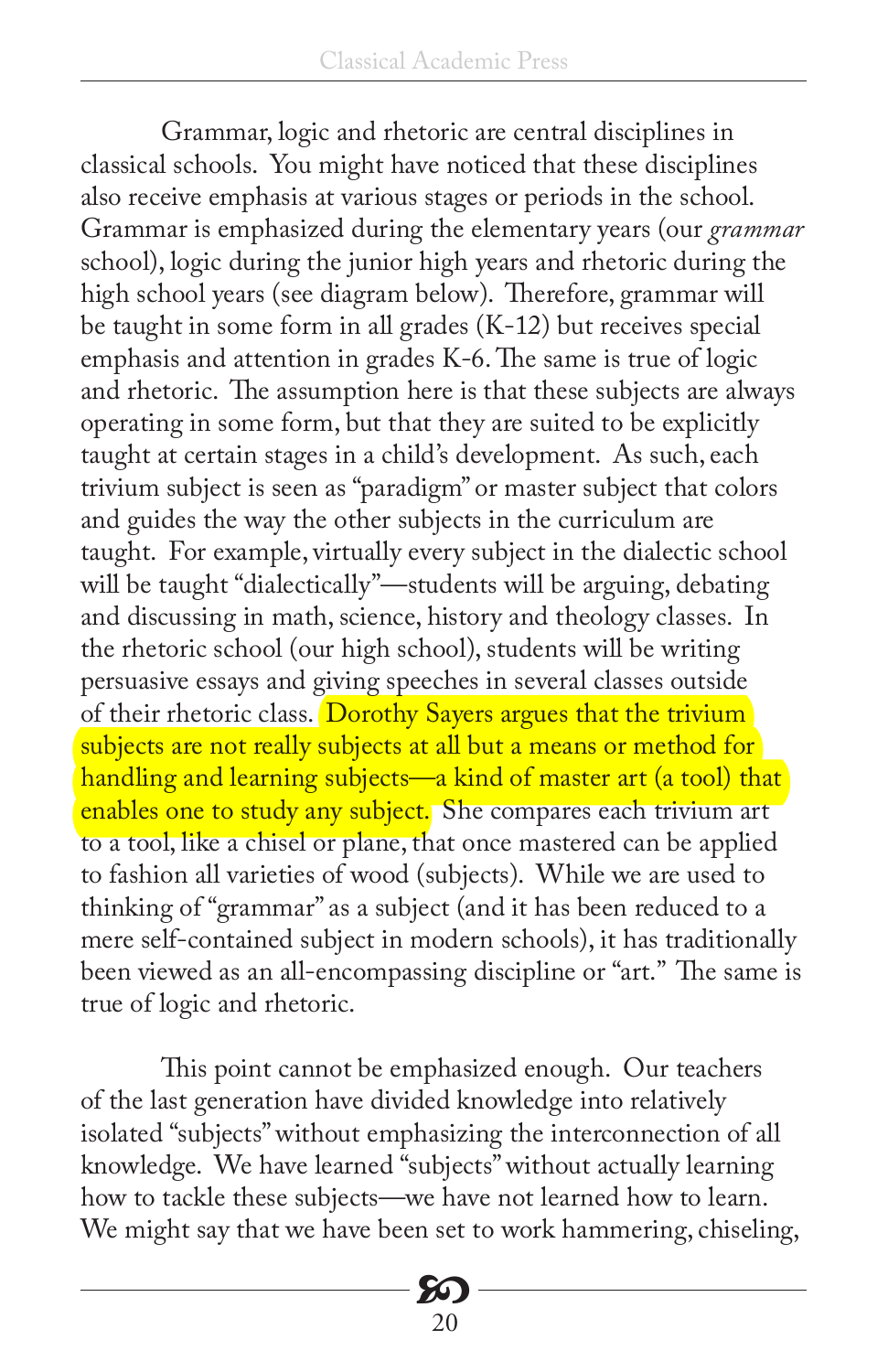planing and carving without ever being taught how to use the tools. We have picked up what we could as we went along, incidentally. The classical educators started from the other end and emphasized the importance and use of those master tools that could be widely applied. Of course in order to learn the use of these master tools (grammar, logic and rhetoric), it is necessary to apply them to some piece of wood, to some subject—and so actual subjects must be studied (English, Latin, History, etc.). But note that the chief goal was to master the tools—for in mastering the tools, the subject (any subject) would soon be mastered as well. We encounter a paradox: classical educators favor tool over content and therefore help students to master more content than ever. They have taught their students how to learn.

| <b>GRADES K-6</b><br><b>GRAMMAR STAGE</b> | GRADES 7-9<br><b>LOGIC STAGE</b> | <b>GRADES 10-12</b><br>RHETORIC STAGE |
|-------------------------------------------|----------------------------------|---------------------------------------|
| Grammar: English                          | Grammar                          | Grammar                               |
| and Latin                                 |                                  | Logic                                 |
| Logic                                     | Logic                            | Rhetoric                              |
| Rhetoric                                  | Rhetoric                         |                                       |

*Emphasis of Trivium Arts: Paradigmatic or "Tool" Approach*

The shaded and enlarged Grammar, Logic and Rhetoric boxes indicate that these subjects are dominant and central (paradigm subjects) during the stages in which they occur.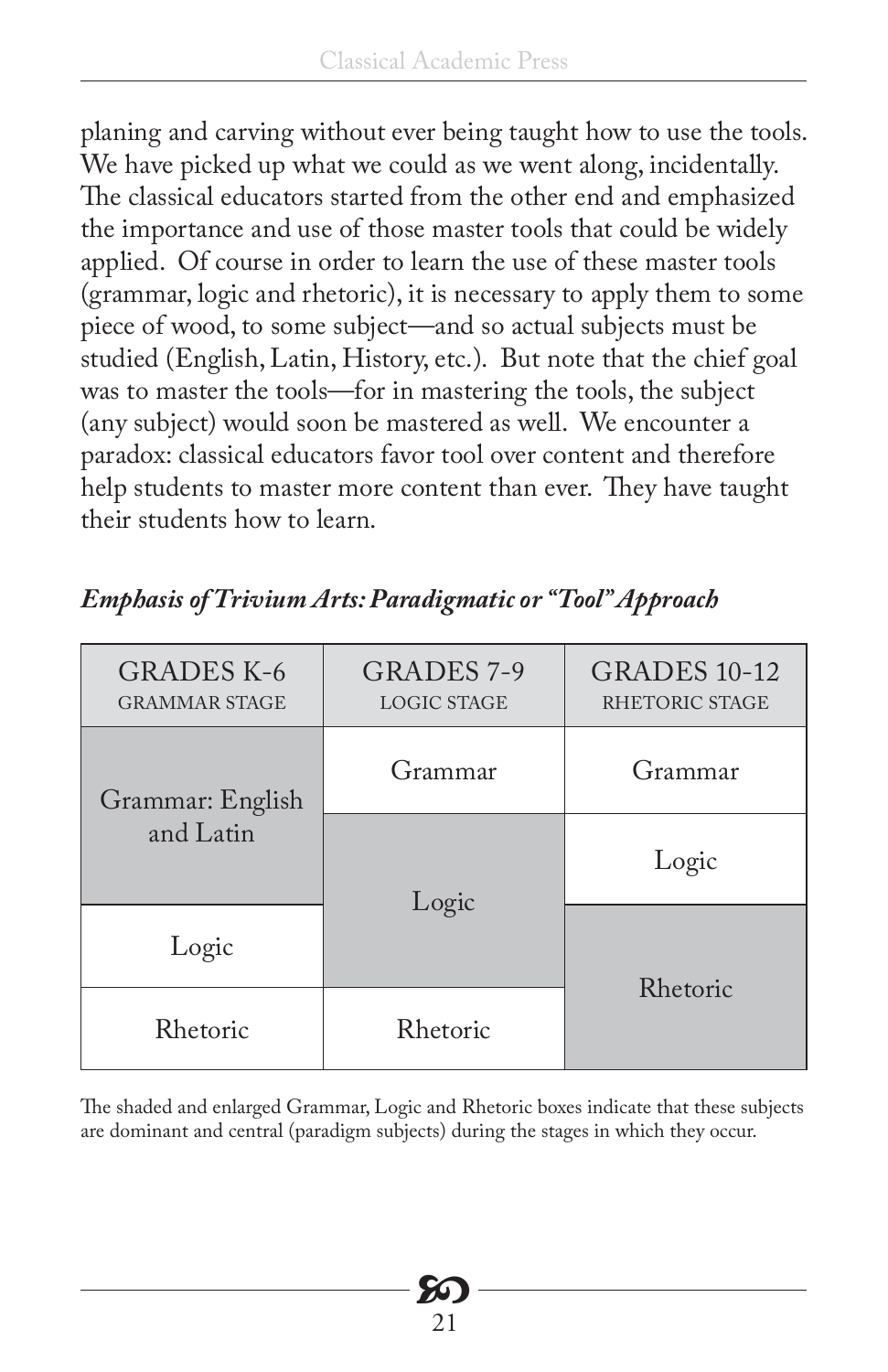



During each stage, the same subjects are taught but are informed by the unique perspectives of either Grammar, Logic or Rhetoric.

Sayers also recognized that classical educators tended to teach students these tools at certain developmental stages. As the students age and mature, teachers adjust the manner and means by which they teach. Factual information, grammar, vocabulary and syntax are emphasized in the grammar school years (K-6), frequently by means of singing and chanting as well as by direct instruction, reading and discussion. Principles and relations are emphasized in all subjects during the middle school years (our dialectic school, 7-9) by means of reasoning, debate and discussion, fueled by the dedicated study of logic. Effective and persuasive speaking and writing are emphasized during the high school years (10-12) by means of training in theory, imitation of great writing and speech, and frequent practice. Sayers characterized the "grammar" stage as the "poll-parrot" stage when students love to memorize, sing and repeat whatever they encounter. She characterized the "dialectic" stage as the "pert" stage when students challenge authority, ask "how" and "why" and enjoy arguing and debating. She characterized the "rhetoric" stage as the "poetic"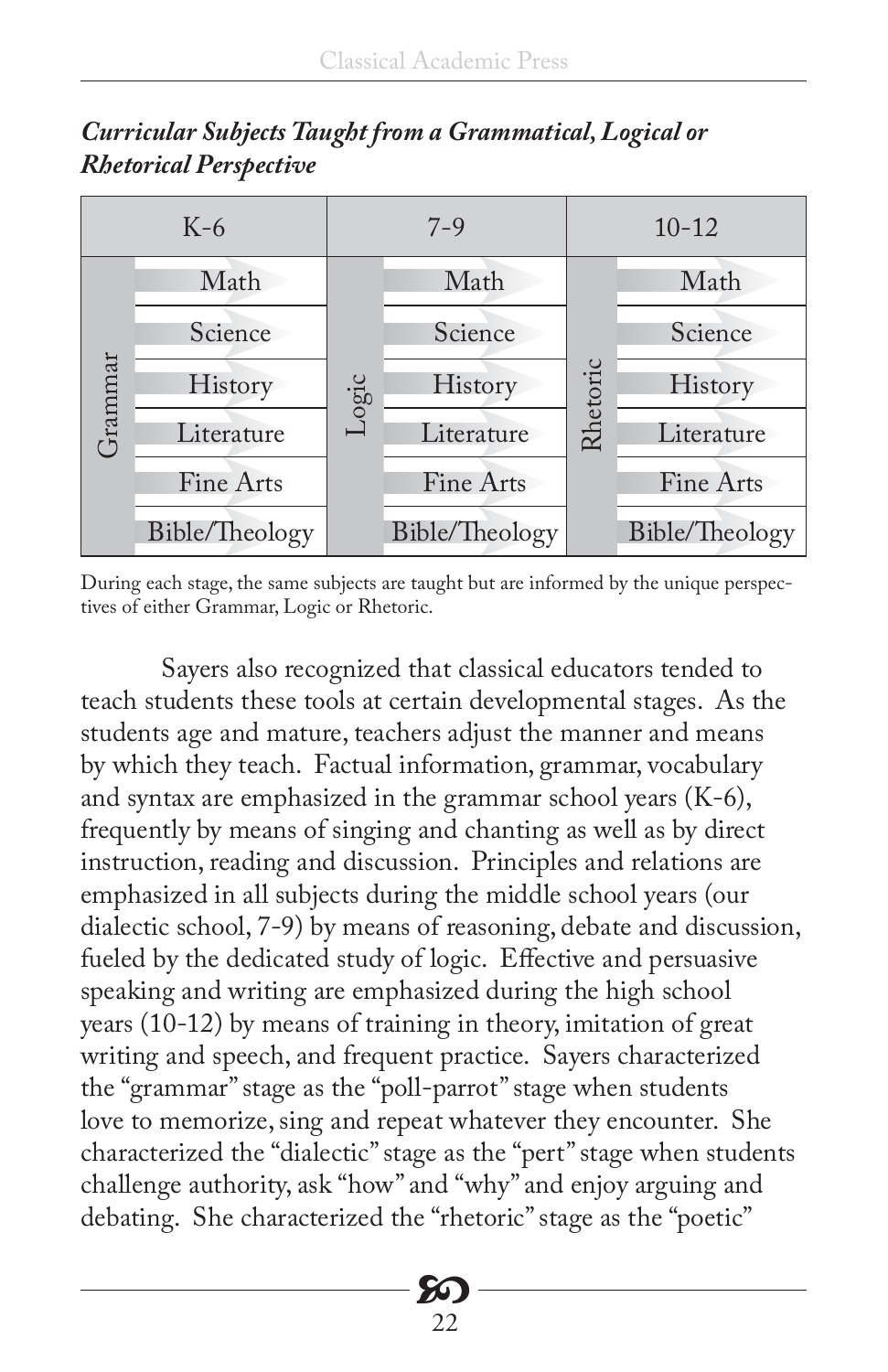stage when students are more interested in creative thinking and expression.

| <b>GRAMMAR</b>                                            | LOGIC                                                           | <b>RHETORIC</b>                                             |
|-----------------------------------------------------------|-----------------------------------------------------------------|-------------------------------------------------------------|
| Age: 5-11                                                 | Age: 11-14                                                      | Age: 14-18                                                  |
| Poll-parrot Stage                                         | Pert Stage                                                      | Poetic Stage                                                |
| Language:<br>Grammar,<br>syntax, structure,<br>vocabulary | Language:<br>reasoning, debate,<br>clarity                      |                                                             |
| Philologists                                              | Philosophers                                                    | Poets                                                       |
| Basic Facts,<br>Fundamentals                              | Principles, relations                                           | Expressive<br>communication,<br>application;<br>synthesis   |
| Method: Singing,<br>Chanting,<br>Repetition               | Method: Argument,<br>discussion, debate                         | Method:<br>Discussion,<br>speeches, imitation,<br>practice  |
| Writing: clarity,<br>narrative,<br>description            | Writing:<br>compare/contrast;<br>praise/blame,<br>argumentative | Writing: persuasive,<br>legal, polemic,<br>poetic, creative |

*The Trivium Arts as Stages in a Child's Development*

To be clear then, the words *grammar, logic and rhetoric* have a range of meaning. These words can refer to self-contained subjects or they can refer to a method or art ("tools") of learning all subjects.

**SO**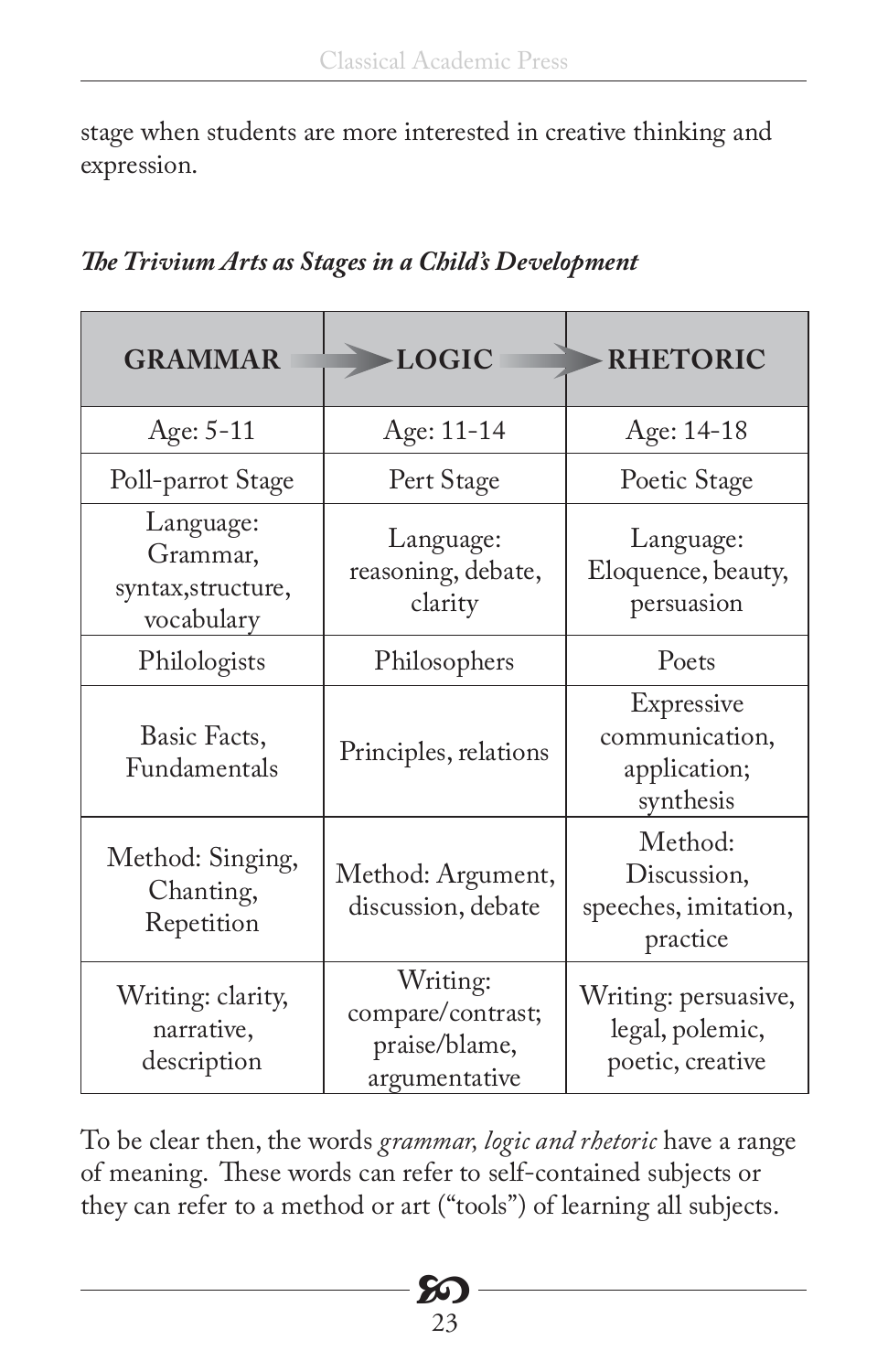Finally, they can be used to describe three developmental stages through which children progress.

#### *Latin and Greek*

Classical schools are also known for teaching classical languages, usually Latin, but sometimes Latin and Greek. Latin has been taught in classical schools for centuries, even after Latin ceased to be a popular spoken language. There is good reason for this, for the study of Latin rewards us richly in several ways.

Latin is a fundamental subject in classical schools and home schools. It is one of the "paradigm disciplines" of the Grammar School, through which students learn the rudiments and structure of language—the Latin language, the English language, and through them the structure of all language. Latin is the mother tongue for over 50% of all English words, so the study of Latin greatly enhances one's English vocabulary. Often, just one Latin word is responsible for several English words. Take for example, the Latin word *porto* (I carry). From this word are derived *port, portal, porter, porch, airport, import, important, transport, export, report, and portable.* In this case one Latin word helps yield ten English words—a pretty good investment.

Latin also helps students understand grammar. As they learn Latin grammar, they are also learning or reinforcing their knowledge of English grammar. Our own way of labeling and analyzing English grammar evolved from the study of Latin grammar—all those "grammatical" words such as *verb*, *noun*, *adjective*, *adverb*—are all Latin words developed to understand Latin grammar! The grammar of the Latin language is logical, straightforward, and highly regular, making it an ideal language to learn grammar that can be applied to many other languages, including of course, English.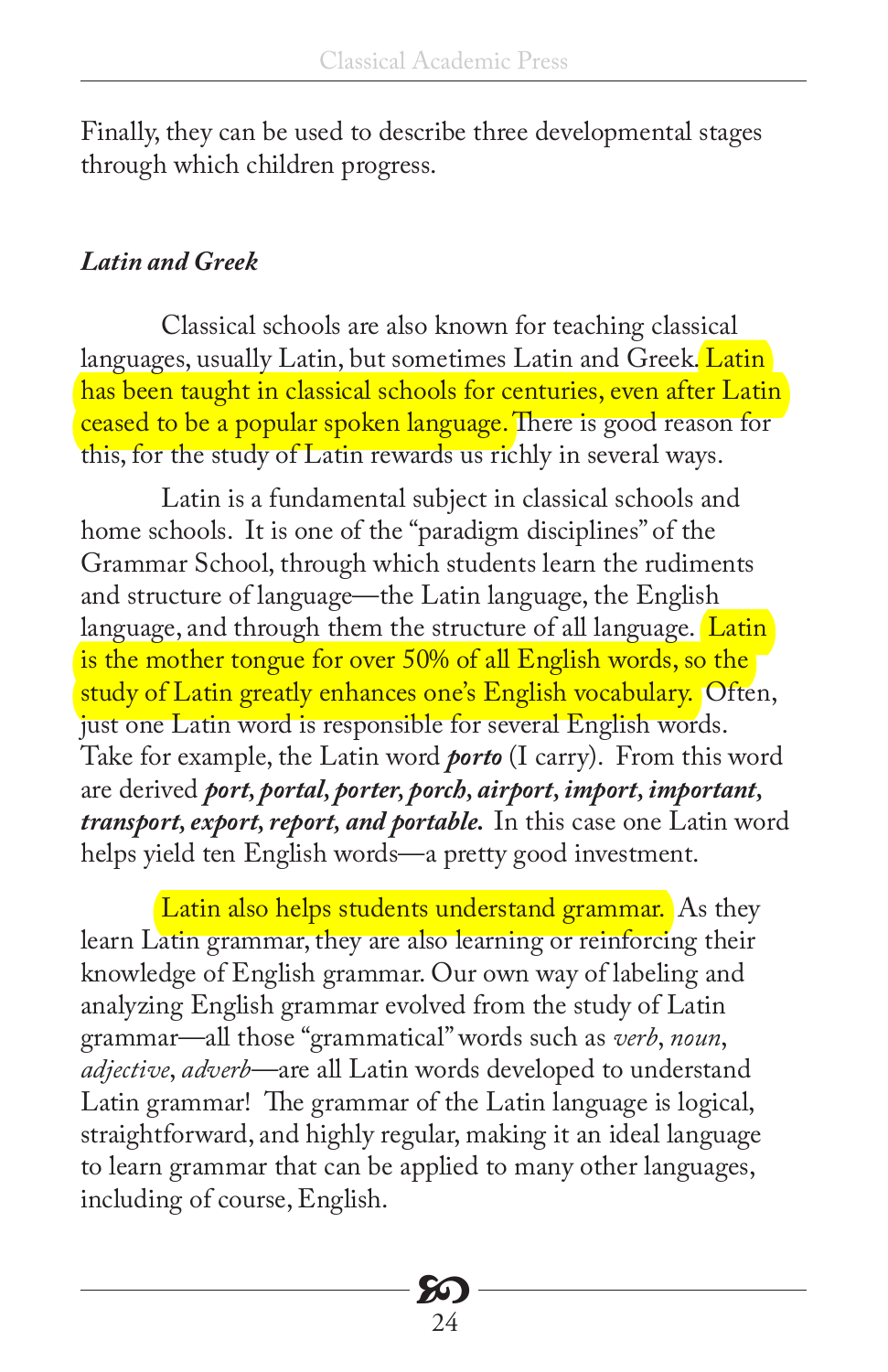It has been shown repeatedly that the study of Latin quickens and enables one's mastery of English. SAT and GRE (Graduate Record Exam) scores rise.In fact, the students scoring the highest on the verbal section of the GRE are not English students—but Classics majors. Anyone wanting to see the hard, statistical facts demonstrating the value of Latin study is encouraged to visit the website of the National Committee for the Study of Latin and Greek (www.promotelatin.org).

Studying a foreign language early (we start in 3rd grade with a formal course) has always been the classical way, and is proven wise by experience, for students acquire language fast when young. Our students learn ten new Latin words a week—with far greater ease than their parents. Students at this age are eager to learn language, and many of them profess Latin as their favorite subject.

Finally, we should mention that Latin is also the mother tongue of the so-called "Romance languages" of Spanish, Portuguese, French, Italian, and Romanian. They are called "Romance languages" because they directly descended from the language of the Romans—which was Latin. If 50% of our words in English come from Latin, up to 90% of the words in these languages come from Latin. *Porta* in Latin means *door*; *puerta* in Spanish means *door*. *Amicus* in Latin means *friend*; in Spanish and Portuguese it is *amigo*, in Italian *amico*, in French *ami*, in Romanian *amic*. When a student learns Latin, he is also doing advance work in these languages given birth by Latin.

If Latin is responsible for 50% of our English vocabulary, Greek is responsible for an additional 30%. Greek is also the basis for much medical and scientific vocabulary. Greek also has the advantage of being the language of the New Testament, making it very valuable for study in Christian schools. Those who study Latin and Greek will achieve the utmost understanding of English vocabulary and grammar, and will also find that Latin and Greek

> 8Q 25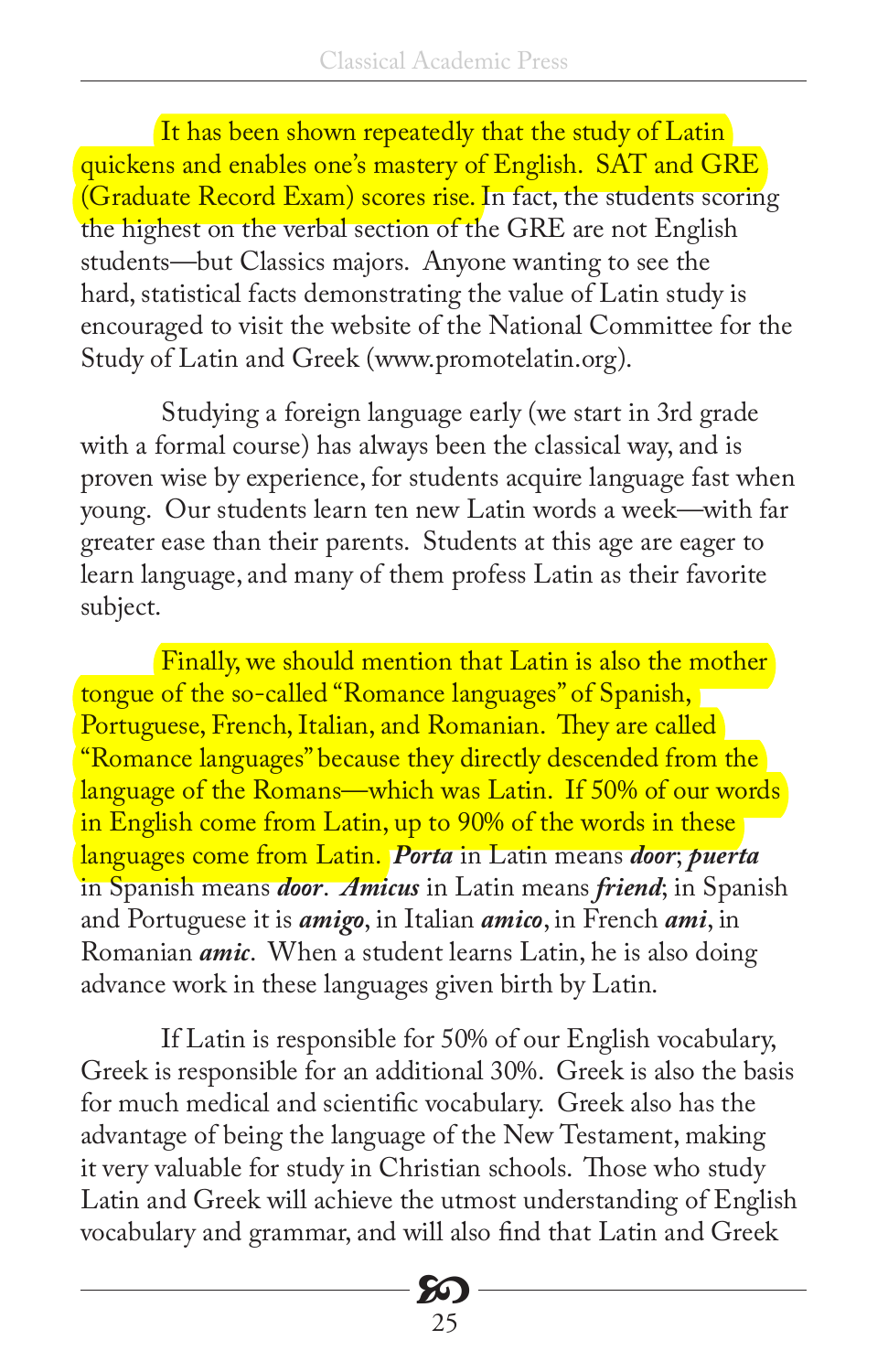reinforce one another, since they are both inflected languages (nouns and verbs have variable endings) with a very similar structure.

Those who have studied multiple languages know that after one language has been learned the second and third come much faster and easier. Pilots, for example, after learning how to fly one kind of plane, are quickly on their way to flying another. Musicians who have learned one instrument can learn a second or third with much greater facility than those who start for the first time. Students, therefore, who study Latin and/or Greek, will find they are on their way to learning additional languages (especially Romance languages) with much less effort.

#### *Integration of Learning*

I have mentioned that classical educators do not see subjects as self-contained and isolated. Knowledge is more like a web than a chest of drawers; there are no subjects that are unrelated to others. Literature, history and theology for example are quite intertwined. Anything from the past (in any subject) can be history; anything committed to creative or excellent writing can be literature; and any subject considered in relation to God and biblical teaching can be theology. Until the  $19<sup>th</sup>$  century, educators understood and taught knowledge as a web, rather than as separate departments. Classical educators, therefore, while teaching classes in "history" or "literature" keep the boundaries light and fluid and emphasize the inter-relationship of all knowledge.

The teaching of Latin is an apt example of how classical educators integrate knowledge. Latin really is not a simple, selfcontained subject. Latin is found virtually everywhere. It is found in all English writing (since 50% of English words come from Latin) and so teachers are constantly showing students those Latin words that are everywhere in English, thus expanding

> 8Q 26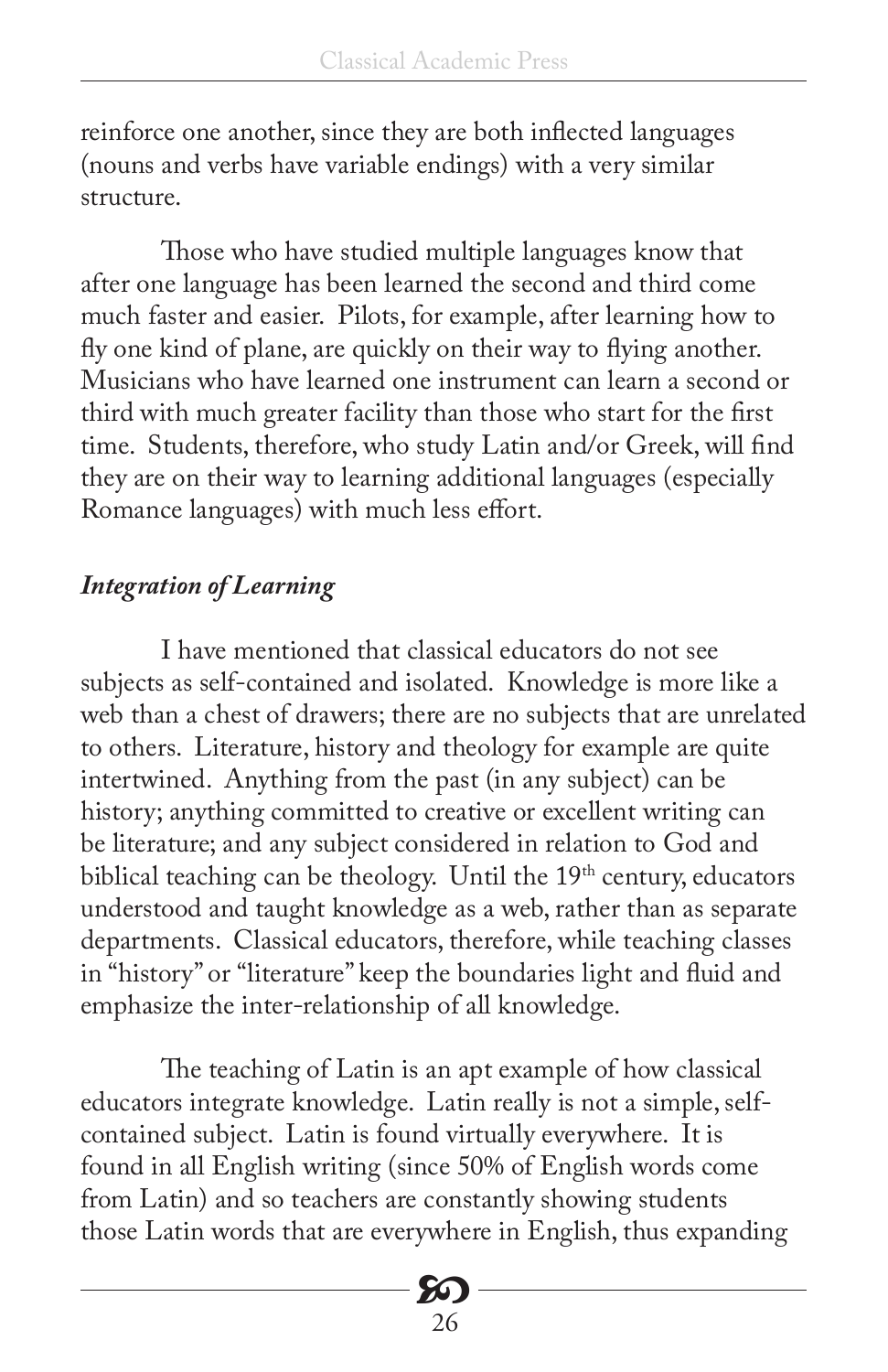their understanding and vocabulary of English. Latin is found in science. I recall the day my daughter came home with a science worksheet describing "carnivorous," "herbivorous" and "omnivorous" animals and delightfully showed me that one word was from *caro, carnis* (flesh, meat), one from *herba, herbae* (grass, plant) and the last from *omnis, omne* (all). Before her teacher told her, she knew what kind of animals were "territorial," "arboreal" and "aquatic" (of the *land, trees* and *water).* Latin is found in literature. Much of the best literature up to about 1950 (and some afterwards) frequently contains Latin allusions or quotations. It is certainly in history, since the Roman Empire dominated Europe for at least a thousand years. Latin inscriptions abound not only in Rome, but also in Washington, D.C. and in American historical documents. Latin is in logic. All the fallacies of informal logic have Latin names, like *argumentum ad hominen* (argument to the man—abusing the person rather than addressing his argument) and *argumentum ad baculum* (argument to the stick—appealing to force or persuade someone to adopt your argument). As in logic, Latin is also in rhetoric. All of the figures of speech have Latin (and Greek) names, such as *alliteration* and *assonance*; the five basic rules (canons) of rhetoric all have Latin names, as well as their subcategories. Perhaps you can imagine the integration opportunities for other subjects like history, Bible, theology, literature and science. They are legion.

#### *Joining the Great Conversation Via the Great Books*

Classical educators have always emphasized the importance of mastering the masters. Believing that there are real standards of beauty, goodness and truth, they dared to pronounce some books good and some poor; they even went so far (over time) as to conclude some books the very best. In the old sense of the word, they were *discriminating.* Books that have been declared as great books by a consensus of informed critics over long periods of time

> **XO** 27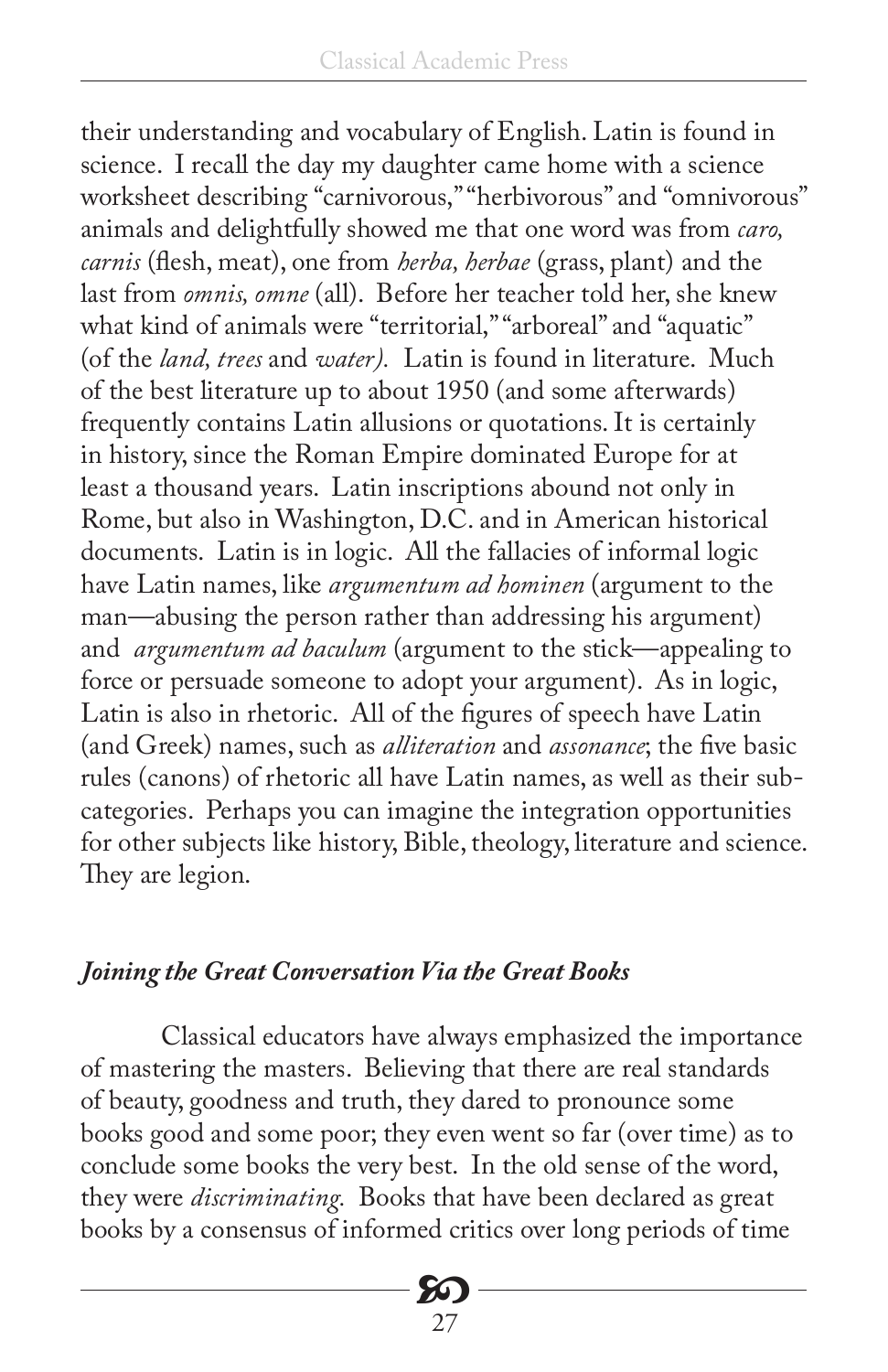we dare to call classics.<sup>8</sup> These books can also be judged by their influence—they are great books because they contain great ideas that have given birth to a great and ongoing conversation about what is beautiful, good and true and 99 other great ideas if we take Mortimer Adler at his word (he posits 102 great ideas).<sup>9</sup>

At this school, we seek to read the great books, the classics. We know that there is some great contemporary literature being published and we do read a sampling of the best we can find and judge in our own culture. We lean heavily, however, to those books which have proven themselves by their beauty, profundity and shaping influence. Reading the classics also has the advantage of challenging our modern perspective, as C. S. Lewis aptly points out:

It is a good rule, after reading a new book, never to allow yourself a new one till you have read an old one in between. If that is too much for you, you should at least read one old one for ever three new ones. Every age has its own outlook. It is especially good at seeing certain truths and especially liable to make certain mistakes. We all, therefore, need the books that will correct the characteristic mistakes of our period. And that means the old books.<sup>10</sup>

<sup>8</sup> What makes a classic? The word *classic* is flexible and ambiguous. It derives from the Latin word *classis,* which originally meant a "fleet of ships." It came to refer to groups of people—*classes* of people. In English it preserves this meaning as in a *class* of 1st graders. It also has a connotation that means of the highest order—something *classy* is very good or *first class.* The Latin word *classicus* referred to the highest class of Roman citizens. The word *classic* preserves this meaning of being the very best. Thus scholars like Mortimer Adler refer to classics as books of enduring value. Books that are called "great books" are usually synonymous with "classics." However books that are classics are enduring works, meaning they are older works, proven by positive assessment over time. It is possible for a new book to be a great book, but only after wide, critical acclaim and influence. It will take time, however, for new great books to become classics, if indeed they pass the test. Charles Van Doren referred to great books as "the books that never have to be written again."

9 In two volumes which preface the *Great Books of the Western World* series, Adler and William Gorman dedicate 10 page articles on each of 102 "great ideas" which they find contained and discussed in the classic books of western civilization. The two volumes are entitled, *The Great Ideas: A Syntopicon*, (Encyclopedia Britannica, Chicago: 1952, 31<sup>st</sup> printing 1989).

10 C.S. Lewis, "On the Reading of Old Books," *God in the Dock: Essays on Theology and Ethics* (Grand Rapids, Eerdmanns: 1970), 202.

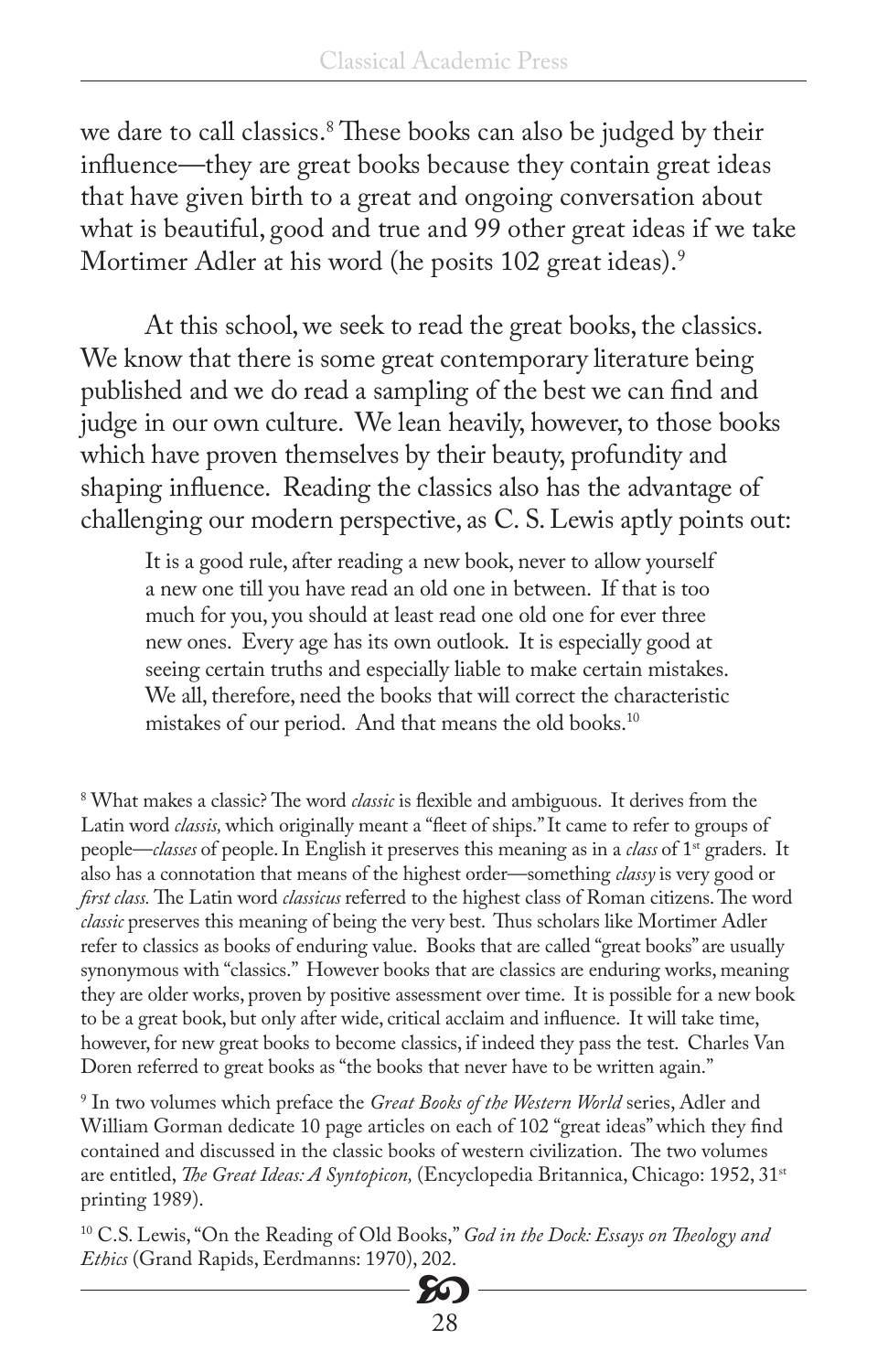Starting in the grammar school grades, we choose children's literary classics, from various times and genres. Examples include Aesop's Fables, fairy tales, and titles like*, The Courage of Sarah Noble, Peter Rabbit, The Boxcar Children, Little Women, The Door in Wall, The Wind and the Willows, Johnny Tremain, King Arthur, Robin Hood, The Lion, The Witch and The Wardrobe, The Hobbit, Where The Red Fern Grows, Treasure Island, The Adventures of Tom Sawyer* and *The Bronze Bow,* to name just a few. As students rise into the Dialectic School, they begin to read books suitable to their development and burgeoning reasoning ability.

#### *The Tools for a Life of Learning*

We have all heard the proverb: give a man a fish and he eats a meal; teach him how to fish and eats for a lifetime. By now I trust the reader can guess the application to classical education. We teach students how to fish, only they are fishing for knowledge and feeding their minds. The pole, the line, the hook are grammar, logic and rhetoric, always with them in their tackle box as they seek for wisdom, and eventually teach others.

Put another way, classical educators seek to teach students how to learn for themselves. If, for example, we compare logic to a sharp knife, we seek to impart to our students a very sharp knife indeed. There will always be wood enough to carve (other subjects and fields of knowledge); if we can give students a sharp blade they can carve whatever new wood they find. This insight inspired Dorothy Sayers to refer to the Trivium subjects as "tools of learning" a metaphor that has become prevalent among classical educators. Students who have mastered language, that is, who have mastered grammar and vocabulary, logical reasoning, and persuasive, eloquent speaking and writing—these students have the requisite tools necessary to study and master any subject they choose. We might hope they will be ready for college and the rest of their life.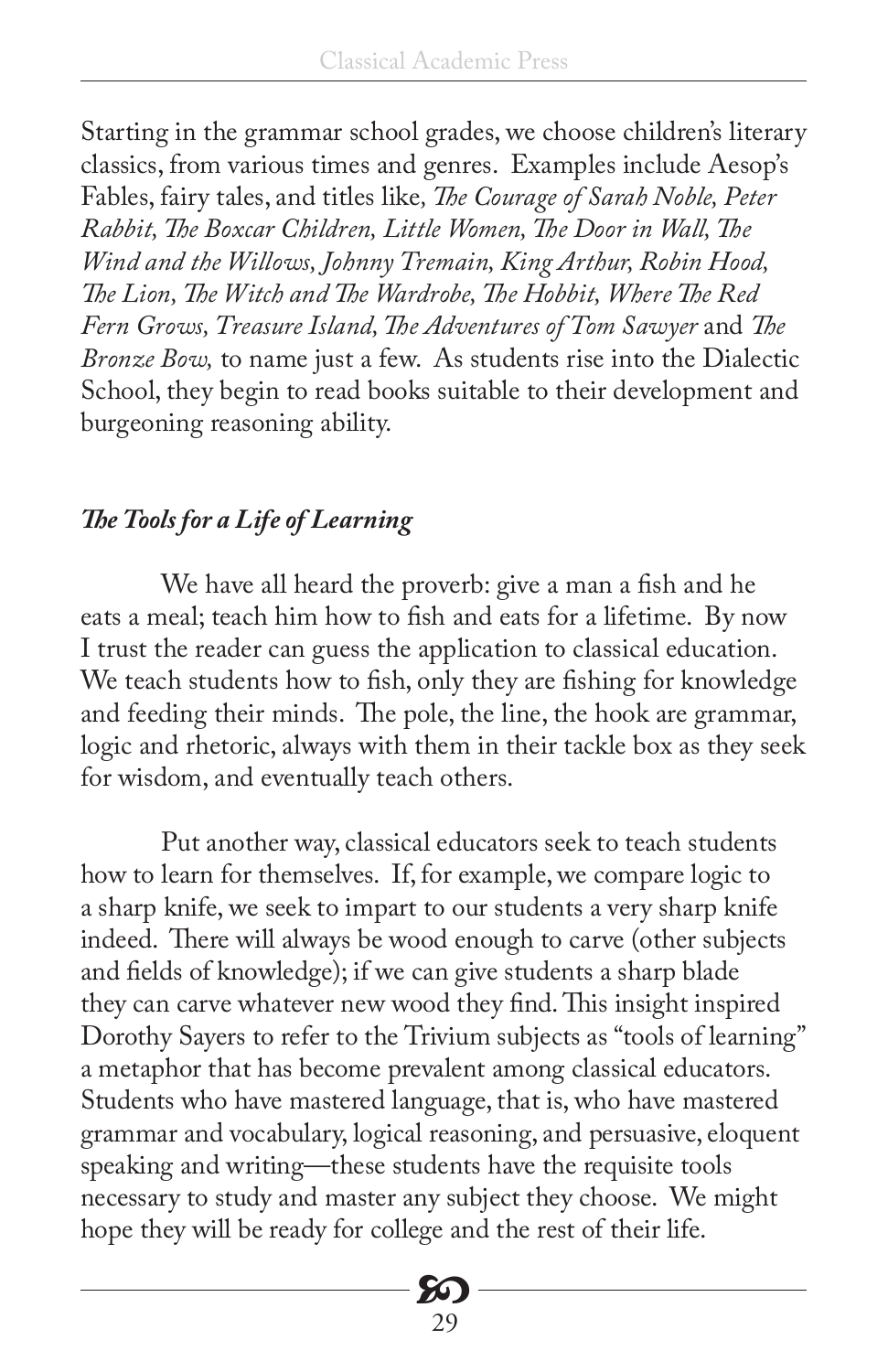We can imagine such a student in college tackling a new subject. He has learned in the early "grammar" years to approach a subject by breaking it down to its fundamental parts and mastering them by memorizing them—using chants, songs and other mnemonic devices. He has learned during their "logic" years to study the ordered relationship among these parts, and to derive the principles that govern them. Finally, he has learned during his "rhetoric" years to discover how to take his acquired knowledge and communicate it effectively and creatively, applying it to new and varied situations and needs. Now he faces, say, anatomy for the first time. He would know how to start: 1) Break it down to the fundamentals (various parts of the human anatomy) and master these, using songs, chants and such 2) study the relationships of these fundamentals (e.g., the relationship between the skeletal and muscular systems) 3) write and speak clearly on what has been learned, applying and integrating this knowledge in new settings. Anatomical vocabulary, strange to his peers, would be friendly to him, all based in Latin and Greek which he has studied.

I have used anatomy as an example of how a classical education should prepare students for life-long study. Some think that a classical education may prepare students for further studies in English, language or history, but not scientific subjects. Historically, this has not been the case. The trivium arts lead to the quadrivium arts; the mastery of language leads to the mastery of science. The great scientists of the past were virtually all educated classically. Mortimer Adler cites the education of the great German scientists of the last century:

The connection of liberal education with scientific creativity is not mere speculation. It is a matter of historical fact that the great German scientists of the nineteenth century had a solid background in the liberal arts. They all went through a liberal education which embraced Greek, Latin, logic, philosophy, and history, in addition to mathematics, physics and other sciences. Actually this has been the educational preparation of European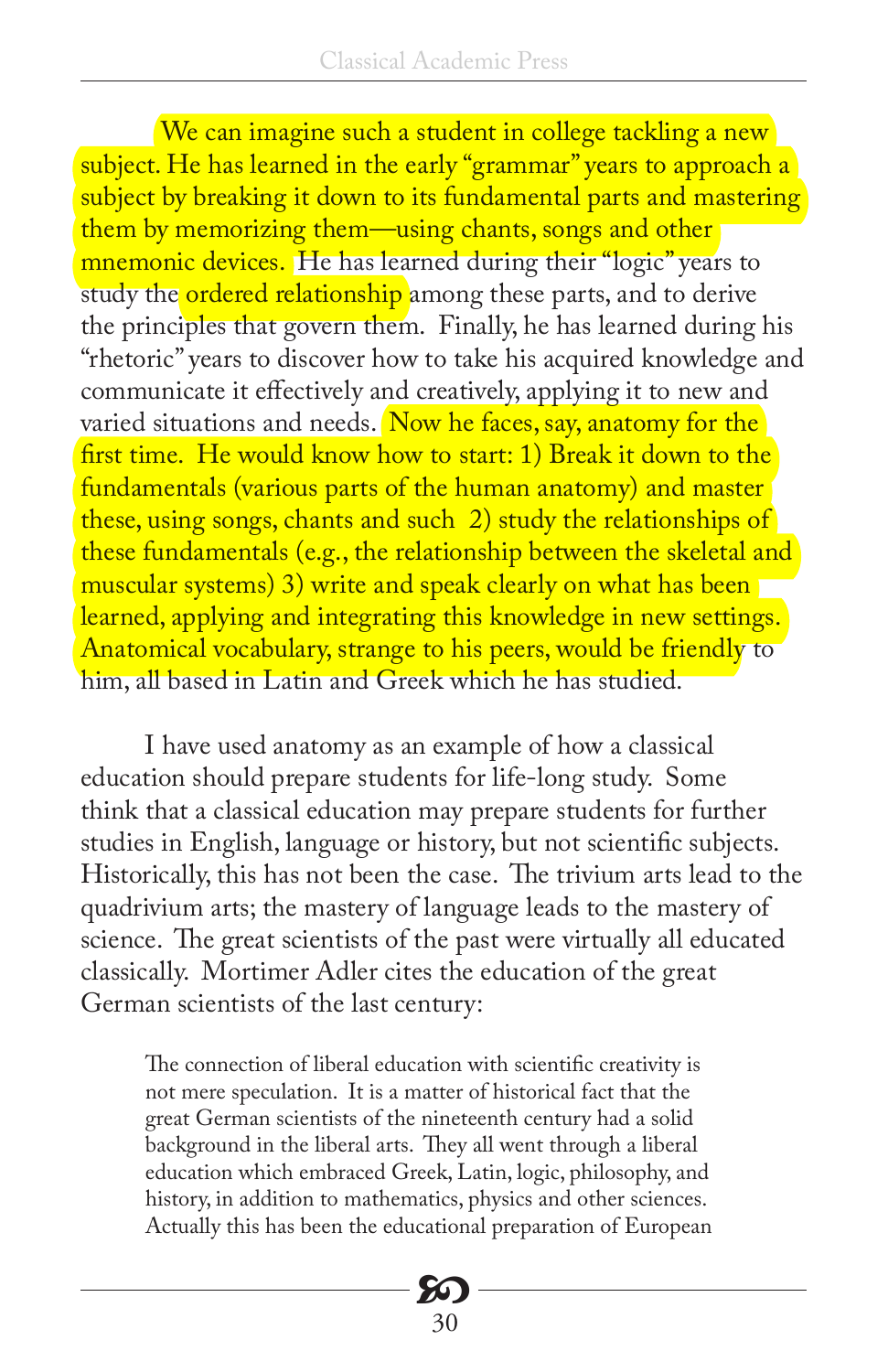scientists down to the present time. Einstein, Bohr, Fermi, and other great modern scientists were developed not by technical schooling, but by liberal education.<sup>11</sup>

Douglas Wilson cites another famous German scientist and chemistry professor, Bauer, who when asked if he preferred new college students who had been "scientifically" or classically educated, answered that he preferred the later. Bauer said that after three months in college the classically educated students surpassed the others who had taken more science courses. He believed that classical students had the best-trained minds, which uniquely prepared them for science study. "Give me a student who has been taught his Latin grammar," he said, "and I will answer for his Chemistry."<sup>12</sup>

Whether science or literature, history or philosophy, law or medicine; whether business or art, politics or ministry—the classically-educated student will be prepared for study, mastery and achievement. He should fish well.

Classical education then is a life-long process of applying the "tools of learning"—tools that are the skills entailed in grammar, logic and rhetoric and that travel with the student through his various stages of learning. The tools are sometimes called grammar, logic or rhetoric as are the stages (called by Sayers the *poll-parrot*, *pert* and *poetic* stages). The diagram below portrays a "wheel of education" that integrates both the tools and stages of classical education.

<sup>&</sup>lt;sup>12</sup> Wilson cites this conversation between Francis Kelsey and Bauer in his book, *Recovering the Lost Tools of Learning* (Crossway, Wheaton: 1991), 89.



<sup>11</sup> Mortimer Adler, *Great Ideas from The Great Books* (Washington Square Press, New York: 1961), 106.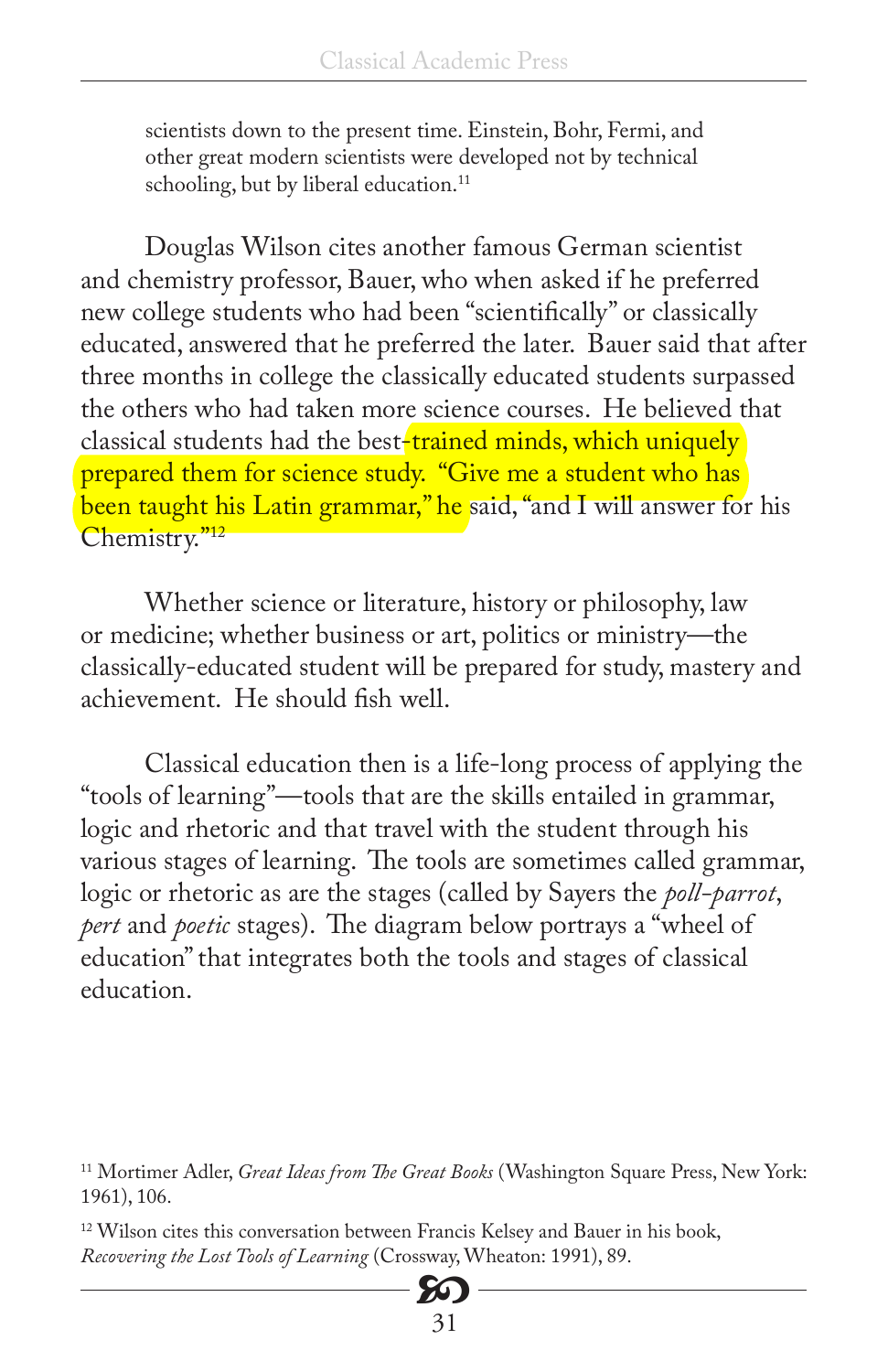

Students are classically educated as they travel forward through the three stages of Grammar, Logic and Rhetoric and so acquire the tools of learning that each stage imparts.

#### *Peace, Rigor and Delight*

G. K. Chesterton pointed out that teaching a child involves disruption and a kind of educational "violence." Students are compelled to lay aside their notions of free play and come to a building where a score of adults insist they work hard at subjects we thrust upon them. Chesterton writes, "Education is violent; because it is creative. It is creative because it is human. It is as reckless as playing on the fiddle; as dogmatic as drawing a picture; as brutal as building a house. In short, it is what all human action is; it is an interference with life and growth."<sup>13</sup> This is to say, classical educators acknowledge that education is hard work—for teacher and pupil.

**20** 

32

13 Chesterton, *Ibid.,* 166.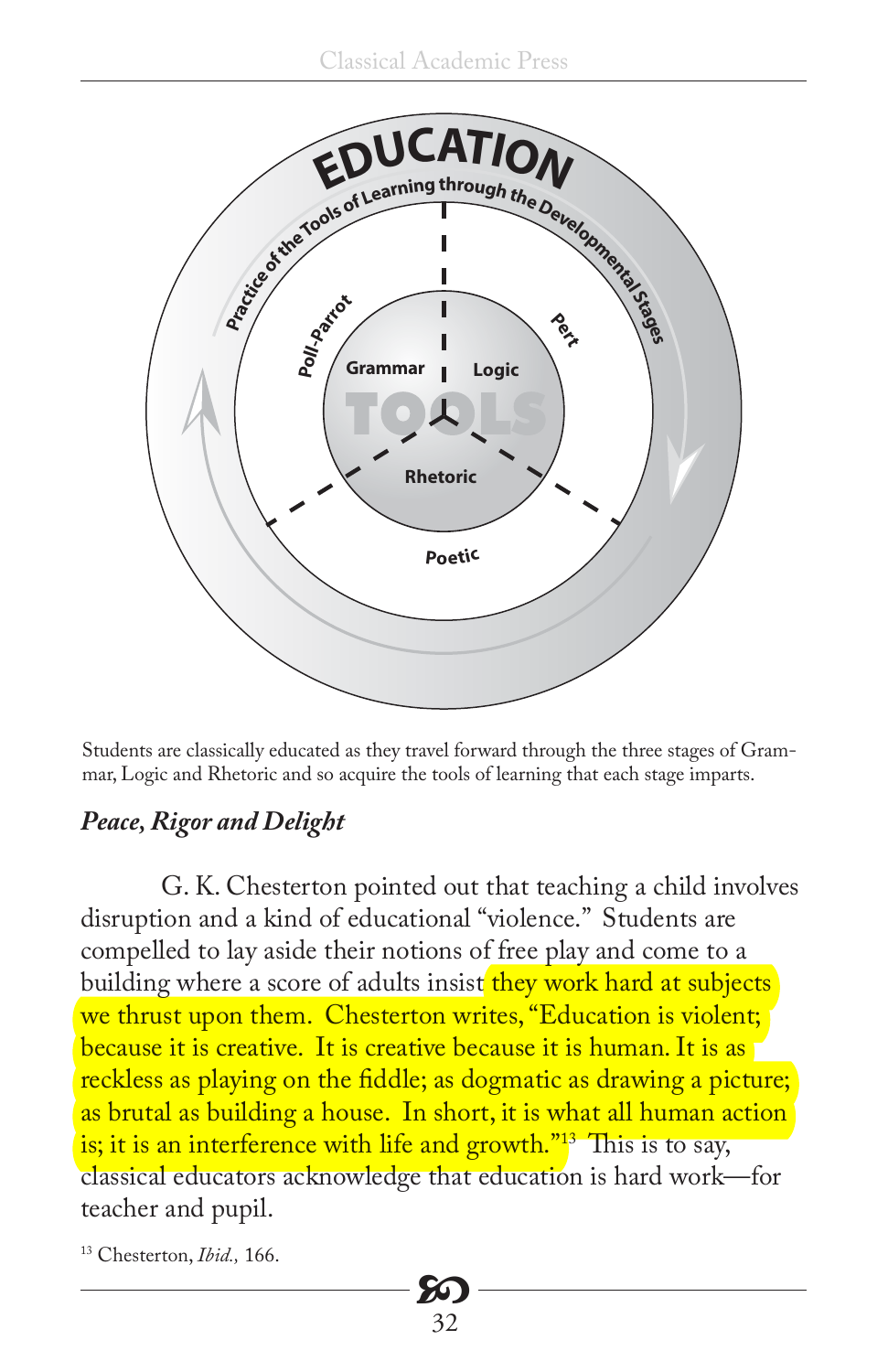I say this after declaring earlier that students generally delight in a classical education, that we teach them the way they want to be taught. I still hold this as true. But I also believe that hard work and academic rigor do not exclude delight. Classical educators hold to the paradox that joy and labor can live together. Yes, something is being given up (play, TV, video games, etc.), but something wonderful is being gained (another language, new and thrilling books, the marvels of history, science and math). Neil Postman has helped us see how TV has left us with the notion that all education must be entertaining or amusing.<sup>14</sup> This way of thinking is persuasive, but erroneous. Children can find even deeper pleasures than the TV and find them through rigorous work toward high prizes.

Surely you remember working hard for something you prized—perhaps even your beloved. The words *student* and *diligence* retain this same ethos. *Studere* means to be eager for or zealous. *Diligere* means to love or delight in. One can quickly see the connection: we are diligent about those things we love whether people, knowledge or skill. The diligent athlete loves to perform well, to win. The diligent lover stops at nothing to win his lady. The diligent musician practices for hours out of love for music and thirst for virtuosity and the diligent student is captured by and zealous for knowledge, skill and wisdom.15

So classical educators encourage students to live up to their name. We try to foster zeal, eagerness and diligence; we try to hold

 14 Postman's book *Amusing Ourselves to Death: Public Discourse in the Age of Show Business* (New York, Penguin: 1984) is a sustained exposition of the way TV has influenced and shaped the way we now communicate and think. He devotes one chapter to the ways in which TV has shaped education, arguing that "television's principal contribution to educational philosophy is the idea that teaching and entertainment are inseparable." *Ibid.,* 147.

<sup>15</sup> James Sire has highlighted the importance of these "intellectual virtues" in his book *Habits of the Mind: Intellectual Life as a Christian Calling* (Downers Grove, InterVarsity Press: 2000).This book is valuable reading for classical educators.

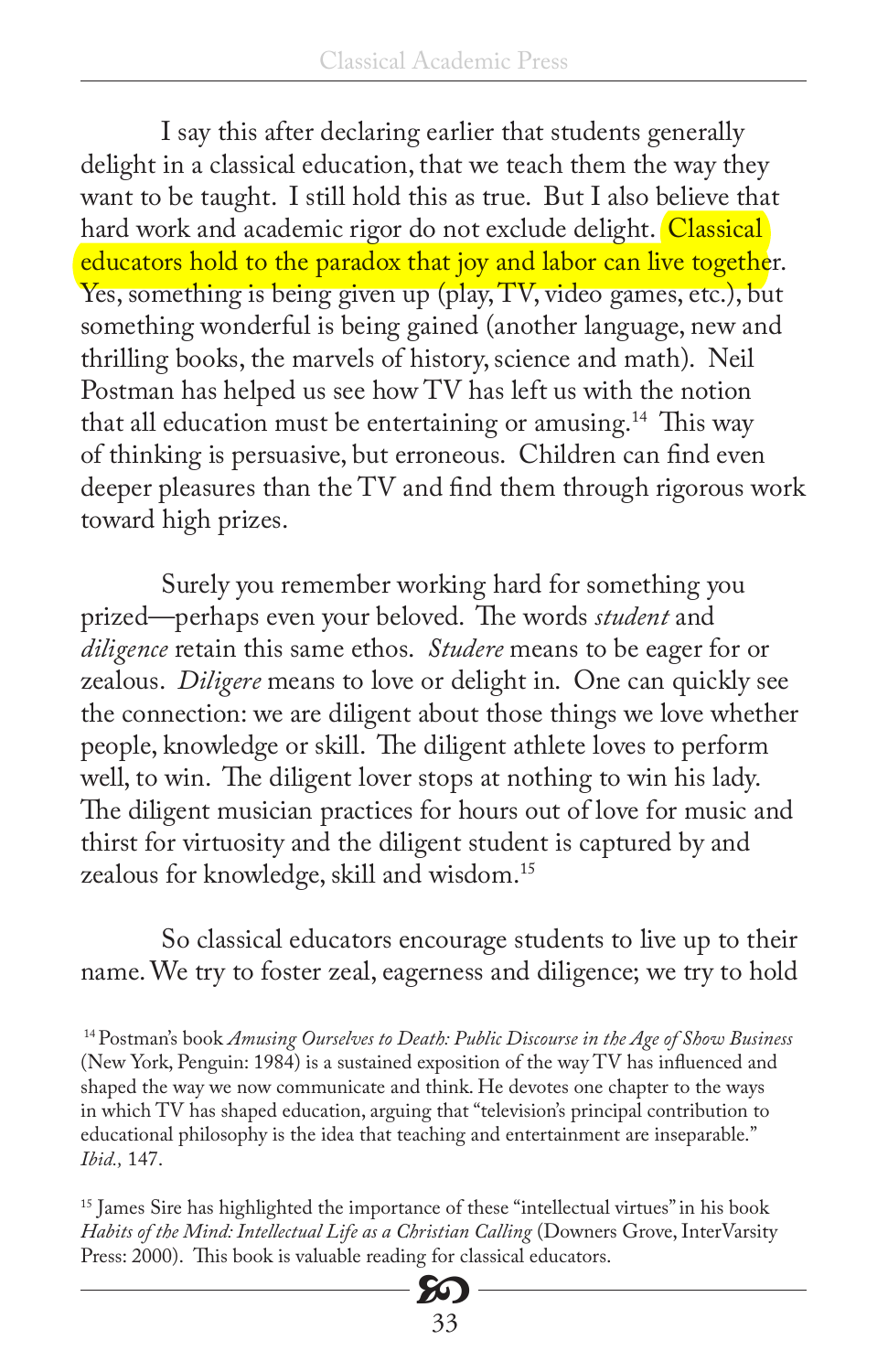before them the beauty and allure of language, history and math; we make an appeal to their hearts as well as their minds and model for them a passion for learning and study. We can do this best in a peaceful environment, with clear rules of student behavior. It may seem odd, but our children are generally happy and enthused (and they run and yell on the playground!) but are peaceful and secure. Enthusiasm and peace can also coexist.

#### *Demonstrated Results*

Any parent wants to know how classically-educated students actually fare on standardized tests, in college and in the workplace. They do so well that we must be careful how we view them and ourselves—for we are tempted to arrogance. In our belief, they do well not because we or they are so clever and smart. They do well because the proven methods of classical education enable them to. Students around the nation in classical schools typically score in the top 10-15 percent on national tests like the Stanford Achievement Test and Scholastic Aptitude Test (both tests are abbreviated SAT). Established classical schools often graduate a significant proportion of National Merit Scholars (determined by PSAT scores) and students with extremely competitive SAT scores (in the top 5 percent).<sup>16</sup> Classically educated seniors have no trouble getting into good colleges and many qualify for highly selective colleges and universities and a good number receive merit scholarships or other scholarships. Colleges around the nation have shown an interest in these students and have familiarized themselves with the classical approach and curriculum being recovered in the United States. Currently, classically-educated graduates are attending such colleges as Johns Hopkins University, Grove City College,

16 Gene Veith and Andrew Kern have documented these results in their book, *Classical Education: Towards the Revival of American Schooling* (Washington, D.C., Capital Research Center: 1997), 24. The Association of Classical and Christian Schools publishes a yearly directory that lists the standardized tests results of most schools in the association, and which indicate that ACCS schools on average score in the top 15<sup>th</sup> percentile.

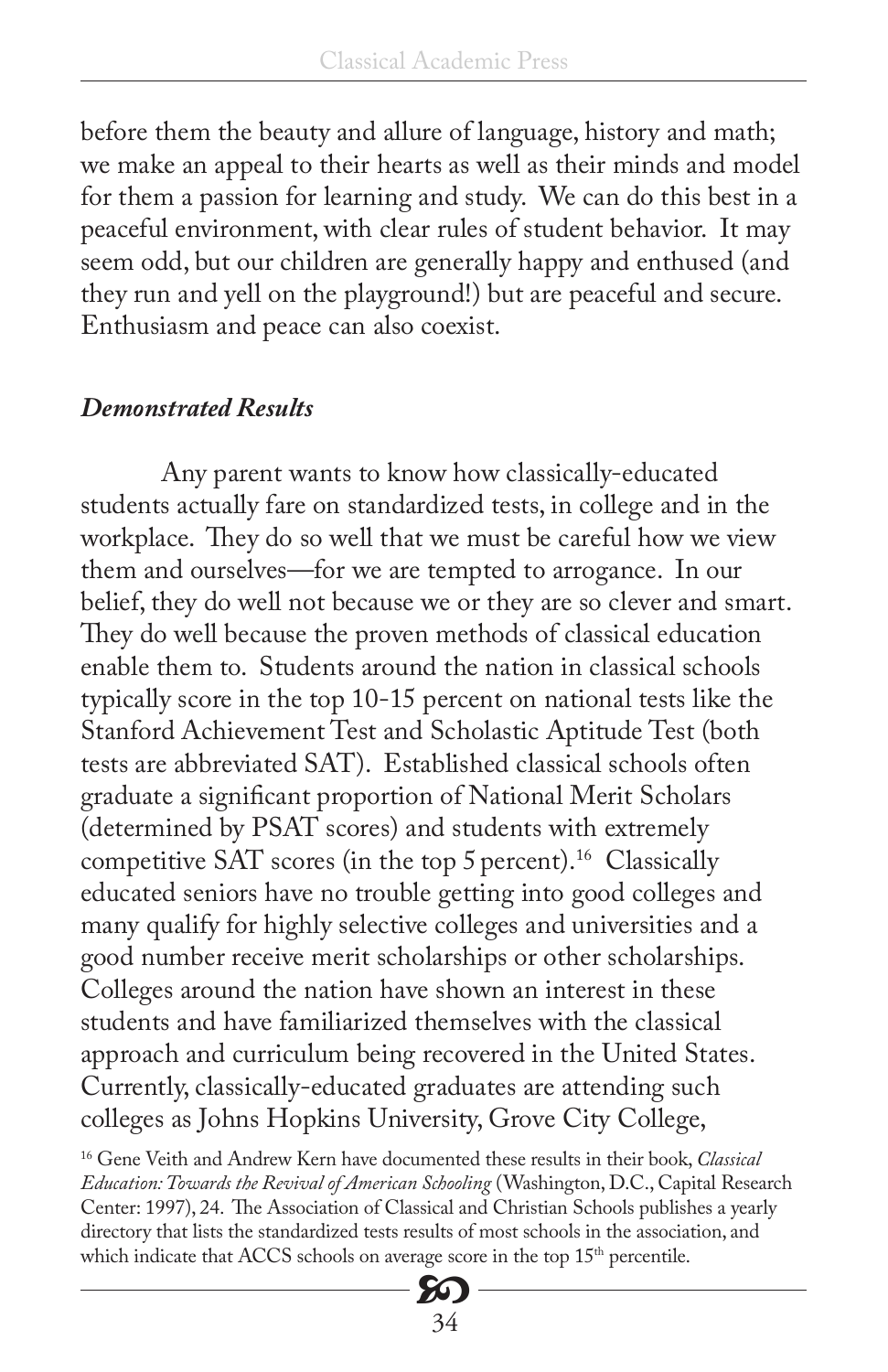Hillsdale College, Wheaton College, William and Mary, Wake Forest as well as numerous state universities such as the University of Virginia, Idaho, etc.

Classical schools are growing at a robust rate; it is not unusual for new classical schools to grow by 25-30 students per year until they reach a full K-12 program in 8-10 years with approximately 200 students. There are currently about 150 schools in the Association of Classical and Christian Schools with new schools starting at a rate of about 10-20 per year. Classical homeschools are growing at an even faster rate, and there are more students receiving classical education at home than in traditional school settings.<sup>17</sup>

#### *Partnership with Parents*

Classical schools work with and for parents. Since we believe that it is the parent's responsibility (not the state's) to educate their children, it cannot be otherwise. Our authority over children is delegated to us from parents who have enlisted us to help them in their educational task. We see ourselves as *in loco parentis*—in the place of the parents. This does not mean that parents dictate the curriculum or pedagogy; it does mean that teachers serve the parents, listen carefully to their feedback about child and curricula, and seek to forge true relationships with parents in order to best understand and educate their children. It usually means that parents are welcome in the classroom; it means that parents take their responsibility seriously by reviewing and helping with homework, encouraging their child to be disciplined and diligent and generally supporting the teachers and staff of the school.

<sup>17</sup> While it is harder to measure the growth of home-schools, we do know that the majority of classical texts and materials are purchased by home-schools, indicating homeschooled students out-number those in traditional schools.

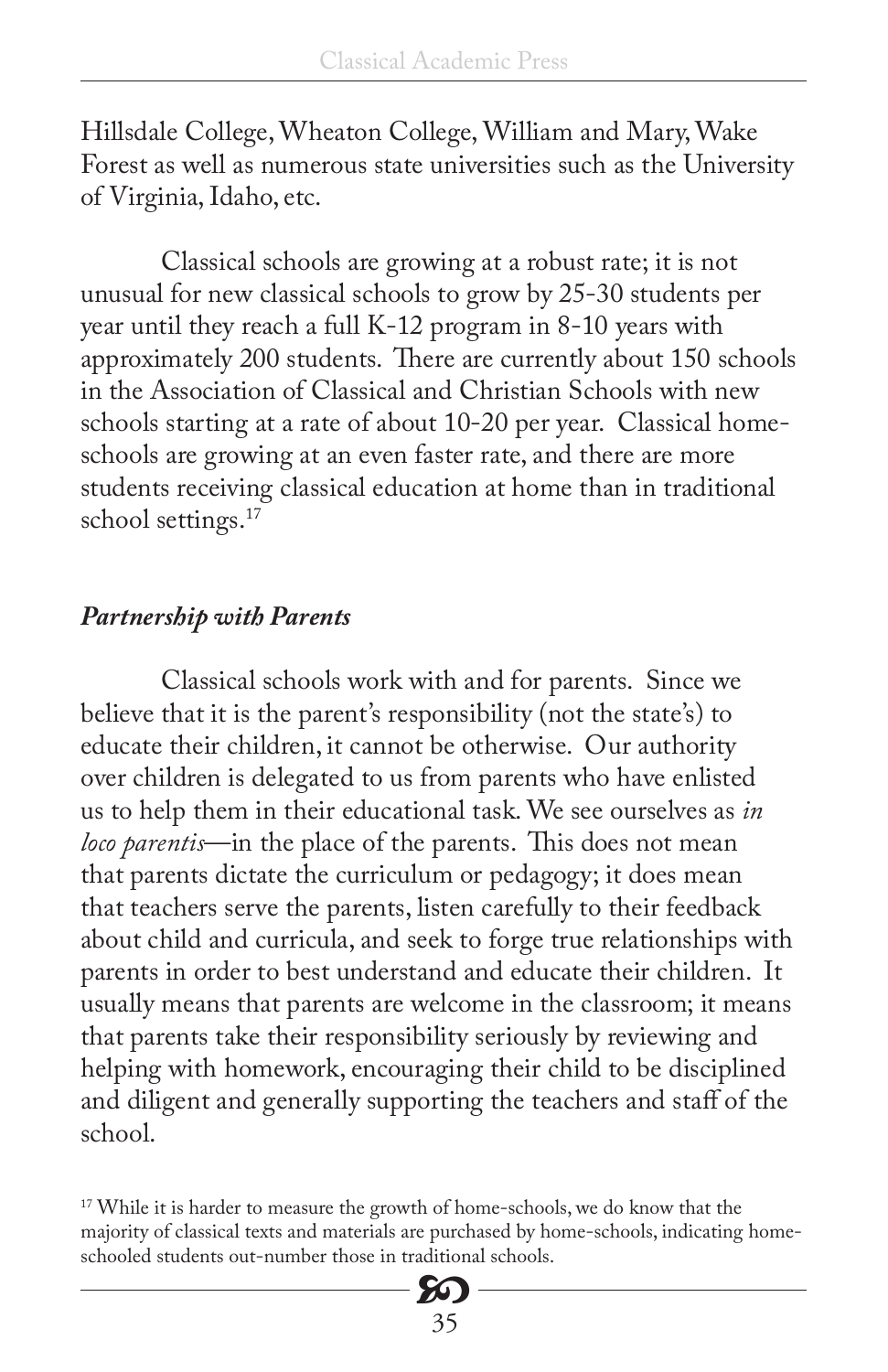When parents abdicate their responsibility to educate their children, it is inevitable that some other institution will step in to take over. T. S. Eliot warned that as parents become passive, the schools would increasingly replace parental roles and responsibilities:

Instead of congratulating ourselves on our progress, whenever the school assumes another responsibility hitherto left to parents, we might do better to admit that we have arrived at a stage of civilization at which the family is irresponsible, or incompetent, or helpless; at which parents cannot be expected to train their children properly; at which many parents cannot afford to feed them properly, and would not know how, even if they had the means; and that Education must step in and make the best of a bad job.18

Parents at classical schools do not assume that education is the school's responsibility. They understand that the school is assisting them to fulfill *their* responsibility. Many parents choose to classically educate their children at home; these parents are certainly taking their education responsibility to heart. However, most parents have themselves not been classically educated. We are, after all, recovering something that has been neglected for at least two generations. So parents are learning along with their children. Many a parent at our school is studying Latin along with his or her third grader; many parents are finally learning English grammar, or studying logic. As you can imagine, this kind of collaboration and commitment among parents, teachers and students involves a good bit of hard work. Parents in our schools think this labor is worth the prize, not only for their children but for themselves. To varying degrees, we are all trying to get the education we were not given.

On any given night, parents are encouraging children as they do homework. They are checking homework, reading notes from teachers, writing or calling teachers, helping students stay

18 T. S. Eliot, *Christianity and Culture* (Orlando, Harcourt Brace & Co.: 1939), 181.

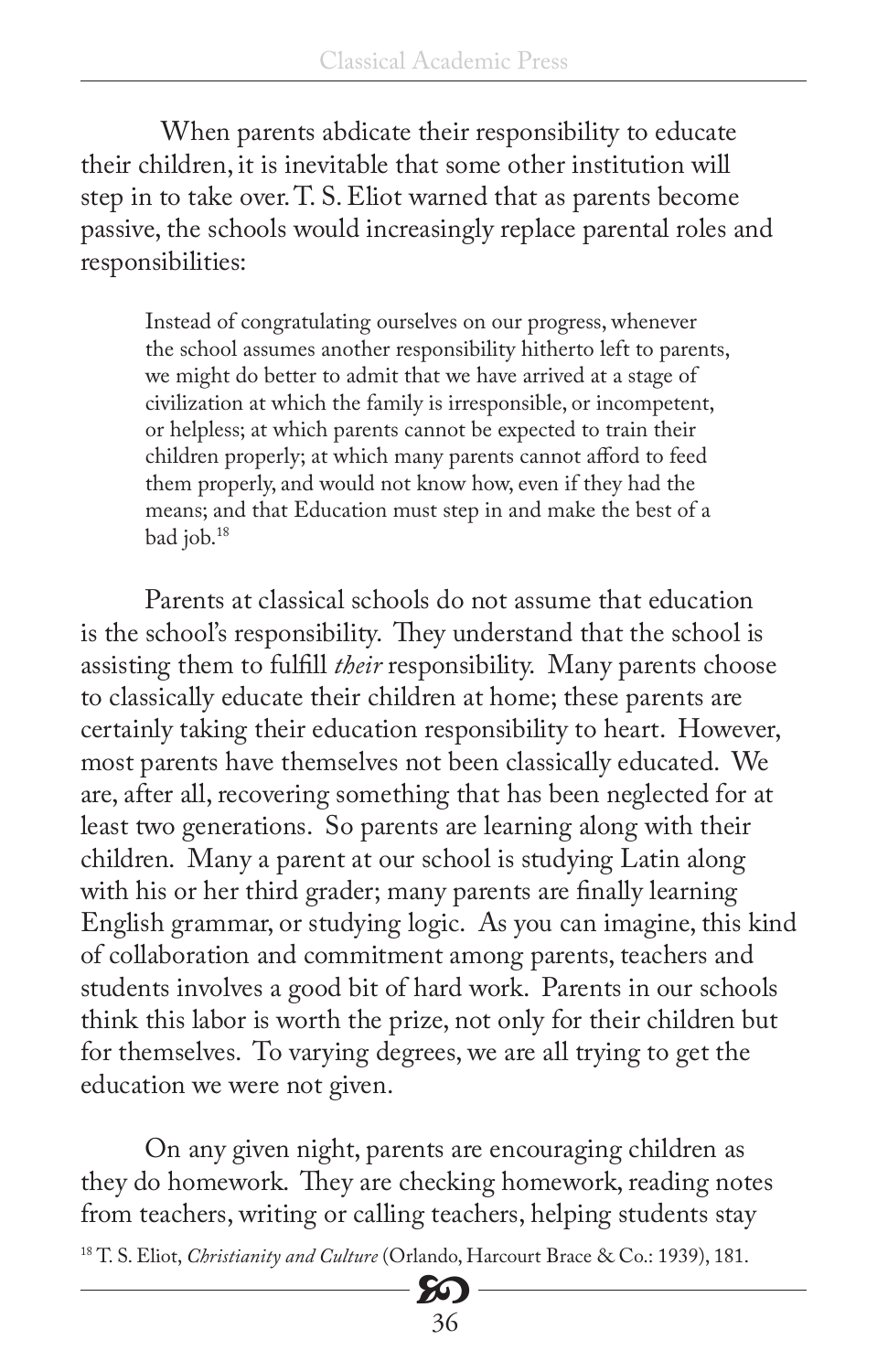organized and ready for what lies ahead. Beyond this, they are reading to their children, praying with them, instructing them in a myriad of ways around the house and the dinner table, discussing books, field trips and the experience of the day, counseling and exhorting them regarding peer relationships, school work, homework, chores and play. They are parenting. The school helps them parent, but does not become the parent. Parents come onto campus and into classes as they wish; they assist in classes, substitute, come on field trips, help serve lunch, coach a team. Many teachers are parents with their own children in the school; board members are parents, administrators are parents. Parenting and educating, in such a school, are not easily distinguished.

#### *Christian and Classical Education*

The school that I serve was started in order to recover classical education, but the most important aspect of the school is its Christian orientation. Classical education was inherited by the church with some modifications and put into service for centuries. We are continuing in a tradition, therefore, that is both classical and Christian. The ancient Christians saw that Jesus Christ must have preeminence in the academy as in all of life. In an age when so many Christians have facilely neglected the life of the mind and adopted the agenda and outlook from secular institutions, we are seeking to recover an outlook that honors Christ as Lord of every discipline, subject and institution. We see both the academic and spiritual recovery as intertwined, and seek to repent for our neglect of both. We have not loved God with all of our hearts or minds.

Many Christians find it challenging to unify the two halves of their head that were once split into the sacred and secular, and to begin thinking "Christianly" about all areas of life. But it is being done. Our curriculum does not contain one lonely Bible course as a means of making our education Christian; it seeks rather to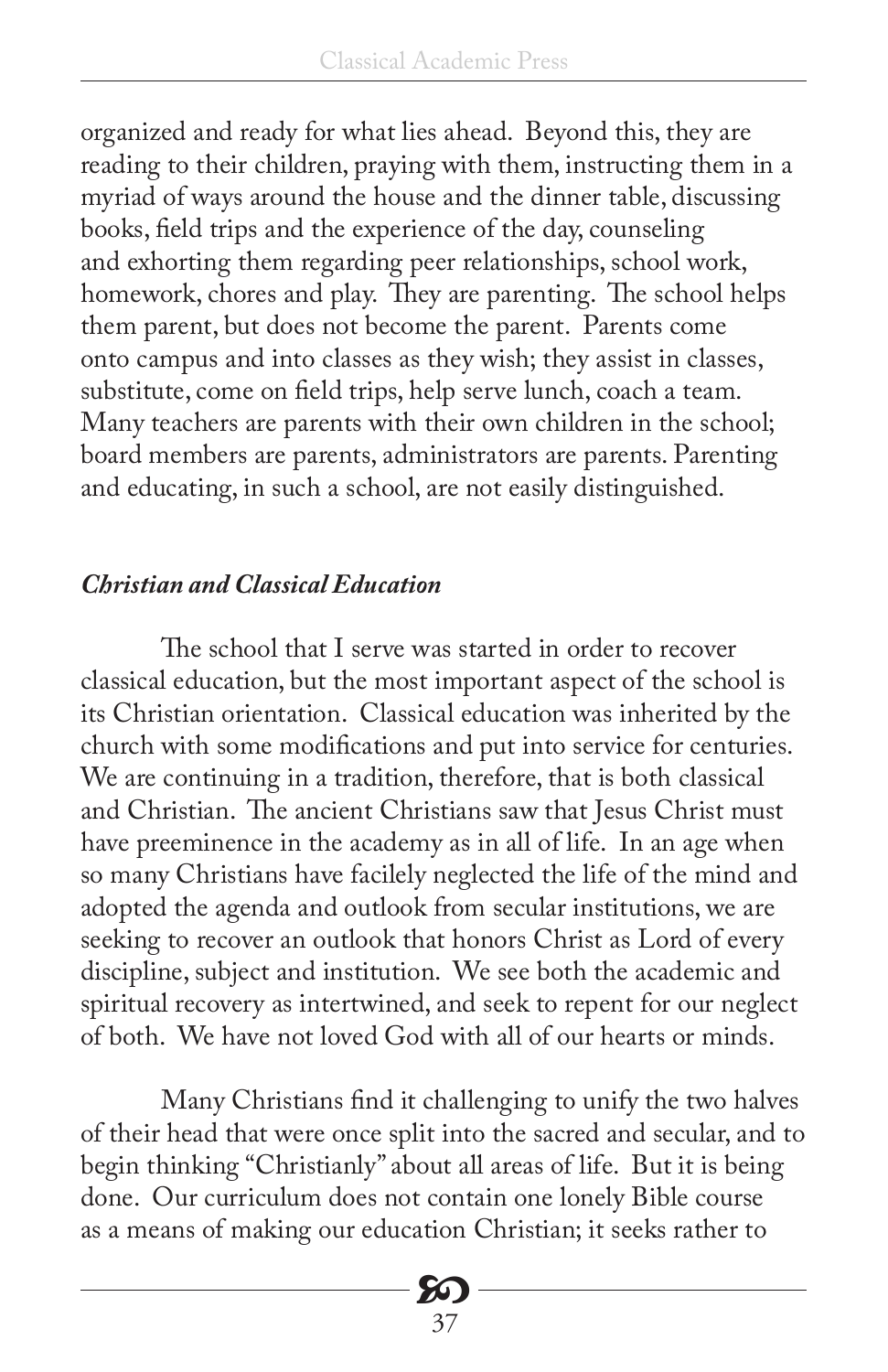integrate Christian teaching in every subject, including…math. Even simple equations like  $2 + 2 = 4$  have a Christian dimension.<sup>19</sup>

Until a hundred years ago, Christians were in the forefront of all cultural institutions shaping politics, business, philosophy, science, literature, music and art. The reasons for the decline of Christian influence are complex and varied, but the abdication of Christians in the field of education is a major contribution. In 1961, Harry Blamires could write, "There is no longer a Christian mind." Since 1961, I am glad to say, there has been a good deal of ground regained, but nothing approaching what was once held.<sup>20</sup> Classical educators are seeking to help recover the Christian mind and prepare extraordinarily-equipped leaders who "can take every thought captive for Christ" and shape and lead the cultural institutions of our society.

#### *Shepherding Hearts/Intellectual Virtue*

So you see that we are committed to the life of the mind. But as Christian educators we know that a student is not a disembodied mind, but a person with a soul and a heart. We can never teach a mind only, or a heart; we are always teaching a person

<sup>19</sup> Mathematician and Theologian Vern Poythress has shown that " $2 + 2 = 4$ " is neither religiously neutral or undisputed. He writes, "It may surprise the reader to learn that not *everyone* agrees that "2 + 2 = 4." If with Parmenides one thinks all is one, if with Vedantic Hinduism he thinks that all plurality is illusion, " $2 + 2 = 4$ " is an illusory statement. On the most ultimate level of being,  $1 + 1 = 1$ . What does this imply? Even the simplest arithmetical truths can be sustained only in a world-view which acknowledges an ultimate metaphysical plurality in the world—whether Trinitarian, polytheistic, or chanceproduced plurality." Vern Poythress, "A Biblical View of Mathematics," in *Foundations of Christian Scholarship* (Philadelphia, P & R: 1975), 86. For Poythress it is the Christian doctrine of the Trinity which preserves mathematical unity and plurality, thus sustaining the real unity and plurality in equations like " $2 + 2 = 4$ ." James Nickels has published *Mathematics: Is God Silent*, which explores an explicitly Christian view of mathematics.

<sup>20</sup> Thirty-three years later in 1994 Mark Noll could write in *The Scandal of the Evangelical Mind*, (Grand Rapids, Eerdmans: 1994), 3, "The scandal of the evangelical mind is that there is not much of an evangelical mind." He quotes Blamires (*The Christian Mind: How Should a Christian Think?)* and makes his assessment of a very partial recovery, and urges Christians to complete the task.

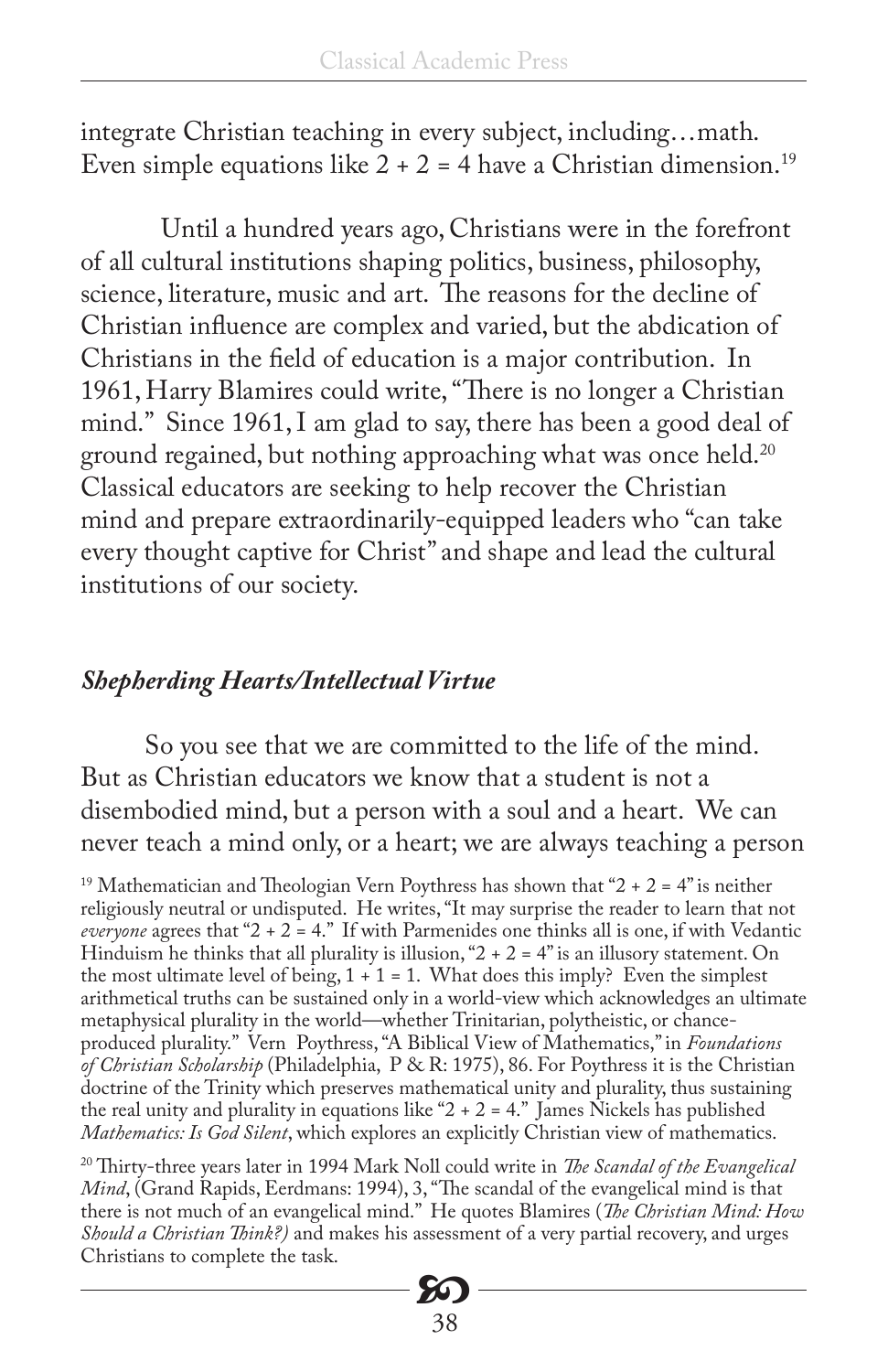with both. Consequently, we cannot shirk our responsibility to address and cultivate the spiritual and moral dimensions of our students. Ancient educators like Plato and Quintillian argued that students must be taught virtue, Quntillian going so far as to say that only the good man could be a good orator. Character has always been a chief goal of classical education. Christian educators have historically emphasized that education and study is a part of Christian discipleship—an expression of loving God with all our heart, mind and strength. John Milton put it very well:

The end of learning is to repair the ruins of our first parents by regaining to know God aright, and out of that knowledge to love him, to imitate him, to be like him, as we may the nearest by possessing our souls of true virtue, which being united to the heavenly grace of faith makes up the highest perfection.<sup>21</sup>

Christians should see that all knowledge is in an ultimate sense knowledge of God himself and an attempt to reverse the curse and head back to Eden where we can be closer to God and become more like him. That is, Christians face frankly the reality of sin in education and see all knowledge as a means of knowing God and in so doing attaining "true virtue."

From this perspective, then, education entails ongoing repentance and spiritual war. Since the fall of Adam this has been the Christian task and no less so in education. Students, therefore, need guidance, correction, training and rebuke, just as they need encouragement, commendation and praise. They need academic discipleship. To this end, classical Christian educators cannot simply teach subjects, they must teach students made in the image of God. As teachers, they are also shepherds.<sup>22</sup>

<sup>22</sup> Ted Tripp has written a comprehensive treatment of child-rearing entitled *Shepherding* 



<sup>21</sup> John Milton, "On Education" in *The Harvard Classics, vol. 3* (New York, Collier and Sons: 1910), 286.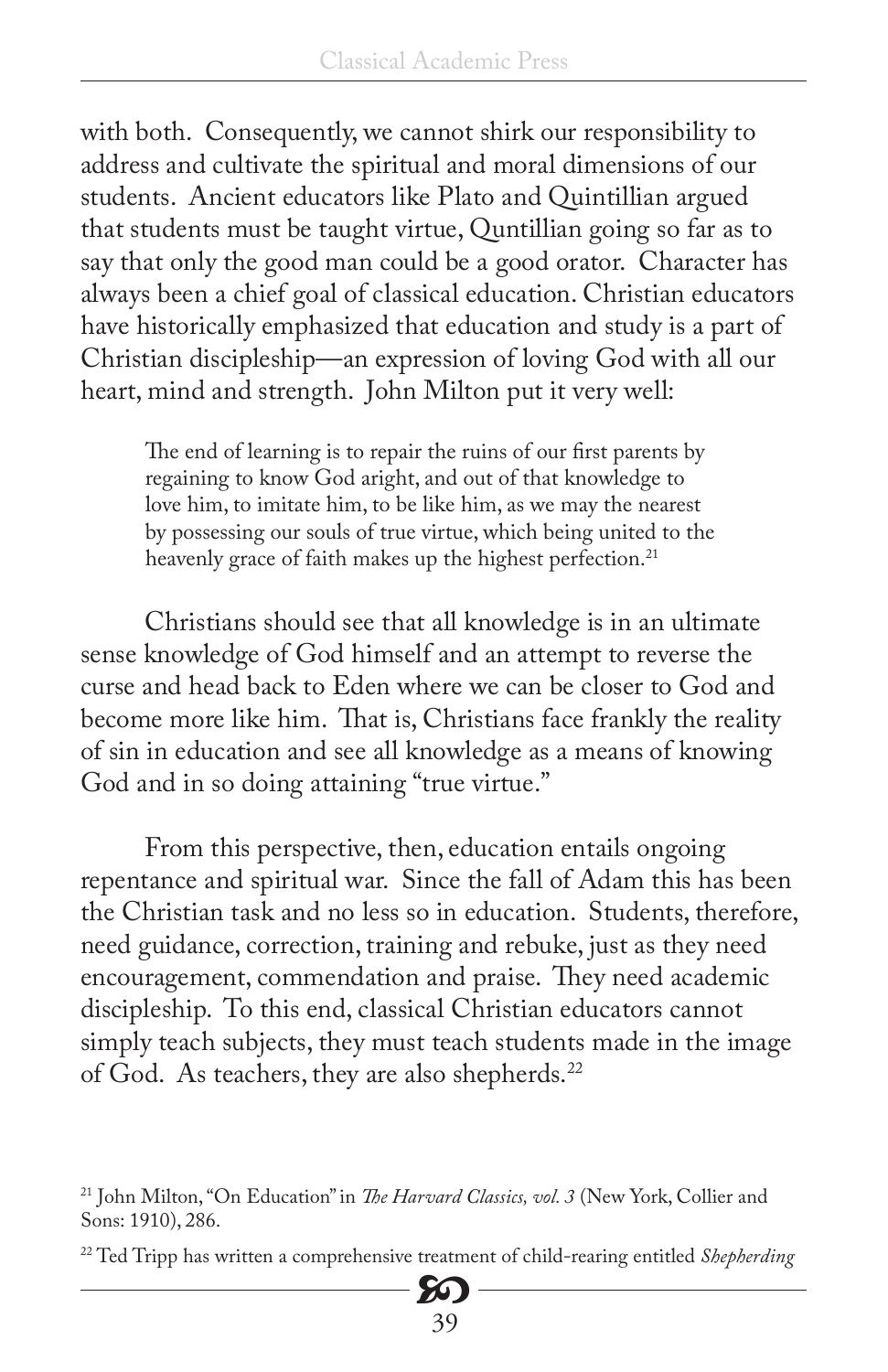#### *Some Objections*

Now some who hear of classical education, and even some who experience it, will offer objections. To many it sounds old and stuffy, and calls to mind images of crusty schoolmasters rapping resentful students across the knuckles. Our talk of order and peace is sometimes received as "strict, cold and constrained." Some with a nod and wink whisper words like "rote learning" and fancy they have put all of classical pedagogy in its proper place. Classical education, to these people, can only be imagined as dreary, rigid, repetitious, dry, antiquarian and culturally out of step.

Because classical schools have raised the academic bar and expect children to accomplish far more than they typically have in the last 50 years, some charge us with harshness and an undue emphasis on academics. Because classical students typically perform in the top 15% of the nation on standardized tests, some charge elitism and suspect that only gifted students are suited for classical schools, or that these are the only students we really welcome. Then comes the related charge of arrogance and pride, for what else could compel us to announce that our students regularly out-perform their peers in other schools?

Then there are objections to classical curricula generally. Latin in  $3<sup>rd</sup>$  grade? Logic for three years starting in  $7<sup>th</sup>$  grade? To some who have never studied a single foreign language, or can barely remember a phrase after three years of high school Spanish (most of us), the study of Latin in the 3rd grade seems preposterous. Why study a "dead" language that is not only irrelevant but difficult? And to many, logic is a college level course that seems dry and obscure.

*A Child's Heart*, in which he argues for leading children to an inward and enduring change by appealing to their hearts and consciences through an application of the Christian gospel. This book has guided many classical educators as they form and implement discipline practices in schools and home-schools.

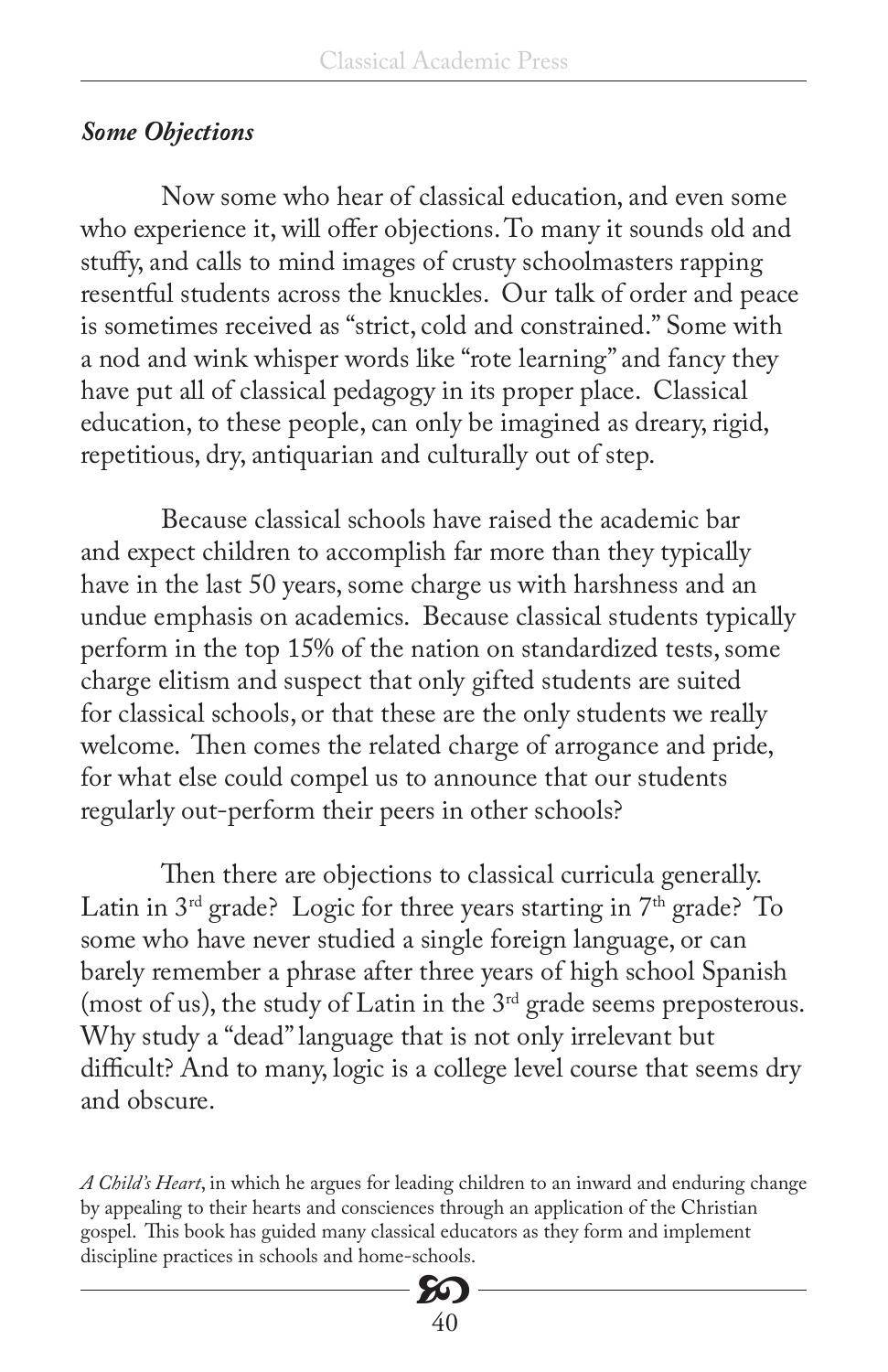Finally, classical schools often don't offer as much in the way of athletic programs and extra-curricular activities. This is due in part because they are usually young schools that are still developing with time and money in short supply. It is also due to the priorities that govern classical schools, which rank academics above other programs. This chief commitment to academics is criticized by some as lopsided, unbalanced and stuffy.

I will respond to each of these criticisms. It does not follow that an orderly, peaceful school must therefore be harsh and cold. It is possible to have respectful, disciplined and diligent students in a warm, enthusiastic setting. It is possible to be serious about one's work without being serious about oneself; it is possible to be both industrious and joyful. We grant that it is rare, but we maintain that it is being recovered.

The charge of elitism cannot be established simply on the basis of strong student performance. Classical schools are typically a cross-section of the community with common ratios of average and gifted students. In my experience, the reason that classical students score well on standardized tests is because classical teaching methods really work and enable students to acquire skill and knowledge. In addition, classical students often acquire diligent and disciplined study habits, which can result in superior performance by students of normal intelligence. Whenever a student (or a school at large) excels academically, there is a temptation to pride. This is a weakness in classical education, and one for which we should repent whenever it appears. I would point out, however, that academic failure (or mediocrity) brings its own temptations—despair and apathy, and require their own repentance.

The objections to classical curricula are usually the result of our own ignorance—a form of xenophobia. We may criticize what is foreign to us. This is compounded since the curricula appear to

> 8Q 41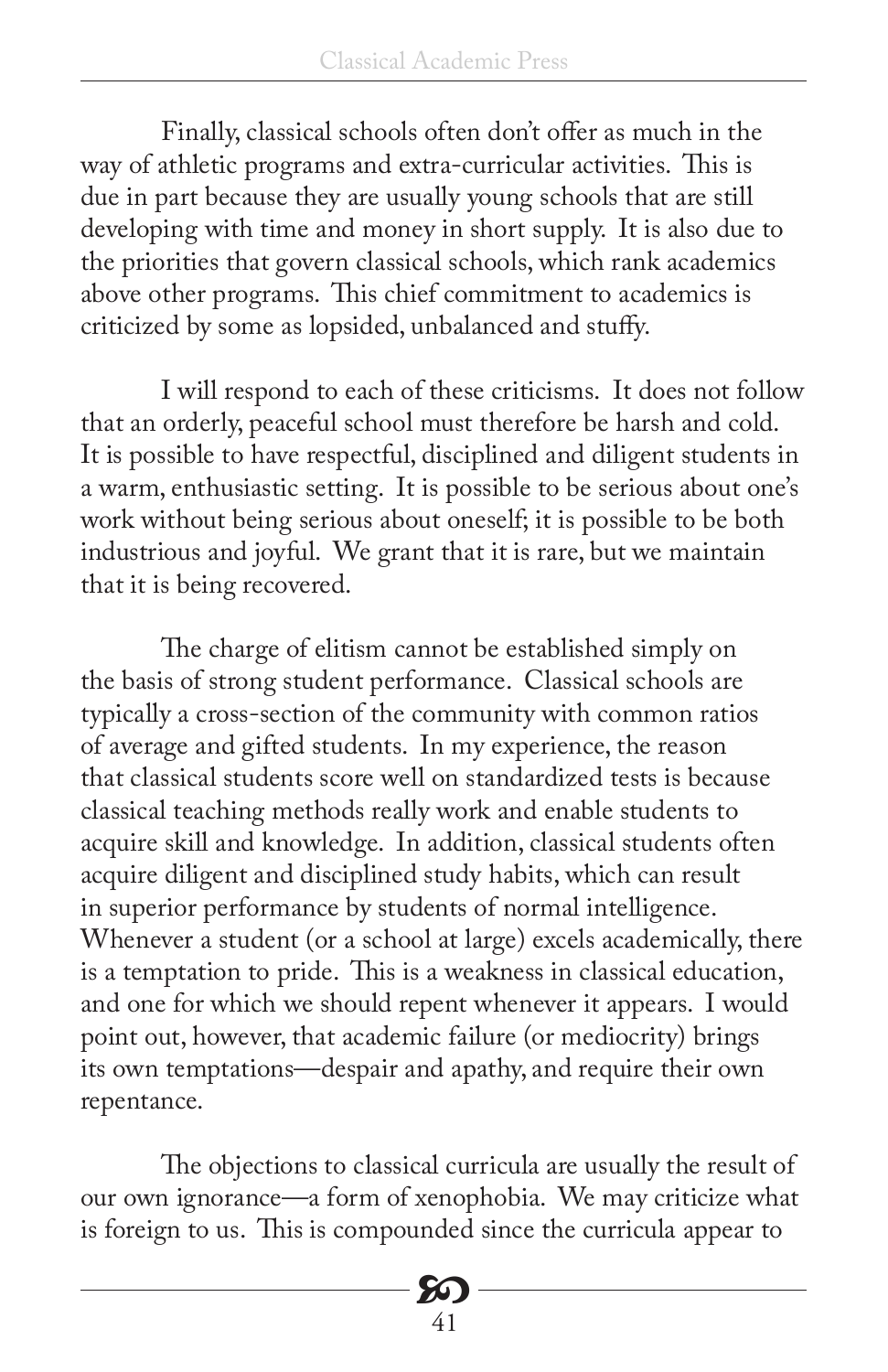be "old things" (like Latin) in an age that loves the endlessly new. Studying Latin, seems like going backwards to this mindset. It is clear, though, that something is not bad for being old anymore than it is good for being new. It must be judged on other merits besides those of age, and the merits of Latin and logic study are numerous.

It is true that newly established classical schools do not have much to offer in the way of athletic and extra-curricular programs. This is true of most new schools of any stripe. It is also true that classical schools emphasize academics, precisely because good academics are what American schools often lack. This is not to say that classical schools don't value athletics and other activities—they do. However, they come second to a strong academic program, and our limited resources must go to academics first. In the early stages of the school we often look to volunteer help in order to establish athletic and extra-curricular programs.

#### *Heading Home*

If we dare call the classical education movement a movement, then it must be going somewhere. As I have said, we think we are moving backwards and forwards at the same time. We are going home in order to move out. And if we take the further audacious step and call what we are doing a revolution, then we had better be *re*-volving or turning back to our friends from the past who were educated so much better than we. We should be resolved to work hard; and we should expect opposition, for not everyone will understand and appreciate this endeavor. Popular culture is set against us; our own shabby educations are set against us. And we should be patient, for this task will take time. What was lost in a generation or two will likely take as long to fully recover.

We swim upstream, resolved not to be carried along with the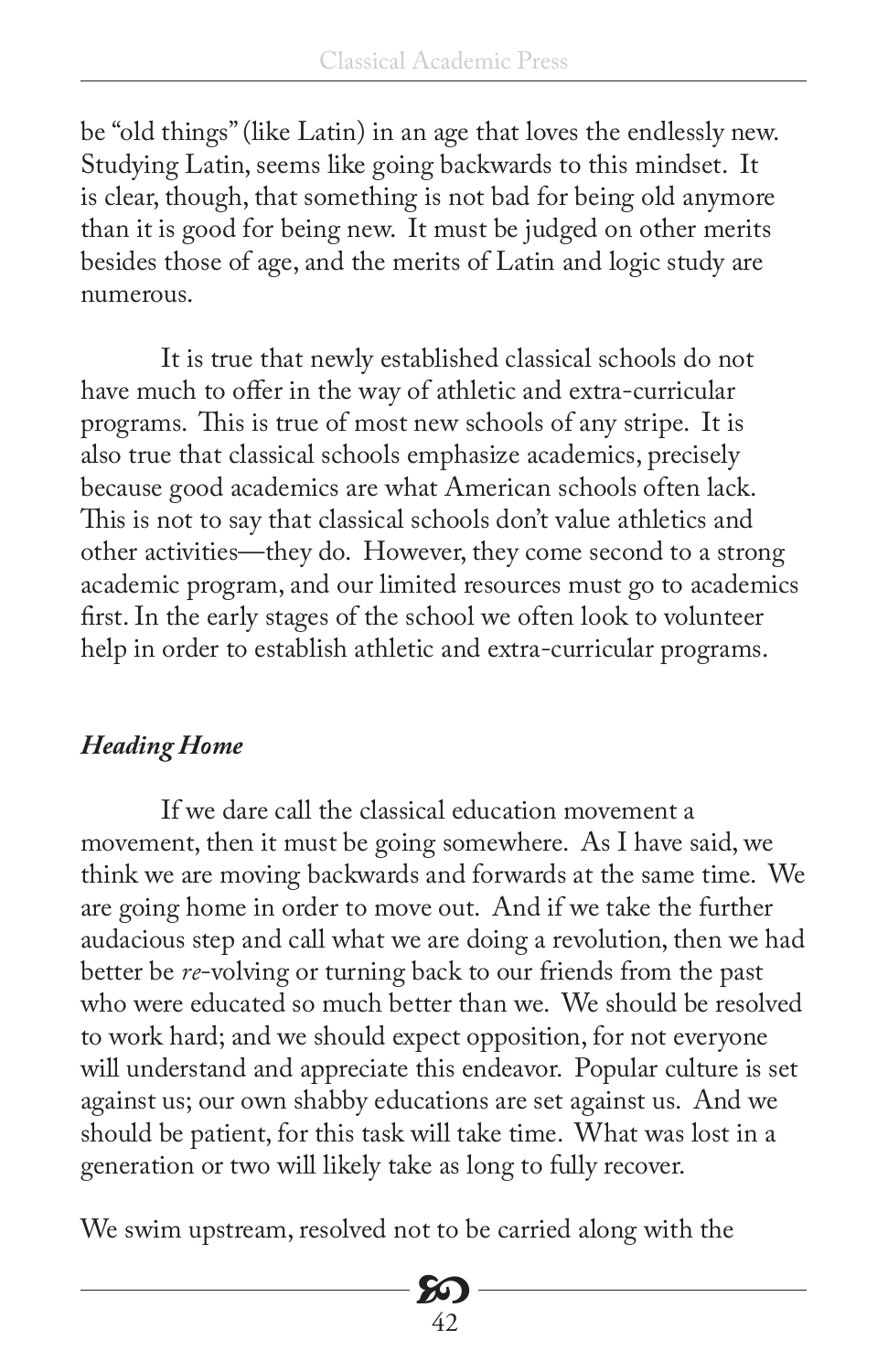current.<sup>23</sup> We have tasted something old, becoming new again; we have an inkling of a profoundly better mind and spirit, a continuing conversation with great minds, with each other, with God himself. Books, rather than the TV, have enchanted us once again:

From the heart of this dark, evacuated campus I can hear the library humming in the night, A choir of authors murmuring inside their books Along the unlit, alphabetical shelves, Giovanni Pontano next to Pope, Dumas next to his son, Each one stitched into his own private coat, Together forming a low, gigantic chord of language.

I hear the voice of my mother reading to me From a chair facing the bed, books about horses and dogs, And inside her voice lie other distant sounds, The horrors of a stable ablaze in the night, A bark that is moving toward the brink of speech.<sup>24</sup>

Libraries fascinate and allure us. We hear these murmuring authors and grow irritated at being outside of the conversation; we force our way in, pulling Dumas and his son off the shelf, buzzing in our briefcase all the way home. We spend more money than we ought at bookstores and seek used books on the internet. Some of us like Billy Collins (the poet quoted above), remember our mothers reading to us; most of us read books we should have been given to read long ago. We read to our children.

We think of our mothers, we read to our children; looking to the past we set our gaze as well to the future. Classical educators are hopeful and forward-looking; they seem to think the excellencies of the past are the best preparation for what lies ahead. They all concur that while times change, human nature does not,

<sup>23</sup> Chesterton has also said somewhere, "Dead things flow with the current; only living things swim upstream."

24 Billy Collins, *Sailing Around the Room* (New York, Random House: 2001)

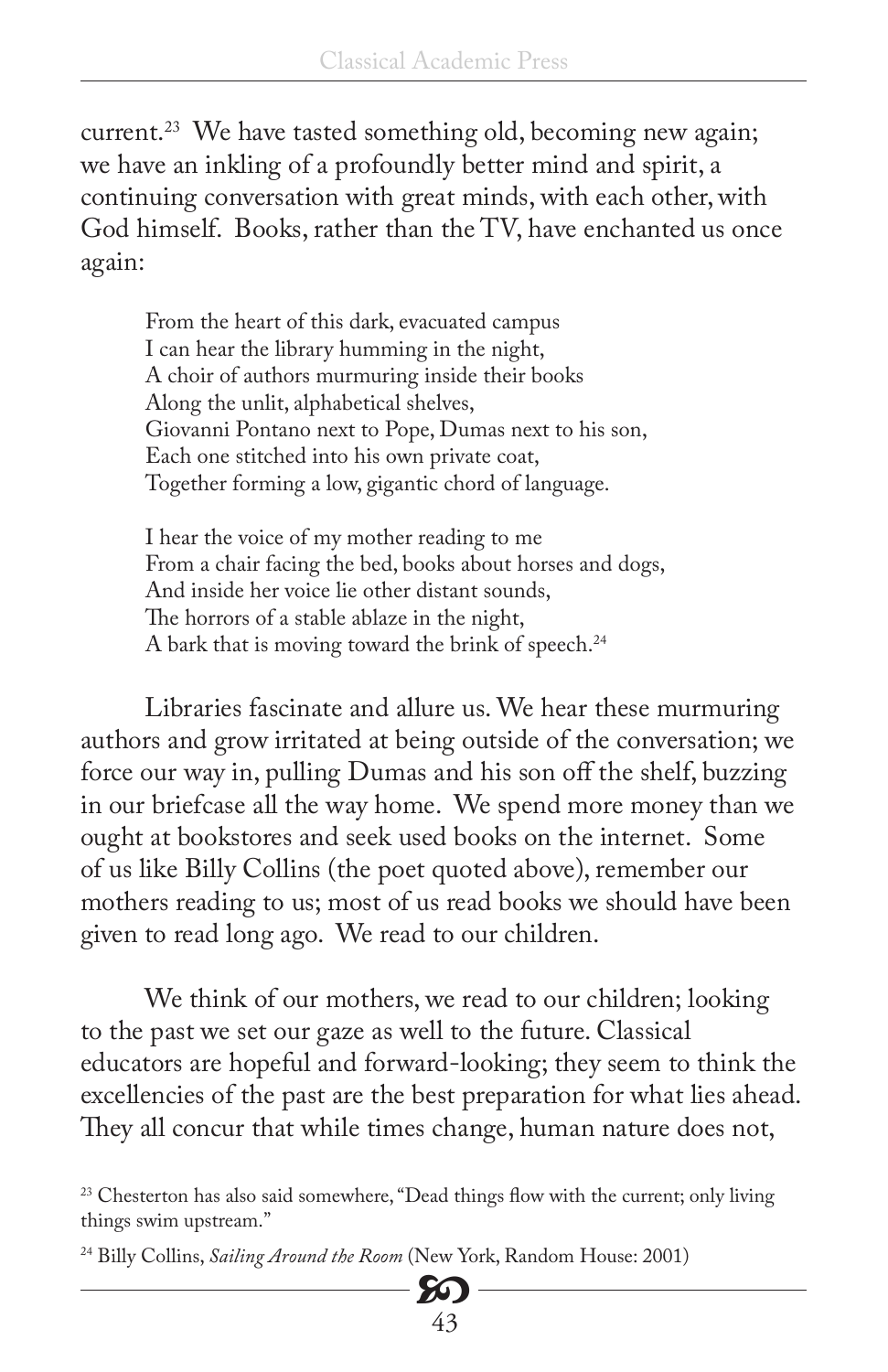making books and the voice of our mothers reading to us some of the deepest things we know, and the most profound gifts we can pass on. Classical education turns out to be, at bottom, the love of our children to whom we give the best we have received.

I hope some of your questions have been answered; no doubt, many more have been raised. But I also hope there has been something like a ring of truth sounding through these pages, or perhaps a sense of corresponding parts fitting together, a puzzle being assembled. Of course there is more to learn; to this end I have included a bibliography that can guide your query. If your eyes have not seen what we say exists, visit a classical school, co-op or home-school and arrange to see the evidence—the children who embody the past and the future. We are confident they will spark additional interest and further…questions.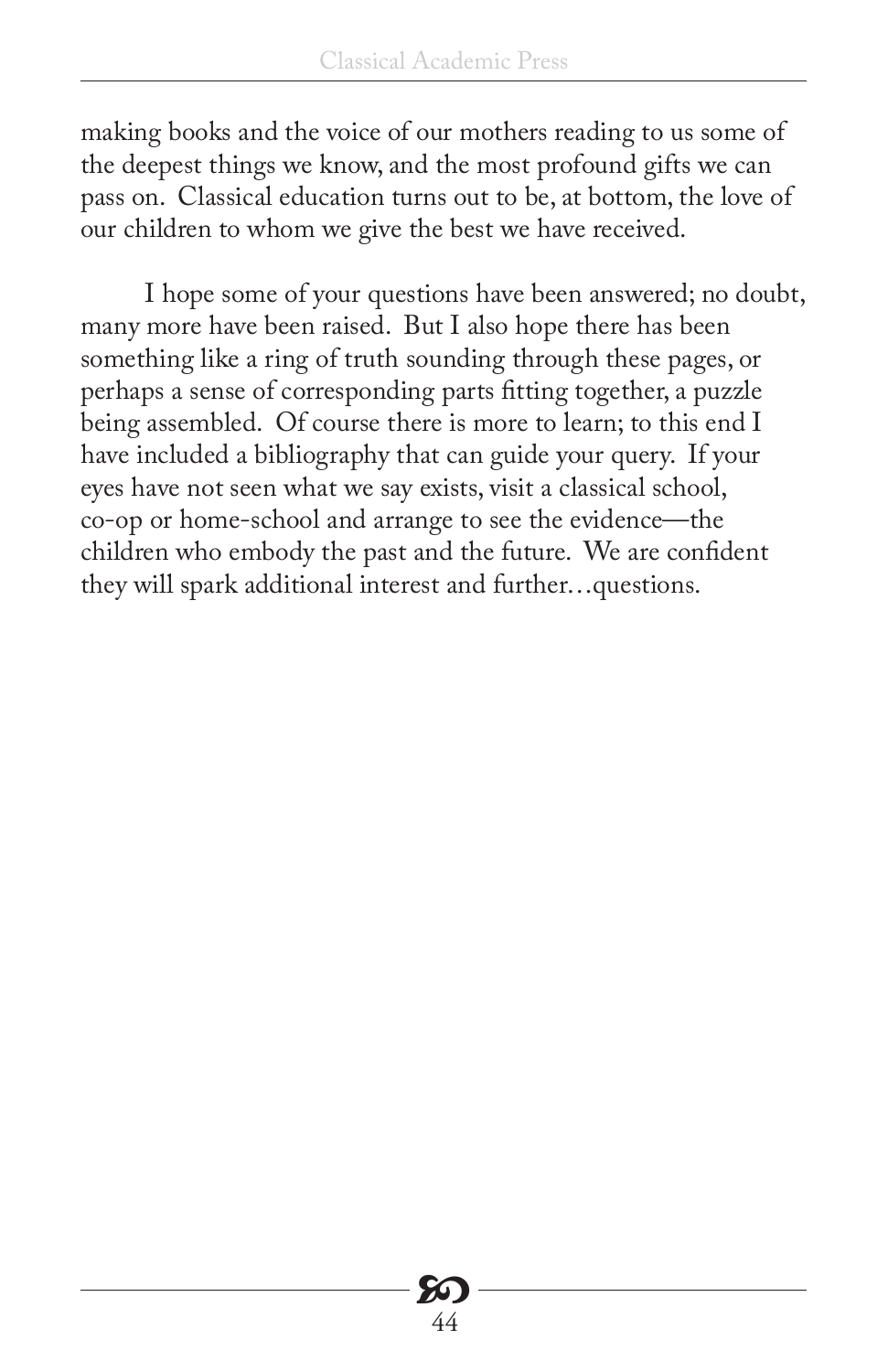### Bibliography

#### **General Works Pertinent to Classical Education**

G.K. Chesterton, *What's Wrong with the World* T.S. Eliot, *Christianity and Culture* C.S. Lewis, *God in the Dock* Mark Noll, *The Scandal of the Evangelical Mind* Thomas Oden, *After Modernity, Then What?* Neil Postman, *Amusing Ourselves to Death: Public Discourse in the Age of Show Business* E.K. Rand, *Founders of the Middle Ages* James Sire, *Habits of the Mind: Intellectual Life as a Christian Calling* Paul Tripp, *Age of Opportunity* Ted Tripp, *Shepherding A Child's Heart* Richard M. Weaver, *Ideas* 

*Have Consequences*

#### **Works on Education**

William Bennett, *The Educated Child* E. D. Hirsch, Jr., *The Schools We Need & Why We Don't Have Them* C.S. Lewis, *The Abolition of Man* John Newman, *The Idea of a University*

#### **Works on Classical Education**

Mortimer Adler, *Reforming Education* Augustine, *On Christian Doctrine* Susan Wise Bauer, *The Well-Trained Mind*

Alan Bloom, *The Closing of the American Mind* Stanley Bonner, *Education in Ancient Rome* E. B. Castle, *Education Ancient and Today* H. I. Marrou, *A History of Education in Antiquity* John Milton, *Of Education* Pierre Riche, *Education and Culture in the Barbarian West* Dorothy Sayers, *"The Tools of Learning"* Gene Edward Veith, Jr. and Andrew Kern, *Classical Education: Towards the Revival of American Schooling* Douglas Wilson, *Recovering the Lost Tools of Learning* **Valuable Websites** The American Classical League: www. aclclassics.org The Association of Classical and Christian Schools: www.accsedu.org Classical Christian Homeschooling: www.classicalhomeschooling.org Classical Academic Press: www.classicalacademicpress.com The National Committee for the Study of Latin and Greek: www.promotelatin.org

The Well-Trained Mind: www.welltrainedmind.com

45 Х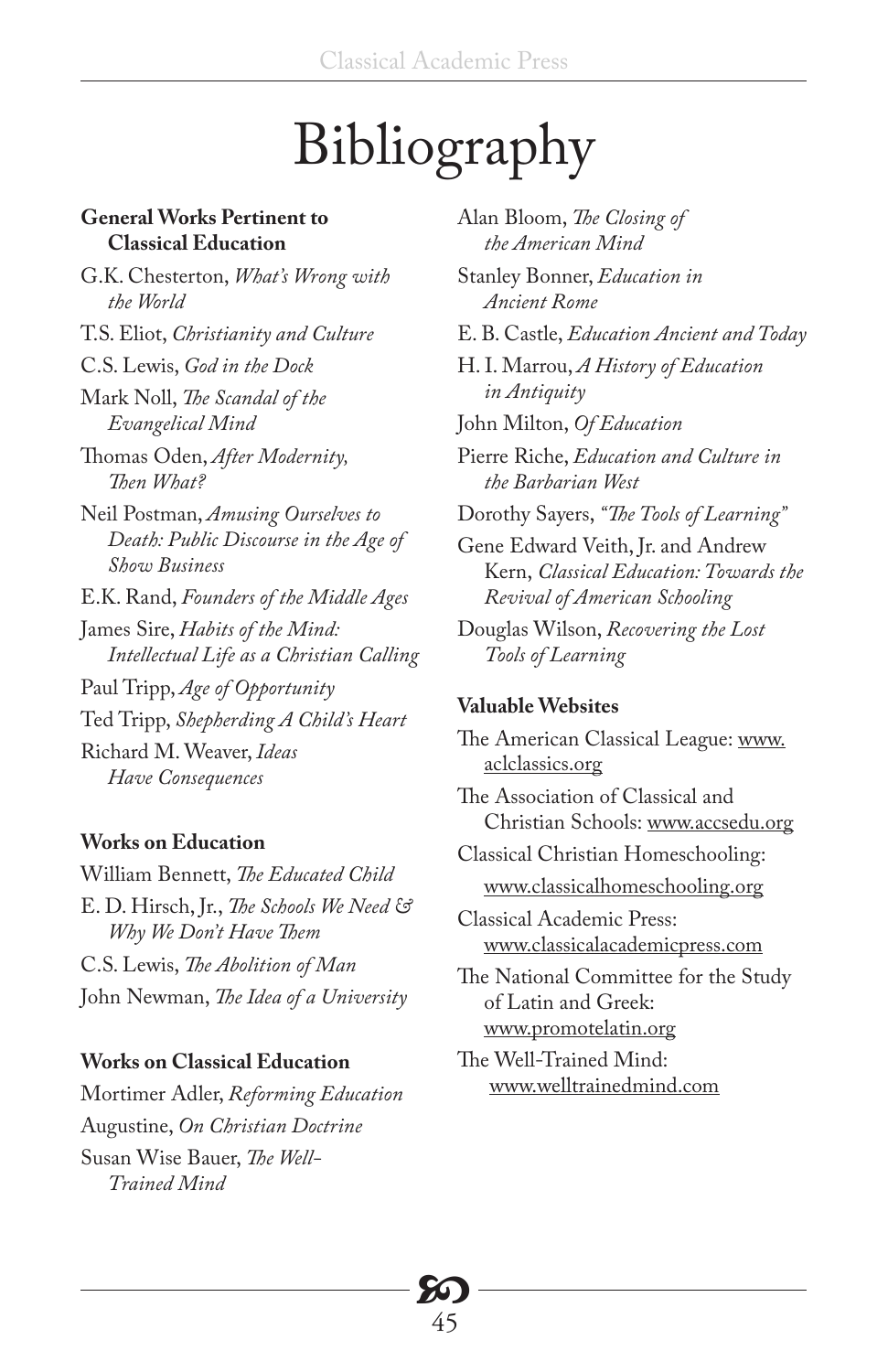# Speaking and<br>Consulting



Chris serves full-time as the publisher of Classical Academic Press, and also speaks advocating for the recovery of classical education. *Dr. Christopher Perrin*

#### **Speaking Engagements**

Chris speaks in a variety of settings ranging from schools, banquets, home-schooling cooperatives and various conventions. He is passionate about imparting the virtues of classical education to those just starting or contemplating the classical approach. His background in academia, school leadership and publishing make him an informed and inspiring speaker. Chris frequently speaks on such topics as:

| · What is Classical Education?           | · How to Teach the Logical Fallacies |
|------------------------------------------|--------------------------------------|
| · The Origin and Purpose of              | · How to Teach Latin to Children     |
| Classical Education                      | · How to Teach Greek to Children     |
| · Classical Minds on Classical Education | · Recovering Intellectual Virtue     |
| · The History of Classical Curricula     | · G. K. Chesterton: The Man          |
| · Rhetoric for The 21st Century          | Who Laughed                          |

#### **Consulting**

Chris also consults with those starting or seeking to grow classical schools. He served for ten years as the headmaster of a classical school from its founding to the graduation of its first two classes of seniors. Chris is especially adept at guiding new schools through the establishment of a K-12 program and consults with administrators, boards and teachers on all aspects of developing a classical school. Chris will also provide staff training on a variety of topics such as:

| · Establishing a Positive Lower School | · Enhancing Communication Among |
|----------------------------------------|---------------------------------|
| and Upper School Culture               | Teachers, Parents and Students  |
| · Integrating Logic Throughout         | · Building Partnerships Among   |
| The Upper School Curriculum            | Teachers and Parents            |
| · Integrating Rhetoric Throughout      | · Building and Keeping Staff    |
| the Upper School Curriculum            | Camaraderie and Unity           |
| · Informal Logic for Every Teacher     | · How to Mentor and Train       |
| · Problem Solving with                 | New Teachers                    |
| <b>Frustrated Parents</b>              | · Imparting Intellectual Virtue |
|                                        | to Classical Students           |

For more information about Chris's speaking and consulting services (including the fee structure), please inquire at info@classicalacademicpress.com.

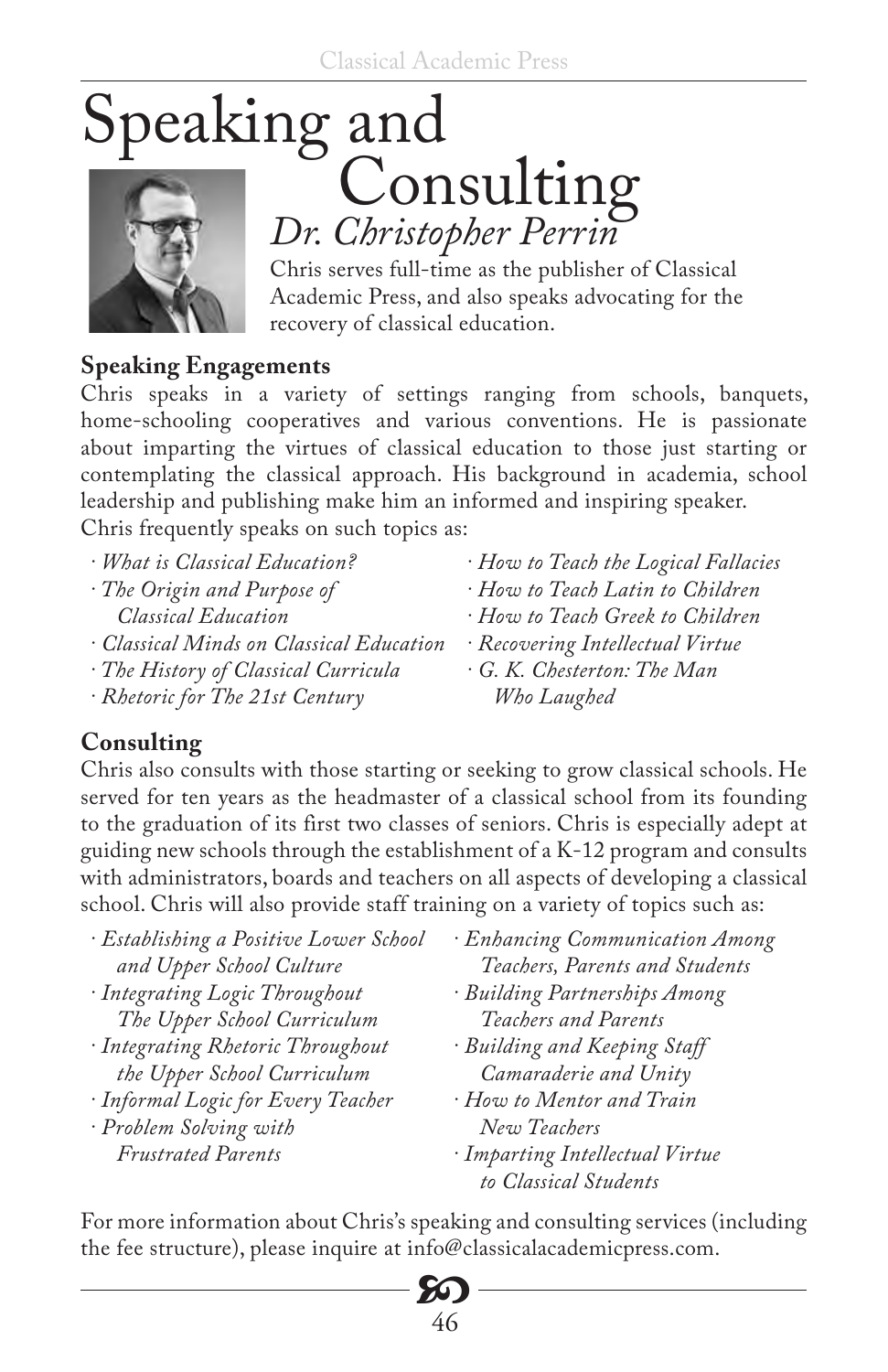Classical Academic Press

### Latin for Children

#### *Primers A, B & C*

**Latin for Children** is an engaging, incremental, & creative curriculum, designed to introduce students as young as third grade to Latin. The *Primer* incremental, & creative curriculum, designed to introduce students as *A* text, and supplemental materials, make

up the first year of a three year series. *Latin for Children* is a modular and flexible program, with elements to engage students of every learning style. As a step beyond just an exposure to the language, it trains students in grammar, vocabulary and English derivatives in a lively, interactive way that is perfectly suited to students in the grammar stage. Even better, *Latin for Children* is taught directly to the child, and is a perfect choice for teachers and parent who will be learning along with their students.

### The Art of Argument *Informal Logic*

unior high aged students will argue (and<br>sometimes quarrel), but they won't argue<br>well without good training. The Art of Tunior high aged students will argue (and sometimes quarrel), but they won't argue *Argument* is designed to teach the argumentative

adolescent how to reason with clarity, relevance and purpose at a time when he has a penchant for the "why" and "how." It will equip and sharpen young minds as they live, play, and grow in this highly commercial culture. This course teaches students to recognize and identify twenty-eight informal fallacies, and now this eye-catching text includes over sixty slick and clever, "phony advertisements" for items from blue jeans to pick-up trucks, which apply the fallacies to a myriad of real life situations.

> www.ClassicalAcademicPress.com Find samples and more at